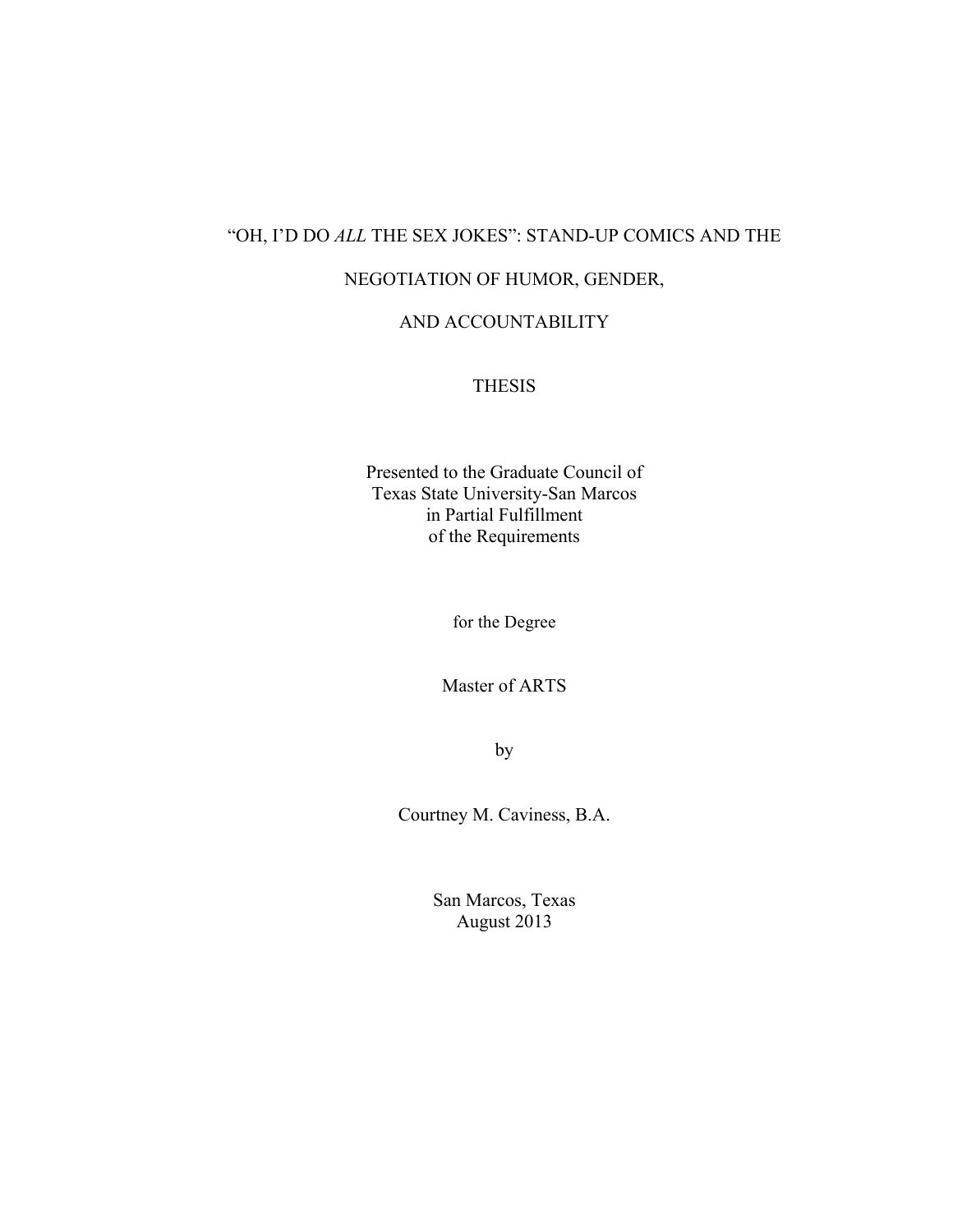# "OH, I'D DO *ALL* THE SEX JOKES": STAND-UP COMICS AND THE NEGOTIATION OF HUMOR, GENDER,

AND ACCOUNTABILITY

Committee Members Approved:

 $\mathcal{L}_\text{max}$ 

 $\mathcal{L}_\text{max}$  , and the set of the set of the set of the set of the set of the set of the set of the set of the set of the set of the set of the set of the set of the set of the set of the set of the set of the set of the

 $\mathcal{L}_\text{max}$ 

Patti Giuffre, Chair

Joseph Rumbo

Victoria Smith

Approved:

J. Michael Willoughby Dean of Graduate College

 $\mathcal{L}_\text{max}$  , and the set of the set of the set of the set of the set of the set of the set of the set of the set of the set of the set of the set of the set of the set of the set of the set of the set of the set of the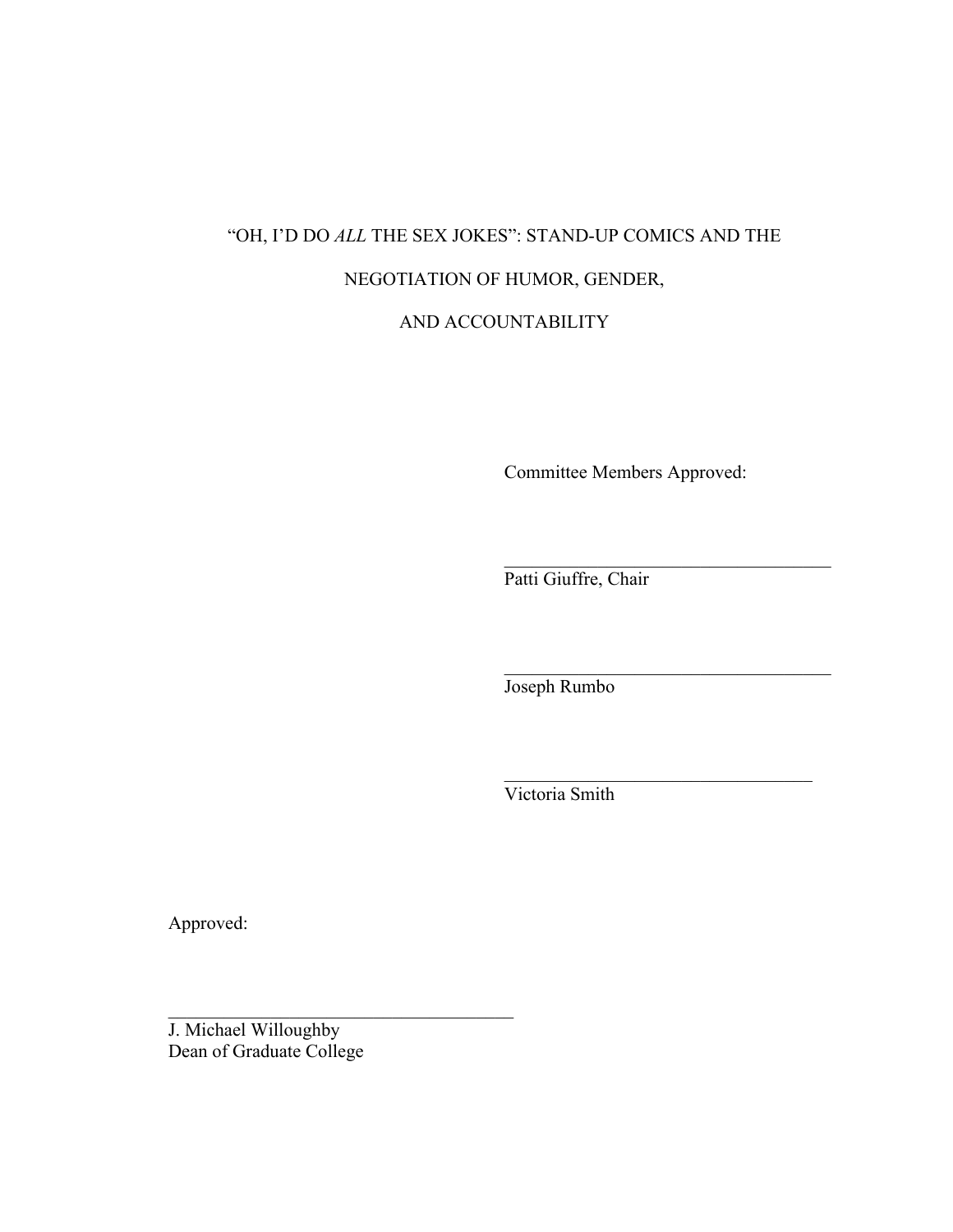## **COPYRIGHT**

by

Courtney M. Caviness

2013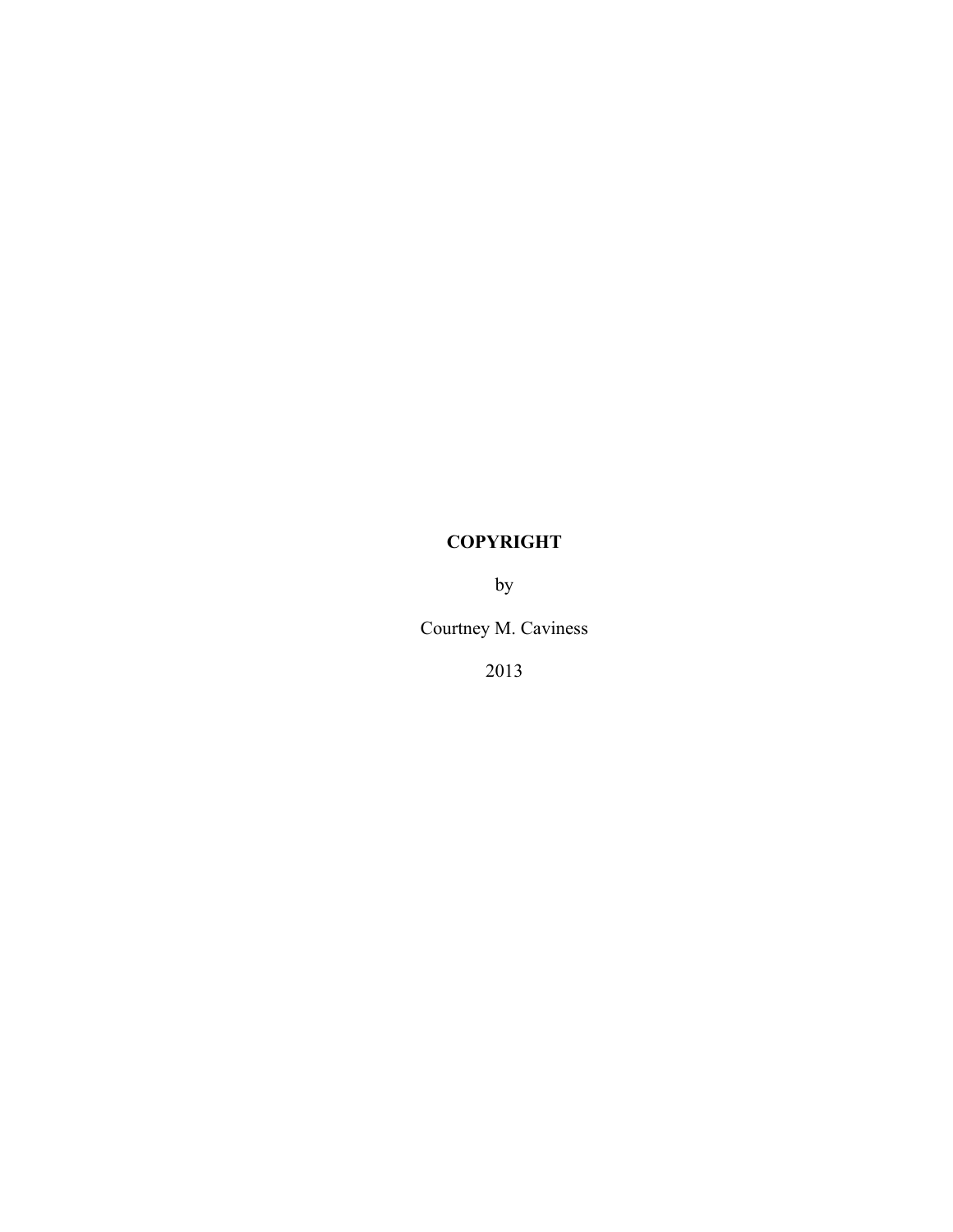#### **FAIR USE AND AUTHOR'S PERMISSION STATEMENT**

#### **Fair Use**

This work is protected by the Copyright Laws of the United States (Public Law 94-553, section 107). Consistent with fair use as defined in the Copyright Laws, brief quotations from this material are allowed with proper acknowledgment. Use of this material for financial gain without the author's express written permission is not allowed.

#### **Duplication Permission**

As the copyright holder of this work I, Courtney M. Caviness, authorize duplication of this work, in whole or in part, for educational or scholarly purposes only.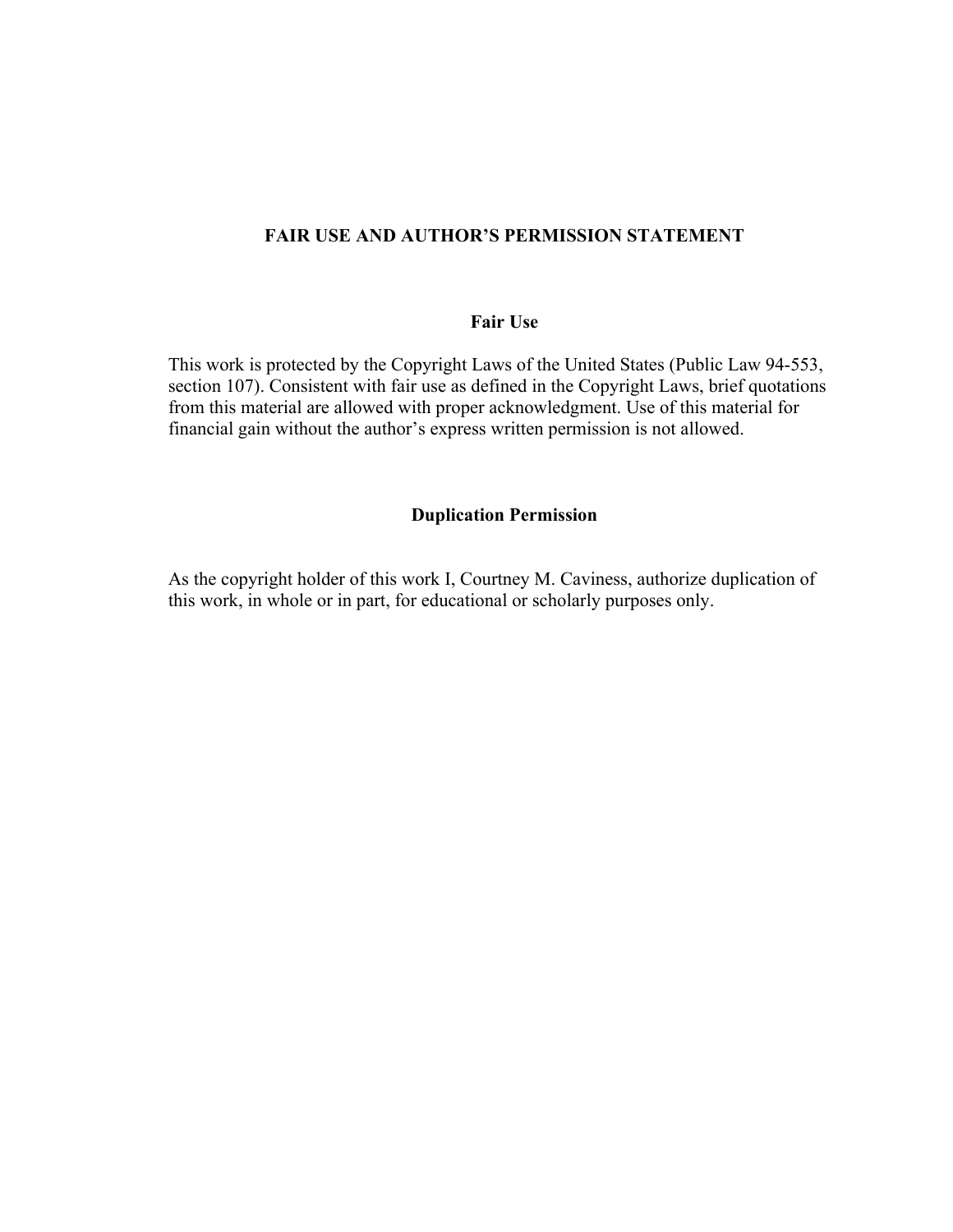#### **ACKNOWLEDGEMENTS**

First, I would like to thank my thesis chair and mentor, Dr. Patti Giuffre. Her time, knowledge, encouragement, enthusiasm, and guidance during this thesis and throughout my education at Texas State University have made me a better sociologist. She is the epitome of professionalism, and I am grateful to have had the opportunity to learn from her. Next, I'd like to thank Dr. Joseph Rumbo for expressing early enthusiasm for this project, and for his insightful comments on this thesis. His understanding of and sincerity toward issues of gender inequality are admirable. I would also like to thank Dr. Victoria Smith for her time, patience, and expertise. Her remarkable knowledge of language, literature, and theory has both challenged and inspired me. I also owe much gratitude to Dr. Audwin Anderson for his support and encouragement during my time at Texas State. His confidence in my potential as an academic has been unwavering.

I also extend my appreciation to Dr. Deborah Harris, and classmates John Alderson and Maria Wasley. They all took an interest in my research and sent numerous helpful resources my way. As my first officemate at Texas State, John has helped me make sense of many of the ideas swirling around in my head. I must also thank Eileen Elliott for taking me under her wing and encouraging me to challenge myself both intellectually and creatively. I knew nothing of doctoral degrees when I arrived at her house in Vancouver nearly seven years ago, but upon leaving, I knew I might like to have

v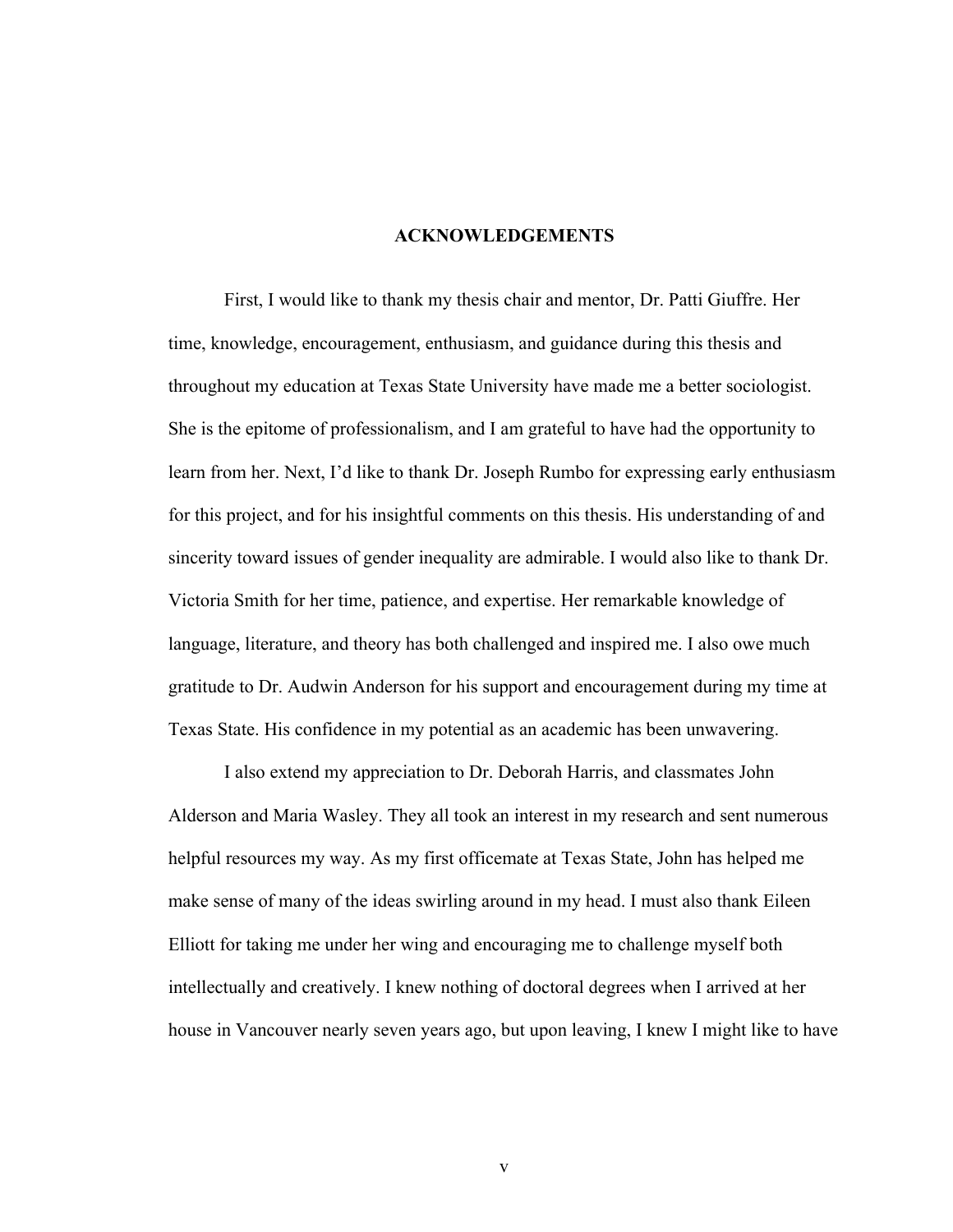one. Thank you to Charlie Shumate, who said, "Hey, let's run a marathon," and also pointed me toward sociology during one of our nightly Ft. Hood five-mile runs. Who knew both of those feats would converge.

I am also thankful for my brother, Brett Caviness, who provided me with a consistent source of support throughout my academic career and during this thesis process. In him, I see many of the qualities I strive to attain for myself. Next, I have my parents, Tom and Shirley Caviness, to thank for their steadfast pride and confidence in my abilities. My mom encouraged me to leap, and to worry about the details later. Though she never got to see this process through, her enthusiasm for each stride I made was palpable. My dad taught me to be critical, compassionate, and resilient. More recently, he reminds me all we have is now.

Finally, I would like to thank Amanda Sundberg. Her support, sacrifice, insight, and humor have helped make this thesis, and my academic pursuits possible. She has endured a countless number of my (often untimely) exasperated sociological soliloquys, and has never balked at making room for more books. In addition, her rousing interpretation of "Proud Mary" has proved an astonishing remedy for writer's block and general distress. She made this thesis better. But, more generally, she has made my life better.

This manuscript was submitted on July 8, 2013.

vi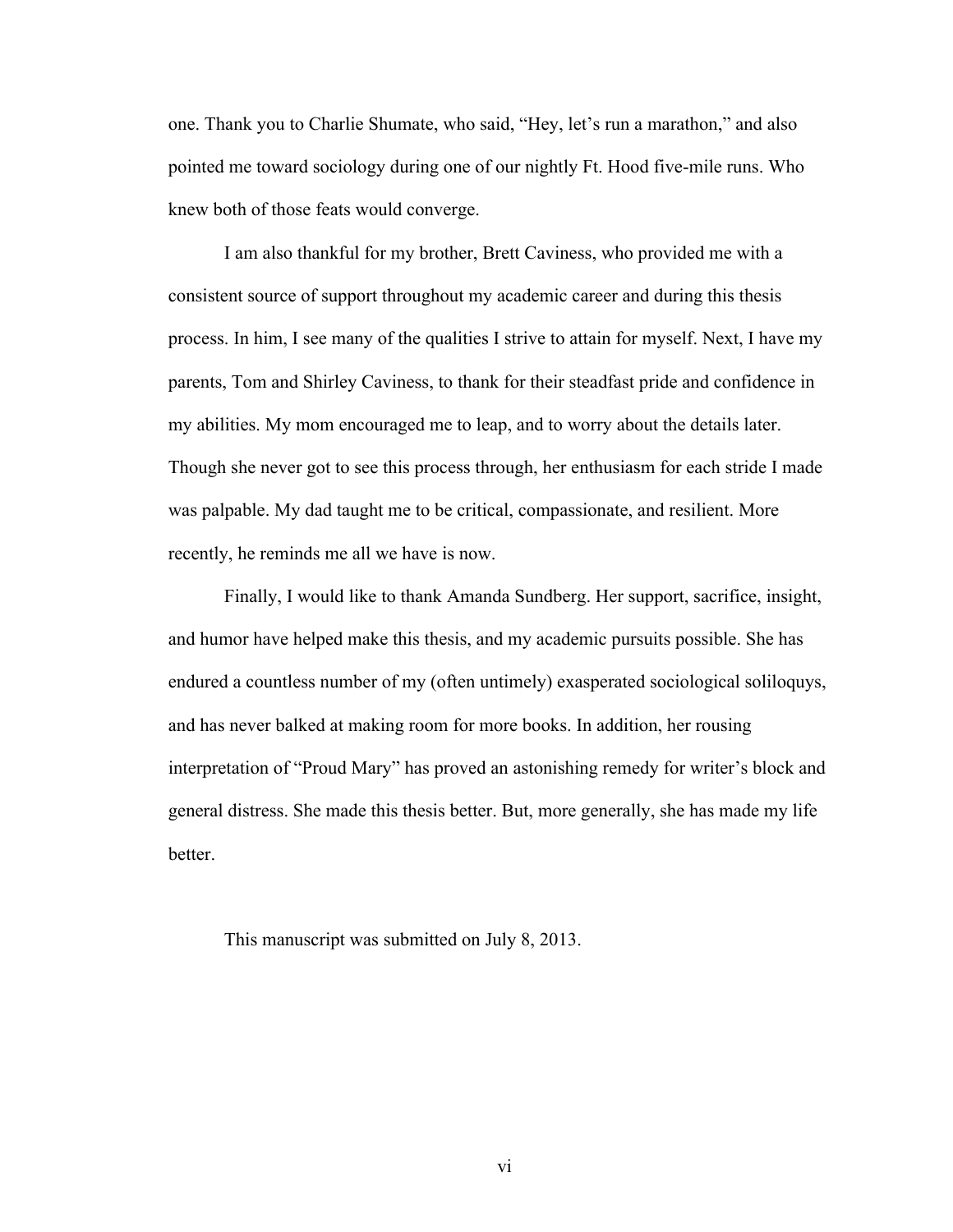## **TABLE OF CONTENTS**

|                |  | Page |
|----------------|--|------|
|                |  |      |
|                |  |      |
| <b>CHAPTER</b> |  |      |
| $\mathbf{I}$   |  |      |
| $\Pi$ .        |  |      |
| III.           |  |      |
| $IV_{-}$       |  |      |
| V              |  |      |
| VI —           |  |      |
|                |  |      |
|                |  |      |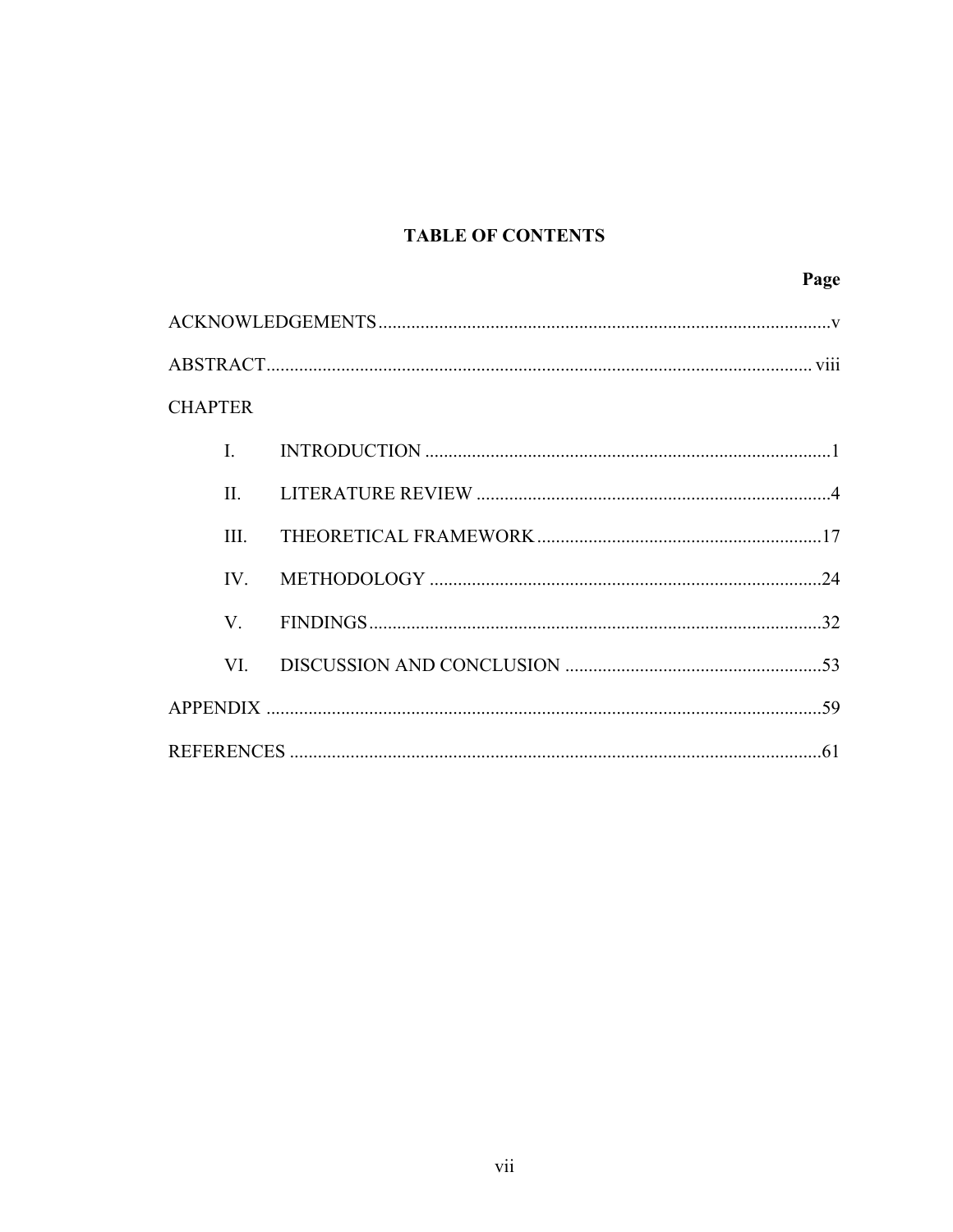#### **ABSTRACT**

## "OH, I'D DO *ALL* THE SEX JOKES": STAND-UP COMICS AND THE NEGOTIATION OF HUMOR, GENDER, AND ACCOUNTABILITY

by

Courtney M. Caviness, B.A.

Texas State University-San Marcos

August 2013

#### SUPERVISING PROFESSOR: PATTI GIUFFRE

Gender inequality is deeply embedded within the traditional and normative practices of joke-telling, yet rarely has research addressed the experiences, identities, and perceptions of the individuals responsible for creating and performing stand-up comedy. Using data collected from 20 in-depth interviews with men and women stand-up comics, I situate my research within West and Zimmerman's (1987) "doing gender" and Deutsch's (2007) "undoing gender" frameworks to empirically examine if, how, and why stand-up comedians use humor to construct and perform gender identities in ways that either perpetuate or mitigate gender disparities. Stand-up comedy is a situation that, on its face, lacks distinct sex categorization. Yet, my examination of men and women stand-up comics indicates various ways in which comics use humor to "do gender." The comics internalized the attitudes and behaviors expected of their respective sex categories, and most aligned their actions with such expectations to avoid censure (West and Zimmerman 1987). But, some comics seemed to engage in "undoing gender" by using comedy as a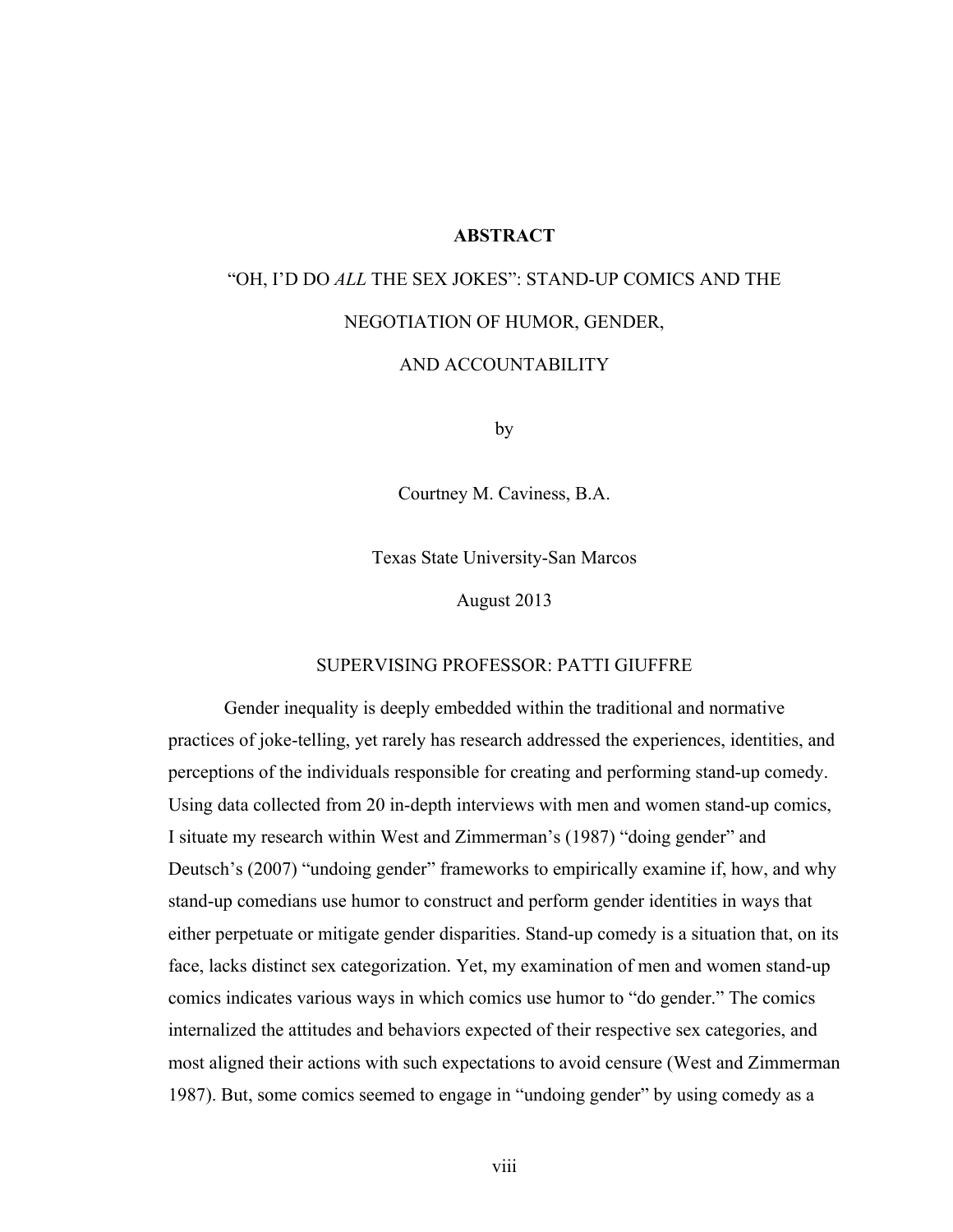tool to transgress traditional gender expectations and destabilize normative power relations (Deutsch 2007). The findings of this research illustrate the ways humor can be used to both perpetuate and challenge traditional gender arrangements. In addition, it has implications for studies at the intersection of gender, humor, and inequality, and it provides further utility of the "doing" and "undoing gender" frameworks in relation to how men and women stand-up comedians make meaning of their own experiences living and performing comedy.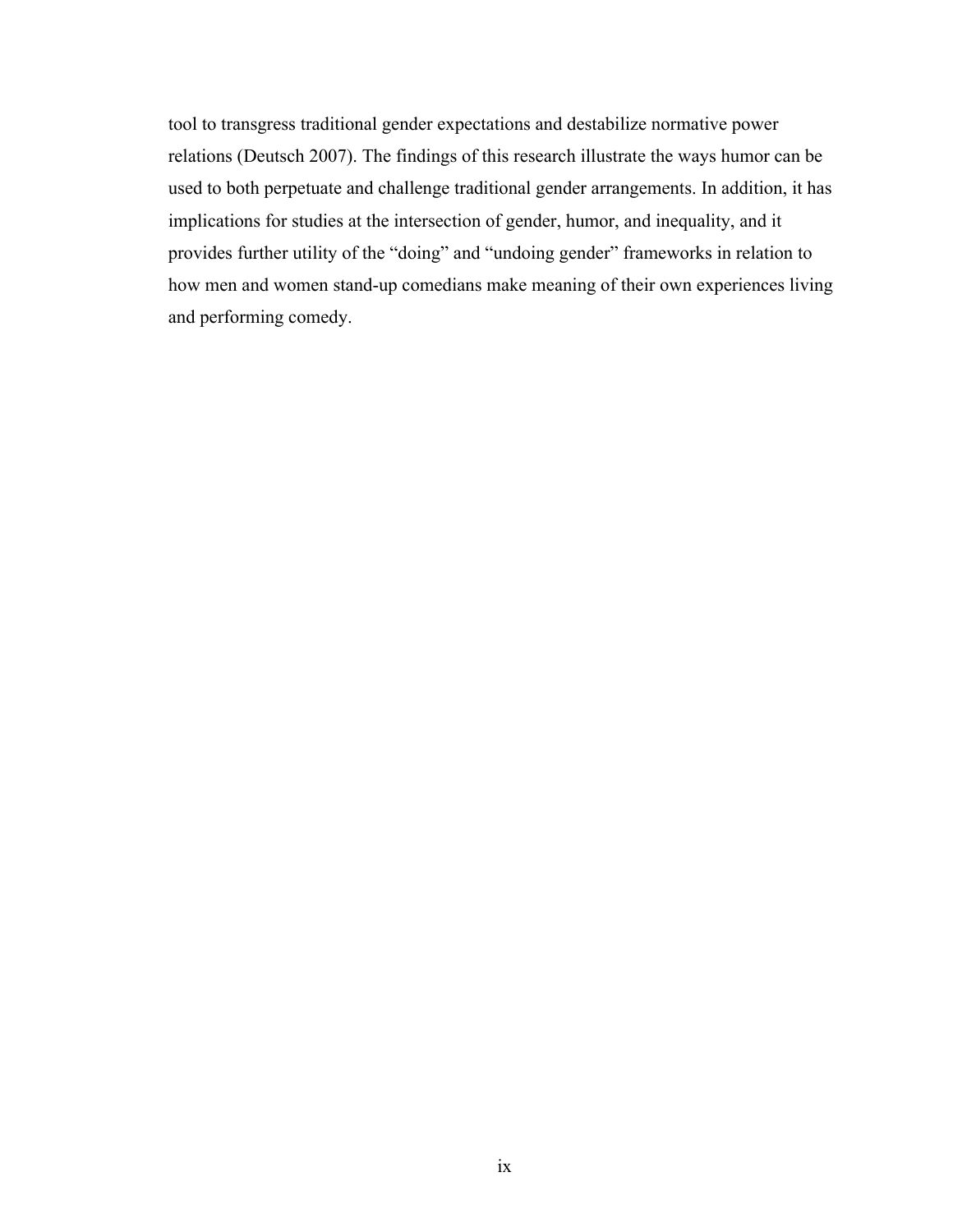#### **CHAPTER I**

#### INTRODUCTION

Humor is most certainly a source of entertainment, but it is also one of the most complicated facets of social life. A joke that was once considered funny may lose its punch line as cultural shifts render old humor obsolete (Farb 1981). Because it is impossible to separate humor from the value systems from which it is derived, it is important to consider the powerful social functions it serves. Greenbaum (1999:43) explains, "Stand-up comedy is an inherently rhetorical discourse; it strives not only to entertain, but to persuade, and stand-up comics can only be successful in their craft when they can convince an audience to look at the world through their comic vision." Humor is a mechanism for social interaction, and it is often used to discharge tensions and reduce conflicts in serious or uncomfortable situations (Crawford 2003; Farb 1981). It can also be used as an "unmasking tactic" to draw attention to social disparities by exposing contradictions and flaws in institutionalized systems of privilege and power (Farb 1981).

The stand-up comedians who create and perform humor are essentially witty purveyors of the norms, traditions, and attitudes of a given culture, but they are also privileged with the flexibility to speak and behave in ways that oftentimes conflict with

1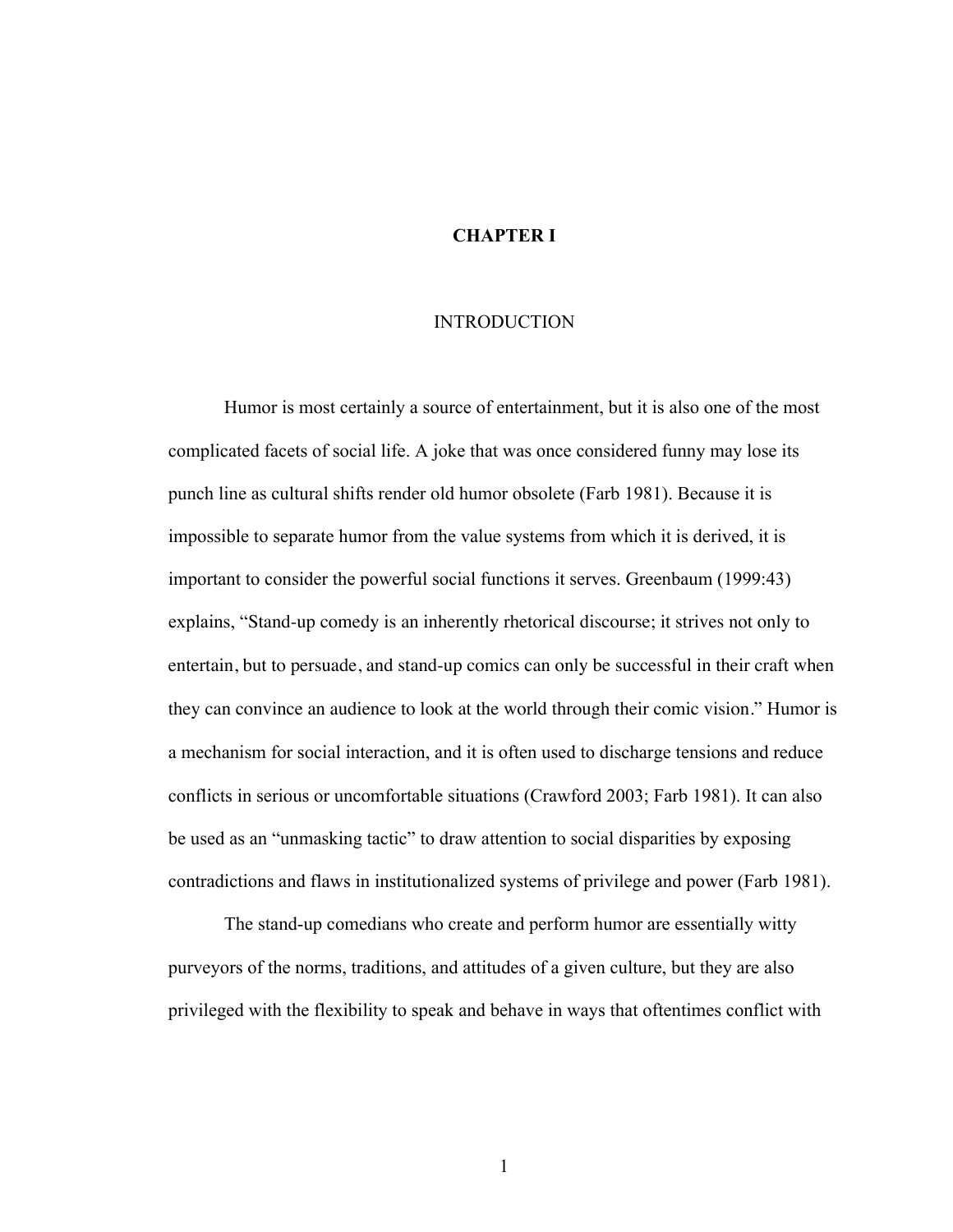such norms and expectations (Mintz 1985). By poking fun at the commonly held beliefs, assumptions, and absurdities rooted in everyday life, and simultaneously positioning themselves behind a shield of "it was only a joke," stand-up comedians are uniquely positioned to challenge and potentially disrupt the traditional gender order (Crawford 2003). But, previous research suggests that men are more likely than women to tell jokes, and they are also more likely than women to incorporate sexual and aggressive themes into their humor (Lampert and Ervin-Tripp 2006).

These studies reveal the gender inequality deeply embedded in traditional and normative practices of humor. Though these findings may seem to suggest an impasse of sorts for thinking of humor as a mechanism for reducing gender inequality, Deutsch (2007) argued it is important not to dismiss the incremental, yet transformative potential of everyday interactions. Building on this premise, what follows is an empirical examination of the subjective experiences of stand-up comedians. Using data collected from 20 in-depth interviews with men and women stand-up comics, I situate my research within West and Zimmerman's (1987) "doing gender" and Deutsch's (2007) "undoing gender" frameworks to empirically examine if, how, and why stand-up comedians use humor to construct and perform gender identities in ways that either perpetuate or mitigate gender disparities.

More specifically, I intend to answer the following research questions: How and why do men and women comedians differ in their experiences with the influences of normative expectations of gender as they relate to comedy and humor? How and why do men and women stand-up comedians use humor to perpetuate gender inequality? How do stand-up comedians utilize humor as a mechanism for challenging and reducing gender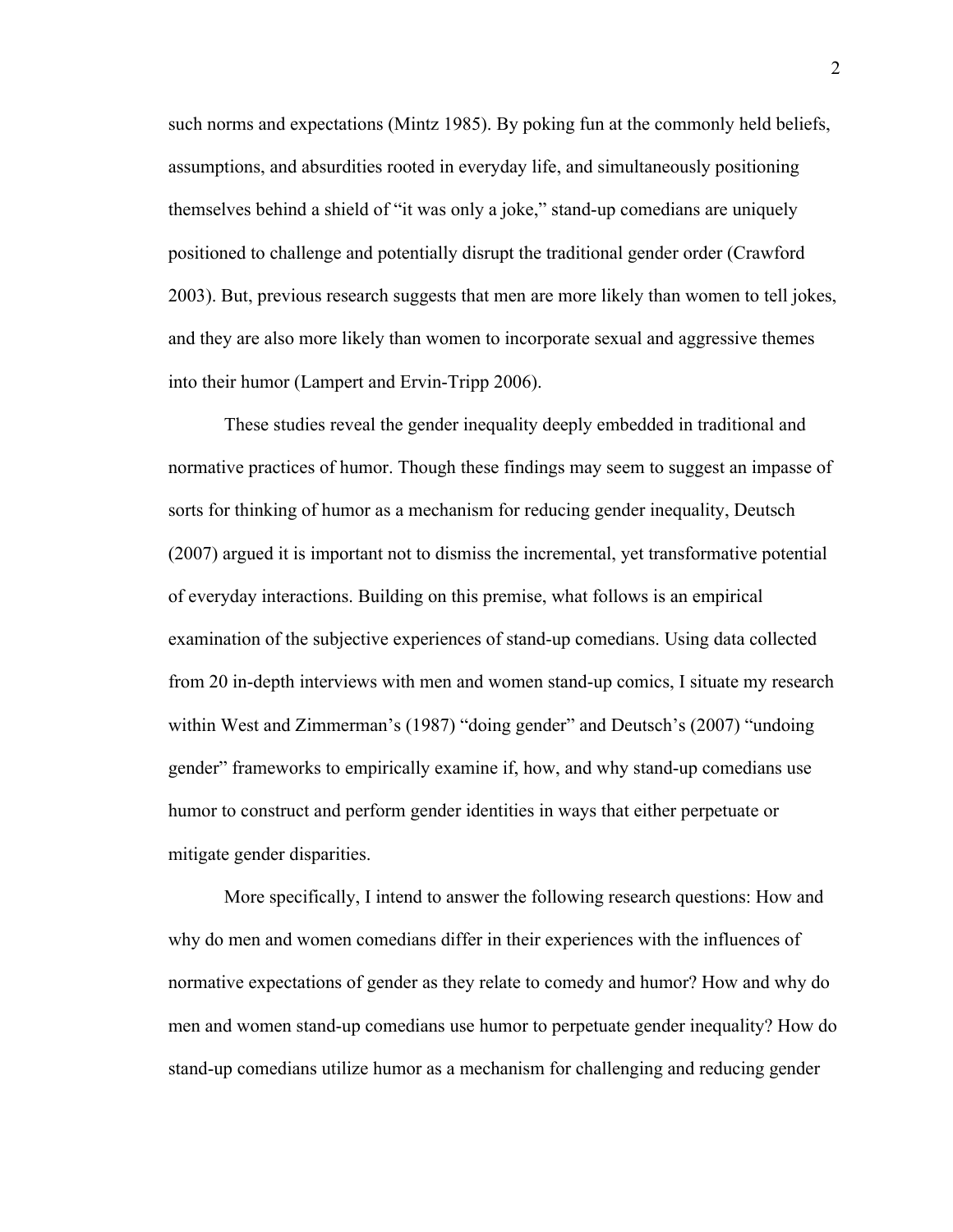inequality? Stand-up comedy, on its face, lacks distinct sex categorization. Yet, my examination of men and women stand-up comics indicates various ways in which comics use humor to "do gender." The comics internalized the attitudes and behaviors expected of their respective sex categories, and most aligned their actions with such expectations to avoid censure (West and Zimmerman 1987). But, some comics seemed to engage in "undoing gender" by using comedy as an apparatus to transgress traditional gender expectations and destabilize normative power relations (Deutsch 2007). The findings of this research illustrate the ways humor can be used to both perpetuate and challenge traditional gender arrangements. In addition, it has implications for studies at the intersection of gender, humor, and inequality, and it provides further utility of the "doing" and "undoing gender" frameworks in relation to how men and women stand-up comedians make meaning of their own experiences living and performing comedy.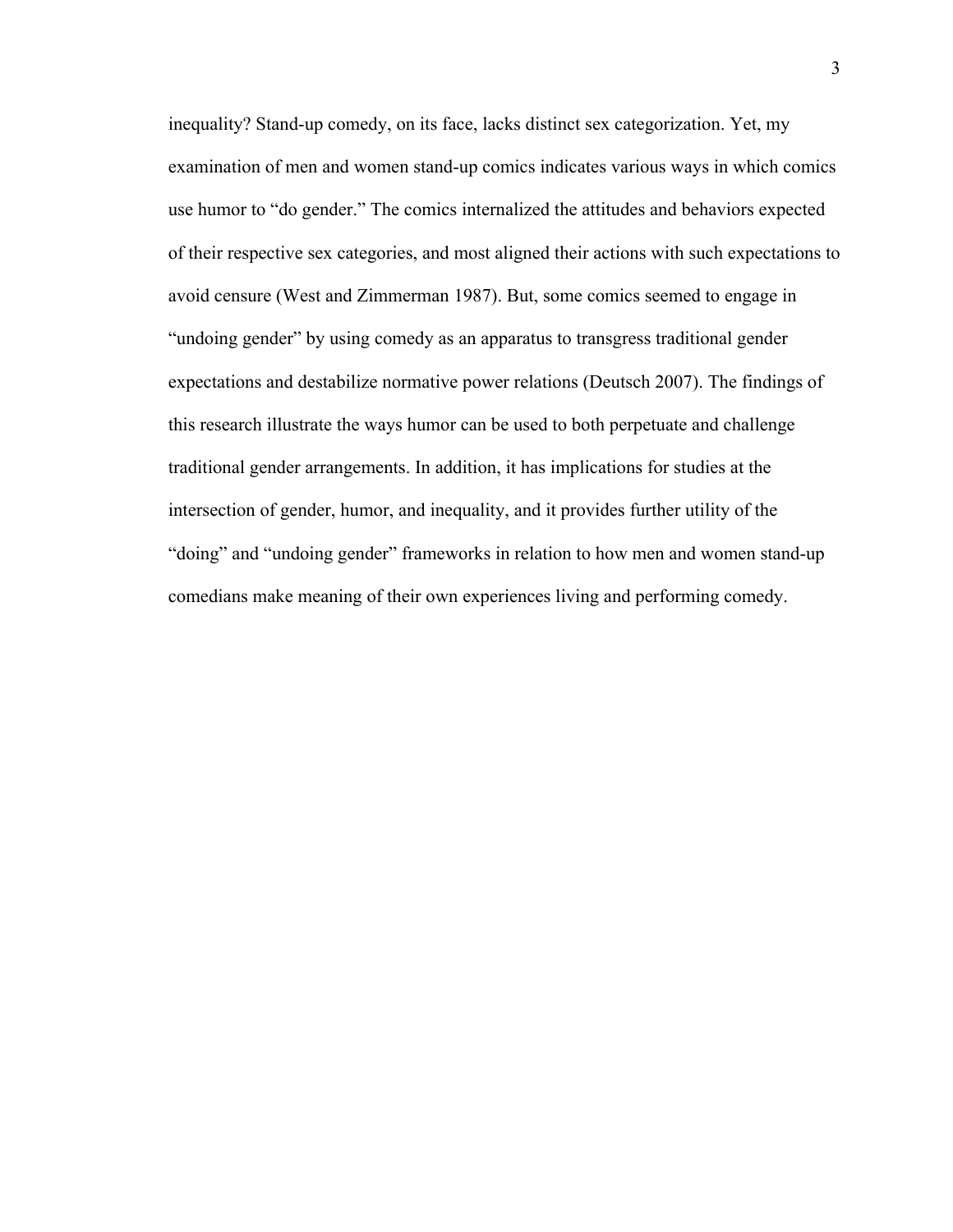#### **CHAPTER II**

#### LITERATURE REVIEW

Little research exists that explores the connection between humor and gender inequality. Less research specifically addresses the experiences and perceptions of those individuals who create and perform humor. Even so, previous research provides a basic framework from which the intersection of gender and humor may be explored. Previous literature discusses several themes relating to studies of humor: humor as social influence, gender differences in the use of humor, humor as a tool for policing gender and bolstering homosocial bonds, women caught in the "double bind" of humor, humor as a coping mechanism, humor as a tool for voicing marginality, and women redefining funny. Though most of these themes fall under the umbrella of humor as a mechanism for social influence, and overlap with one another, they represent unique trends in humor. For that reason, I begin first with a review of literature more generally related to humor as social influence, and I follow it with a discussion of each of the more specific thematic trends in humor.

#### *Humor as Social Influence*

Kane, Suls, and Tedeschi (1977) argued that humor could draw attention to issues of social significance in ways other techniques of communication could not. Specifically, humor can be a tool used to both perpetuate and challenge stereotypes (Davis 1995;

4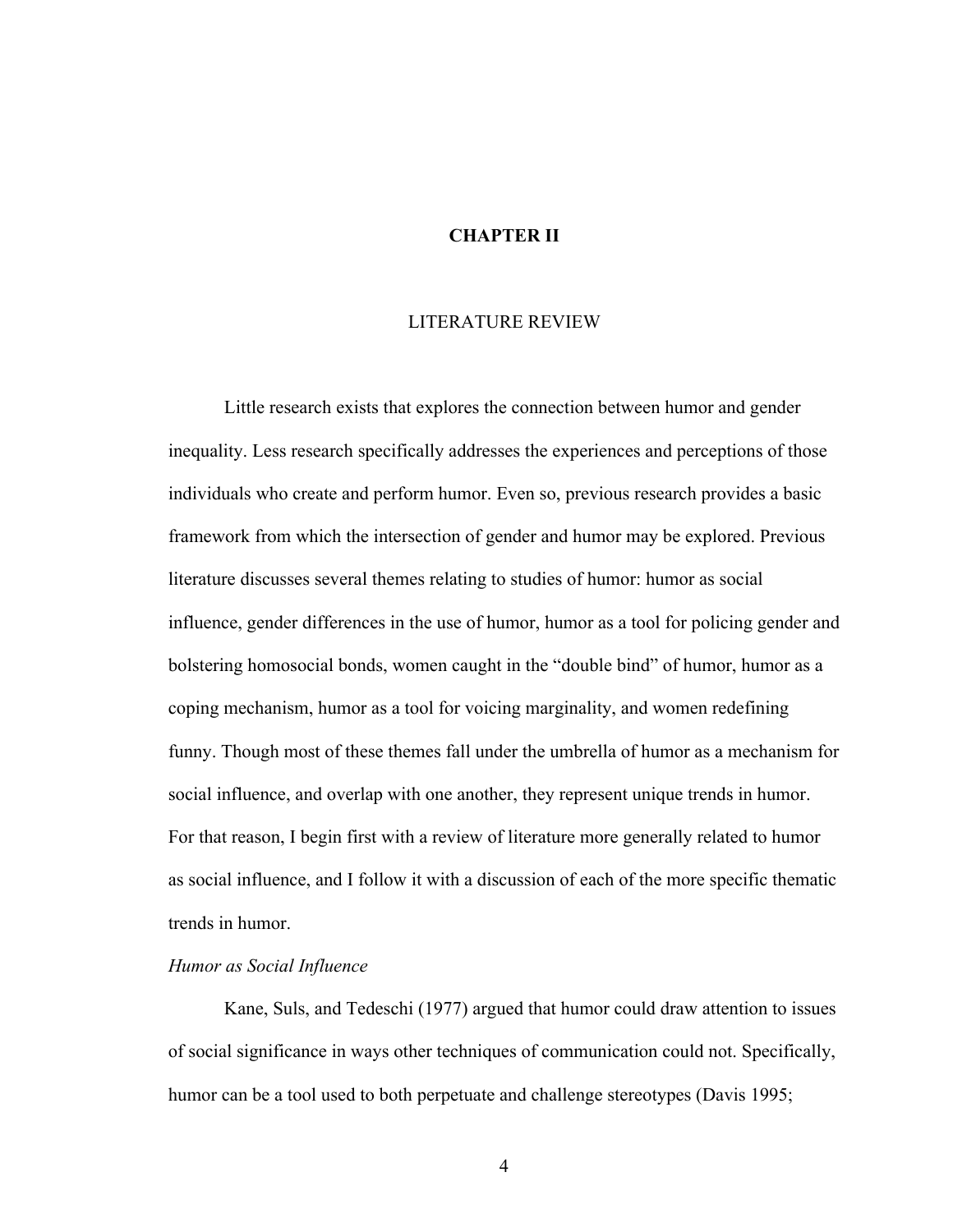Kane, Suls, and Tedeschi 1977). For example, in his review of the state of humor as a field of study, Davis (1995) noted that comedic portrayals in mass media often hide behind façades of social progress, but in reality they oftentimes maintain or perpetuate the status quo. Ford and Ferguson (2004) somewhat challenged the connection Davis drew between humor and the persistence of the status quo, and they argued that exposure to, for example, disparaging humor, did not necessarily result in the creation or reinforcement of stereotypes or attitudes of prejudice. Instead, they argued that for individuals who already possess attitudes of "high prejudice," exposure to disparaging humor results in the individuals' increased tolerance for acts of discrimination. Their findings suggest that exposure to disparaging humor does not necessarily create stereotypes, but may instead magnify the prejudicial assumptions to which some individuals already adhere (Ford and Ferguson 2004).

Ford and Ferguson (2004), and Ryan and Kanjorski (1998) argued that an individual's laughter in response to a joke signals his or her agreement with the point of view conveyed by the comic. In addition, when an individual perceives a joke with prejudicial undertones as funny, he or she is more likely to dismiss the prejudice and accept it merely as a benign attempt at entertainment (Ford and Ferguson 2004; Ryan and Kanjorski 1998). Conversely, if the recipient fails to accept the joke as funny, he or she is more likely to deem it offensive and label it as maliciously prejudicial (Ford and Ferguson 2004; Ryan and Kanjorski 1998). This illustrates the subjectivity nested within multiple interpretations of humor. Humor, then, is a unique tool that can be used to convey prejudicial assumptions under the protective guise of harmless jest. The joketeller is provided a safety net, because if challenged, he or she can essentially withdraw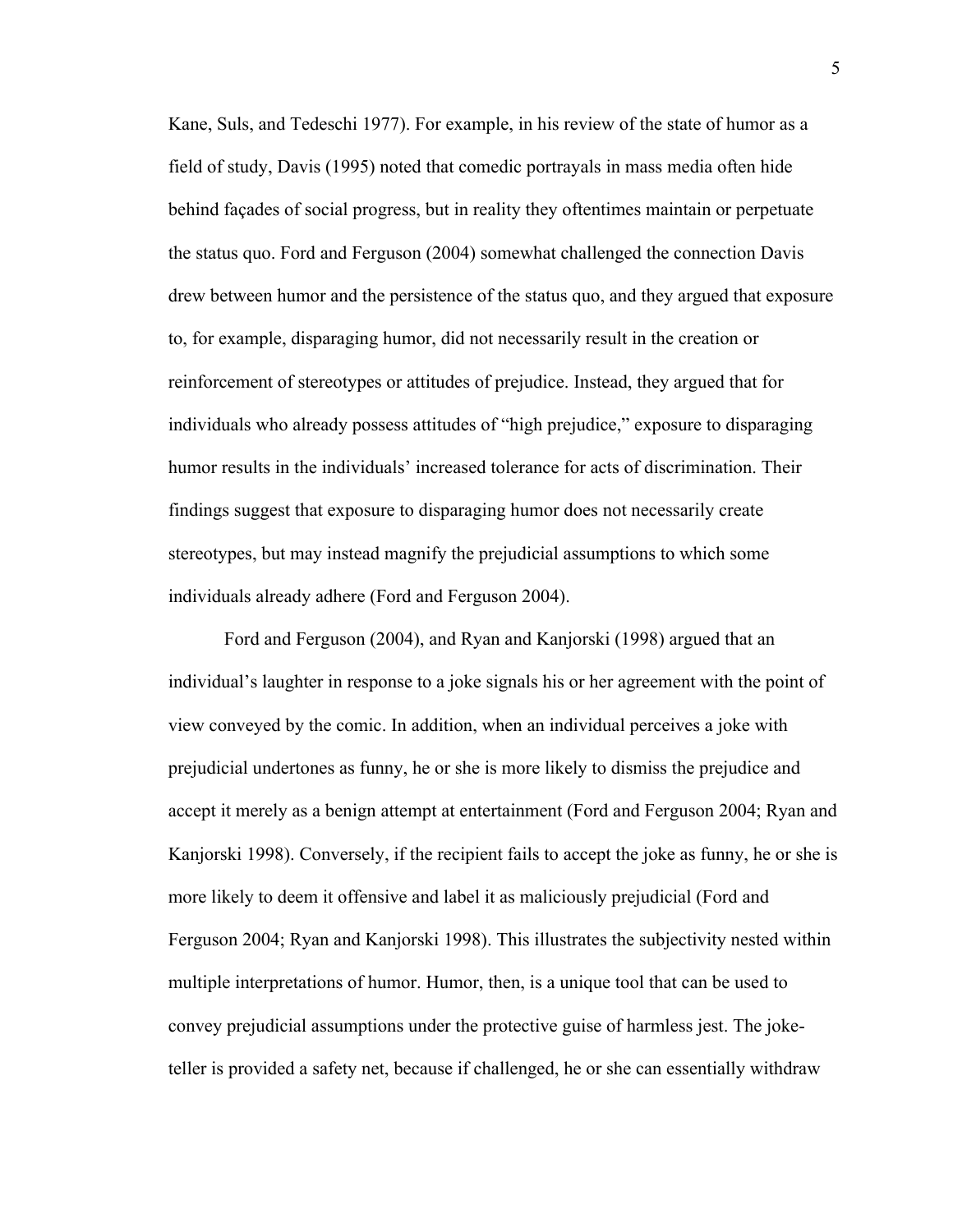the joke and claim he or she was not being serious (Ford and Ferguson 2004; Kane, Suls, and Tedeschi 1977).

#### *Gender Differences in the Use of Humor*

Both men and women engage in humor and utilize it for various purposes, such as to cope with stressful or uncomfortable situations, but previous research indicates considerable gender differences in men and women's uses of humor. Specifically, Decker and Rotondo (2001), and Robinson and Smith-Lovin (2001) found that men engage in humor far more frequently than do women. Robinson and Smith-Lovin studied humor in task-oriented group discussions, and though they found that men engaged in humor more frequently than women, they also found that women were more likely to engage in humor when men are not present, because they are less likely to be interrupted. They concluded that humor is associated with high status, and thus men participate in humor more frequently than their lower status counterparts (Robinson and Smith-Lovin 2001). In their study of 1,000 business school graduates, Decker and Rotondo (2001) echoed Robinson and Smith-Lovin's finding that men engage in humor more frequently than women, but also found that women managers were more likely than men managers to experience positive responses from subordinates when they used non-offensive or non-sexual humor in the workplace. Also, they found that women were more likely to be perceived negatively when they deployed sexual or insult-related humor than were their male counterparts (Decker and Rotondo 2001).

*Humor as a Mechanism for Policing Gender and Bolstering Homosocial Bonds*

Though the previously discussed research indicates gender differences in the use of humor, additional research indicates humor can be more specifically deployed as a tool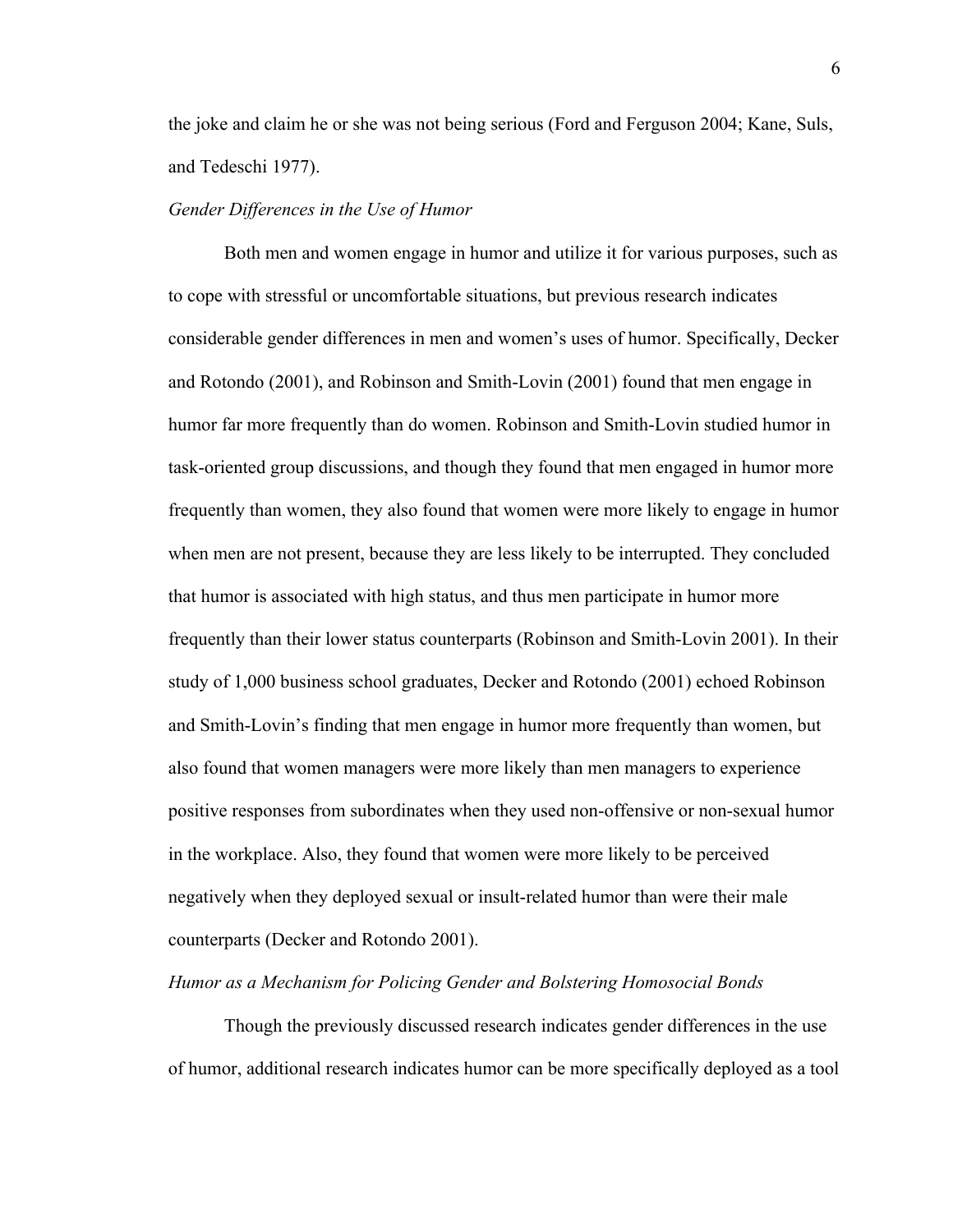for policing gender and bolstering homosocial bonds among men (Bemiller and Schneider 2010; Lyman 1987; Quinn 2000). In her qualitative study of the relationships between humor and sexual harassment in the workplace, Quinn (2000) utilized in-depth interviews with 21 women and 18 men, and situated her study within a symbolic interactionist framework in which knowledge and identities are socially constructed through daily interactions. She found that in the workplace, men typically engaged in sexist joking, or what they termed "chain yanking," as a way to strengthen homosocial bonds among men, while at the same time emphasizing their dominant social position in relation to women co-workers. Humor is socially constructed, and thus existing power relations dictate what is defined as funny (Lyman 1987; Quinn 2000). By packaging their derogatory language as laugh-worthy jokes, men utilize their dominant position within the gender hierarchy to perpetuate their patriarchal ideology (Bemiller and Schneider 2010). Because women occupy a lower position within the gender hierarchy, they are at greater risk of failing if they attempt to wield humor as a tool for stifling sexist joking in the workplace (Quinn 2000). This risk exists because men have socially constructed a definition of funny that positions women's expressions of humor toward the periphery.

Lyman's (1987) observations of, and interviews with, the men of a college fraternity and the women of a college sorority similarly address the notion of joking as display of gender dominance. He used Freud's theoretical framework that emphasizes the connection between humor and hostility, and he concluded, "jokes are not just stories, they are a theater of domination in everyday life, and the success or failure of a joke marks the boundary within which power and aggression may be used in a relationship" (Lyman 1987:170). Ryan and Kanjorski (1998) also utilized Freud's theoretical approach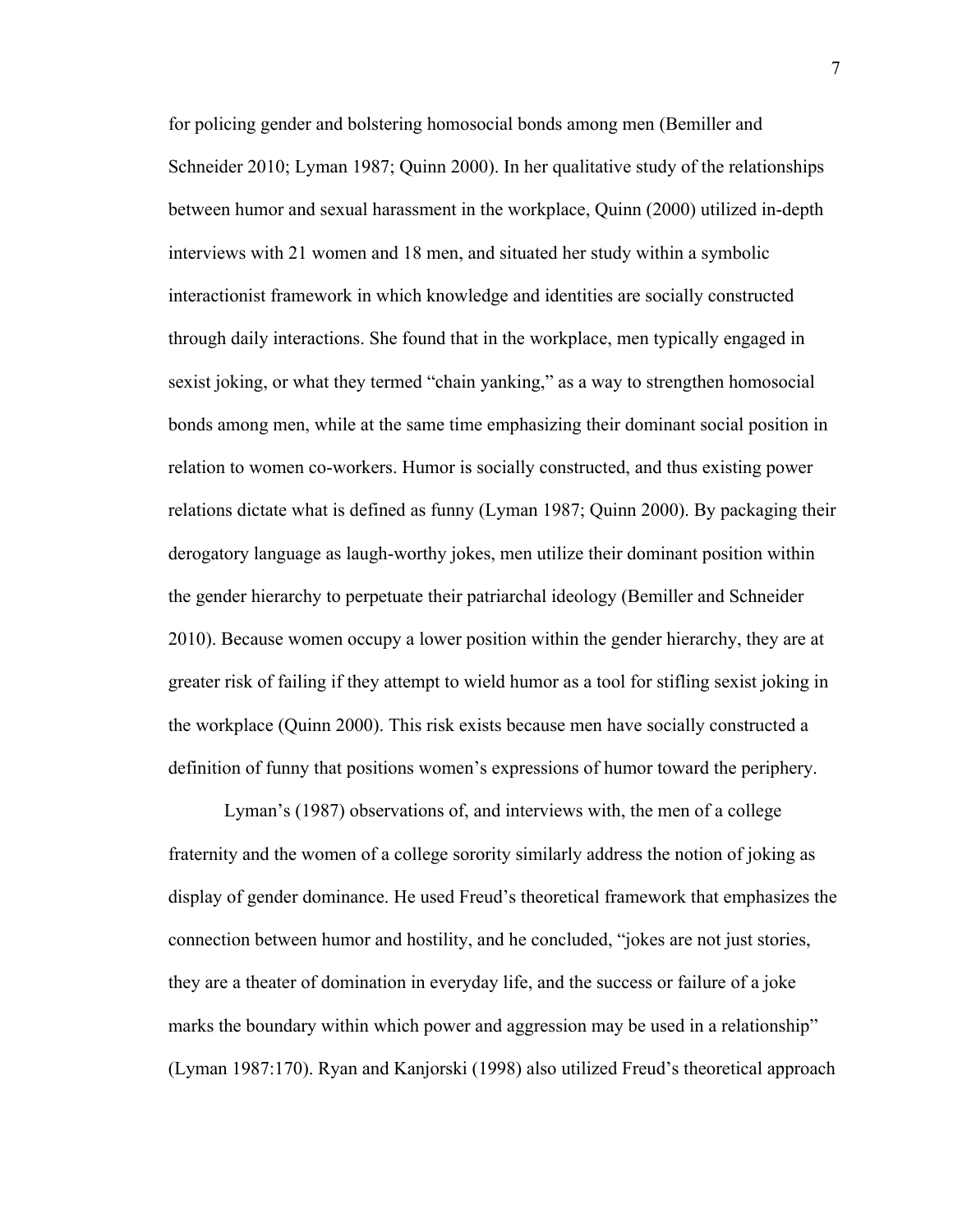to humor, and they reiterated Lyman's position that there is a link between appreciation of sexist jokes and hostile attitudes and behaviors. Ryan and Kanjorski surveyed 172 men and 227 women to find out if there was an association between enjoyment of sexist humor and aggressive attitudes and behaviors. They found that men who reported greater enjoyment of sexist humor also reported a higher likelihood that they would participate in behaviors such as forcing sex on their partners and using psychological, physical, or sexual aggression (Ryan and Kanjorski 1998). Interestingly, even women reported use of sexist humor.

#### *The "Double Bind" of Humor*

It is evident that some women participate in humor they consider sexist (Ryan and Kanjorski 1998), but doing so may be women's responses to their own attempts to adhere to a definition of funny constructed by those in positions of power (Lyman 1987; Quinn 2000; Watt 2007). This results in a "double bind" in which women who challenge sexist jokes are ridiculed, but women who ignore them or participate in them end up participating in their own subordination (Bemiller and Schneider 2010; Lyman 1987; Quinn 2000; Watt 2007). For example, the women employees Quinn (2000) interviewed commonly reported that they made every effort not to take their men coworkers' sexist jokes personally. Quinn acknowledged this defensive tactic could be used as a tool for resistance, but she argued that its passive nature also results in women contributing to their own oppression. Ryan and Kanjorski (1998) seemed to hint at this double bind identified by Quinn, as they found that though women were more likely than men to deem sexist jokes offensive, they were just as likely to report they would retell them. The women recognized the hostility in the sexist jokes, but their inclination to retell the jokes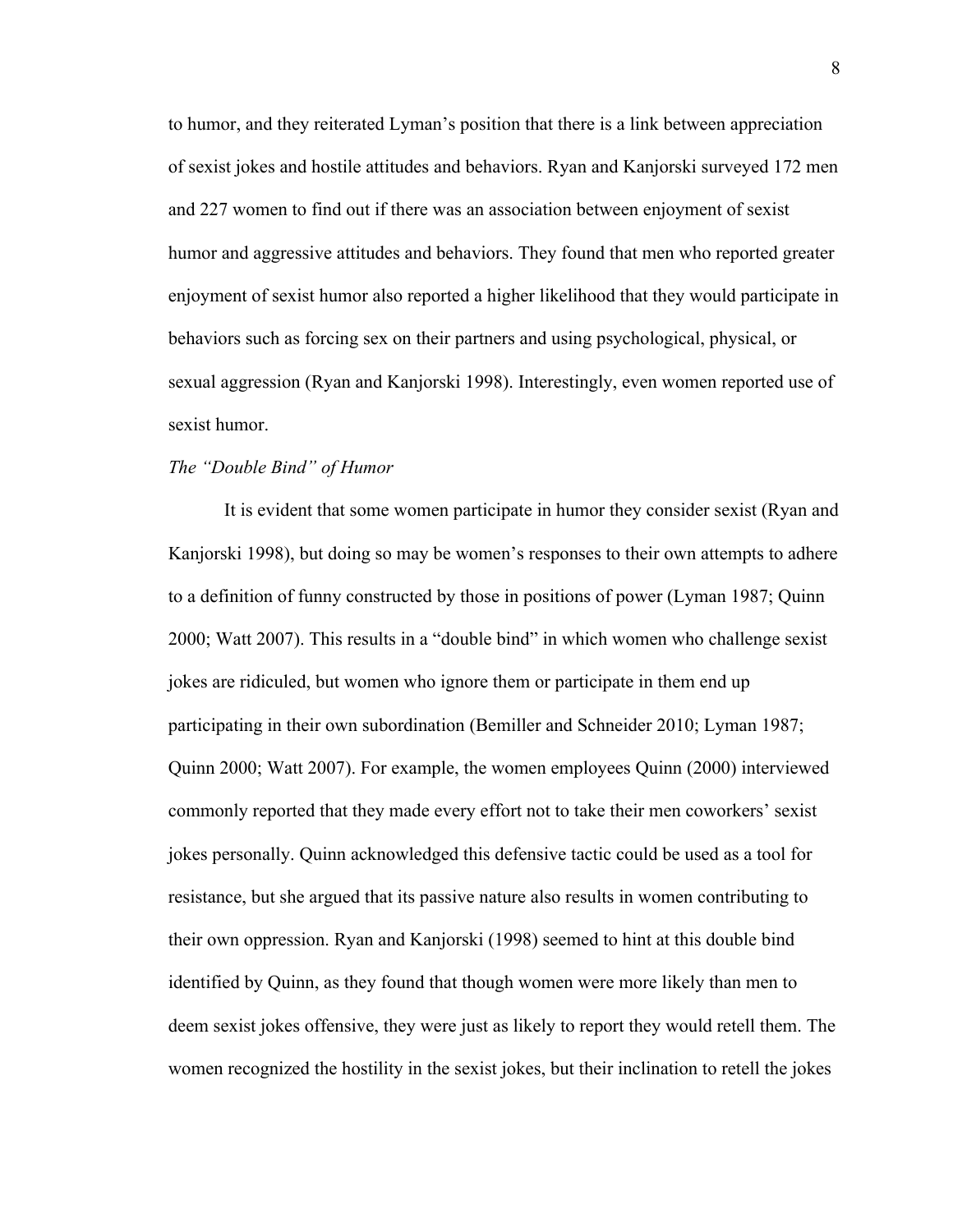reflects their subordinate position within a hierarchical system that privileges the social construction of humor as dictated by the dominant ideologies of men (Quinn 2000).

The double bind was also evident in Bemiller and Schneider's (2010) findings from their content analysis of 153 online jokes they identified to be sexist. Using "doing gender" as their theoretical framework, Bemiller and Schneider argued that sexist joking is a way in which men utilize language as a means of gender performance as well as a tool that ensures the subordination of women. They concluded that because sexist jokes are presented under the guise of benign entertainment, women who encounter such jokes must make the decision to either challenge the sexism or excuse it by laughing. As Quinn (2000) argued, leaving the joke unchallenged results in the women contributing to their own subordination.

The double bind was also experienced by many of the sorority members studied by Lyman (1987) following a sexist prank imposed upon them by members of a neighboring fraternity. The women reported they felt violated by the men's prank, but they were quick to label the men's behavior as boyish, which served to diminish the offensive nature of the pranks and preserve the social relationship between the sorority and fraternity members. Like the women who reported they would retell sexist jokes (Ryan and Kanjorski 1998), and the women who brushed off sexist joking in the workplace (Quinn 2000), the sorority members participated in their own subordination by ignoring the severity of the men's hostile prank (Lyman 1987).

#### *Humor as a Coping Mechanism*

Individuals most vulnerable to power imbalances, such as those who experience the double bind, are forced to find ways to cope with the anxieties associated with their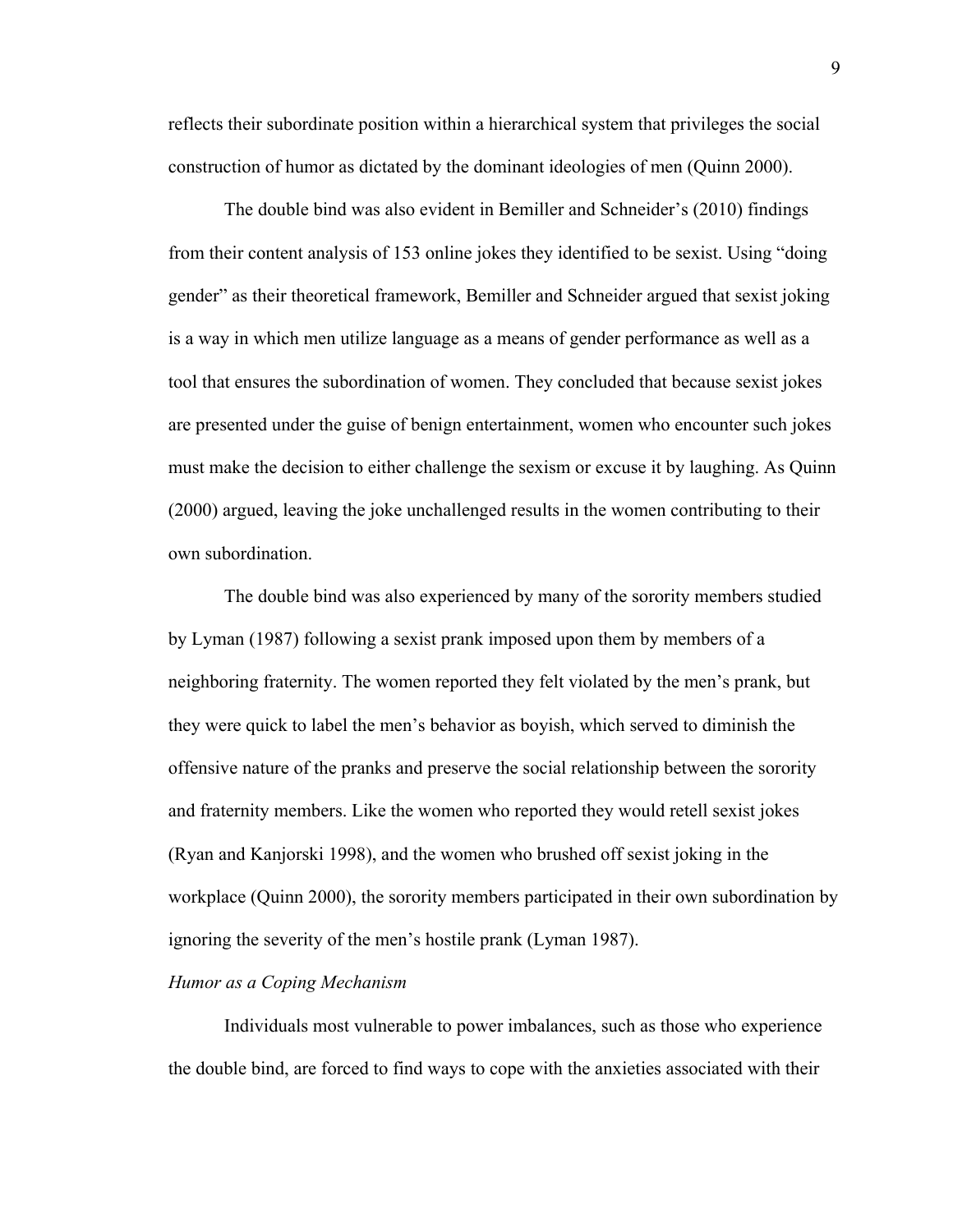subordination. Previous research indicates humor can be a powerful tool for coping with stressful situations and interactions (Downe 1999; Henman 2001; Holmes and Schnurr 2005; Sanders 2004). For example, in her qualitative study on Vietnam prisoners of war (POWs), Henman (2001) found that many of the men she interviewed identified humor as the primary way they coped with the brutality, isolation, and stress they endured during imprisonment. Engaging in and appreciating humor afforded the men a small sense of control and comfort in conditions that were otherwise dire and unpredictable (Henman 2001).

Similarly, Downe (1999) found humor was an important mechanism used by Costa Rican women sex workers to cope with the violence, discrimination, and political objectification they experienced daily within their community. Using participant observation, open-ended interviews, and 12 focus groups, she honed in on the everyday experiences of 53 sex workers. Sanders's (2004) ethnographic research on British sex workers similarly found humor to be a mechanism with which women coped with their marginalization and harsh working conditions. She used Hochschild's concept of "emotion work" to explain how the women used humor to "turn a disgusting situation into something more bearable" (Sanders 2004:282). As with the Vietnam POWs, British and Costa Rican sex workers used humor to discharge some of the stress and anxiety associated with their abuse and lack of power (Downe 1999; Henman 2001; Sanders 2004). Additional research suggests that individuals in far less extreme conditions also use humor as a mechanism for coping with uncomfortable, anxious, or stressful situations (Henman 2001).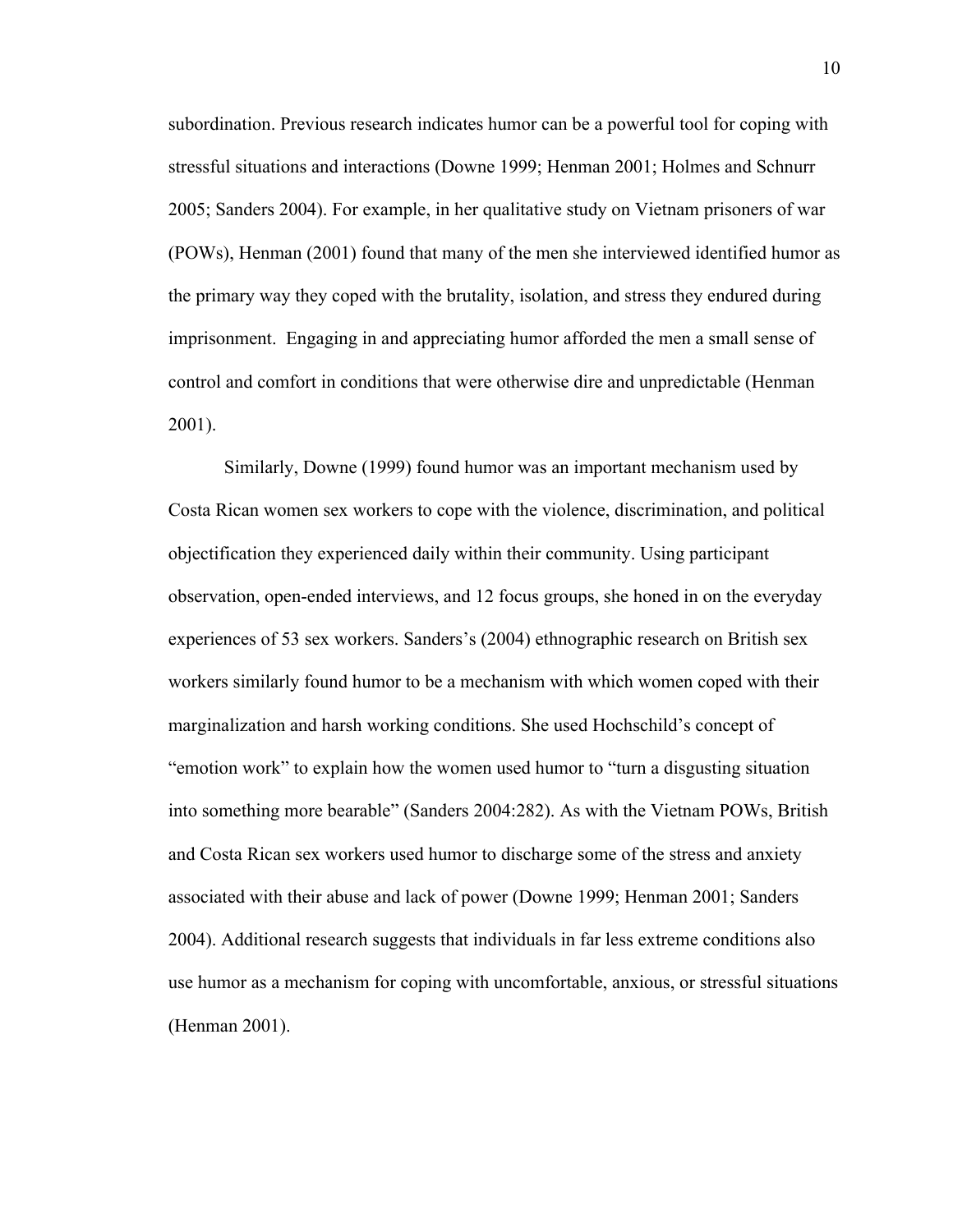The levels of stress and anxiety experienced by most employees are presumably much less pronounced than of those experienced by POWs or sex workers, but some employees still use humor as a tool for coping with challenging or stressful situations (Henman 2001; Watts 2007). For example, previous research has found that women in industries such as Information Technology (Holmes and Schnurr 2005), civil engineering, and construction (Watts 2007) commonly use humor as a mechanism for coping with workplaces numerically dominated by men. In the qualitative portion of their research, Holmes and Schnurr (2005) explored how two women used humor as an interactional tool to both bond with and manage men workers in the information technology industry. They found that Ginette, a factory team manager, commonly utilized the same "patterns of insult and jocular abuse" (138) used by the men she managed as a way to fit in to a traditionally masculine environment. Conversely, Jill, a director in a small information technology company, deployed humor that emphasized (and often exaggerated) her role as an office "mother," or as technologically incompetent. The authors argued that Jill used this style of humor as a coping mechanism for maintaining a "feminine" managerial style in a predominantly "masculine" workplace. They further concluded that such humor "subtly challenges the widespread assumption that leadership behavior is masculine behavior" (Holmes and Schnurr 2005:142); however, this argument is problematic. It fails to acknowledge that perhaps Jill's style of humor results in her merely reinforcing gender stereotypes and positioning herself as the target for sexist denigration (Merrill 1988).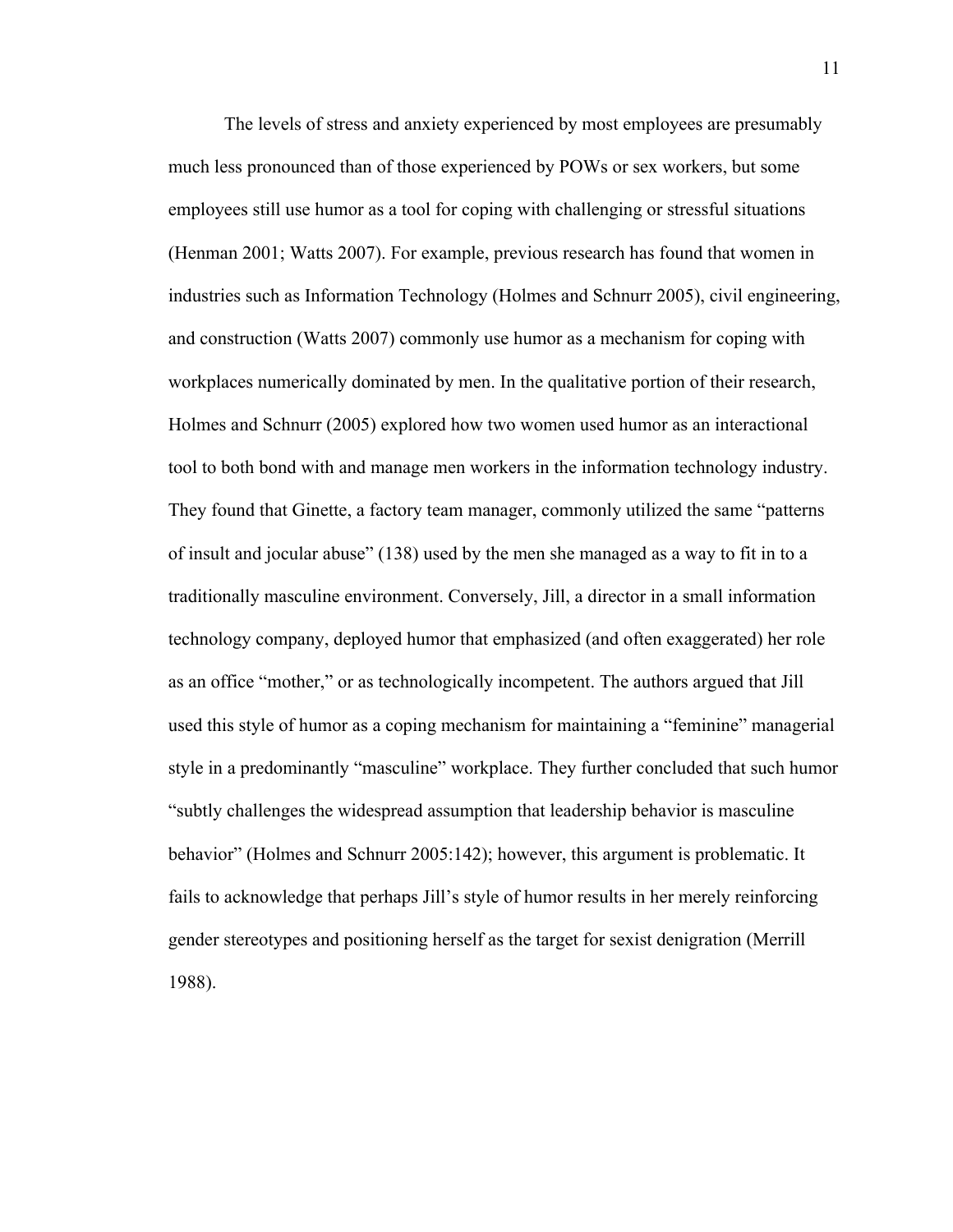#### *Voicing Marginality*

Humor can be used as a mechanism for coping with the stresses and anxieties associated with negotiating power imbalances, but some individuals overtly use humor to draw attention to and challenge their lack of power. For those who occupy social positions within society's periphery, humor can be an important mechanism for making their voices heard and calling attention to their marginalization. For example, women comedians occupy a marginal position within a comedic and cultural hierarchy constructed and dominated by men (Gilbert 1997). In her essay that critiqued the comedy of Phyllis Diller and Roseanne Barr, Gilbert argued women voiced their marginality by drawing attention to and challenging the very power structures that oppress them. Specifically, Gilbert argued, "When Diller mocks her many facelifts or Barr insists on her right to be overweight, cultural taboos are broken" (328). For Gilbert, women comedians such as Diller and Barr use self-deprecation not as a tool for perpetuating the status quo, but as a tool for engaging their audience in an exercise in the critique of the very power structures that shape both laughter and their everyday lives. British and Costa Rican sex workers also deployed similar styles of self-mockery to call attention to the absurd feminine stereotypes of appearance and performance to which they were expected to adhere (Downe 1999; Sanders 2004). However, a major weakness of Gilbert's (1997) argument is that she makes unsubstantiated assumptions about how audience members perceive stand-up comedy. This is very similar to the argument made by Holmes and Schnurr (2005) in which they argued that Jill's exaggeratedly "feminine" style of managing men workers overtly challenged the traditional assumption that management must be done in a stereotypically masculine way. Both Gilbert and Holmes and Schnurr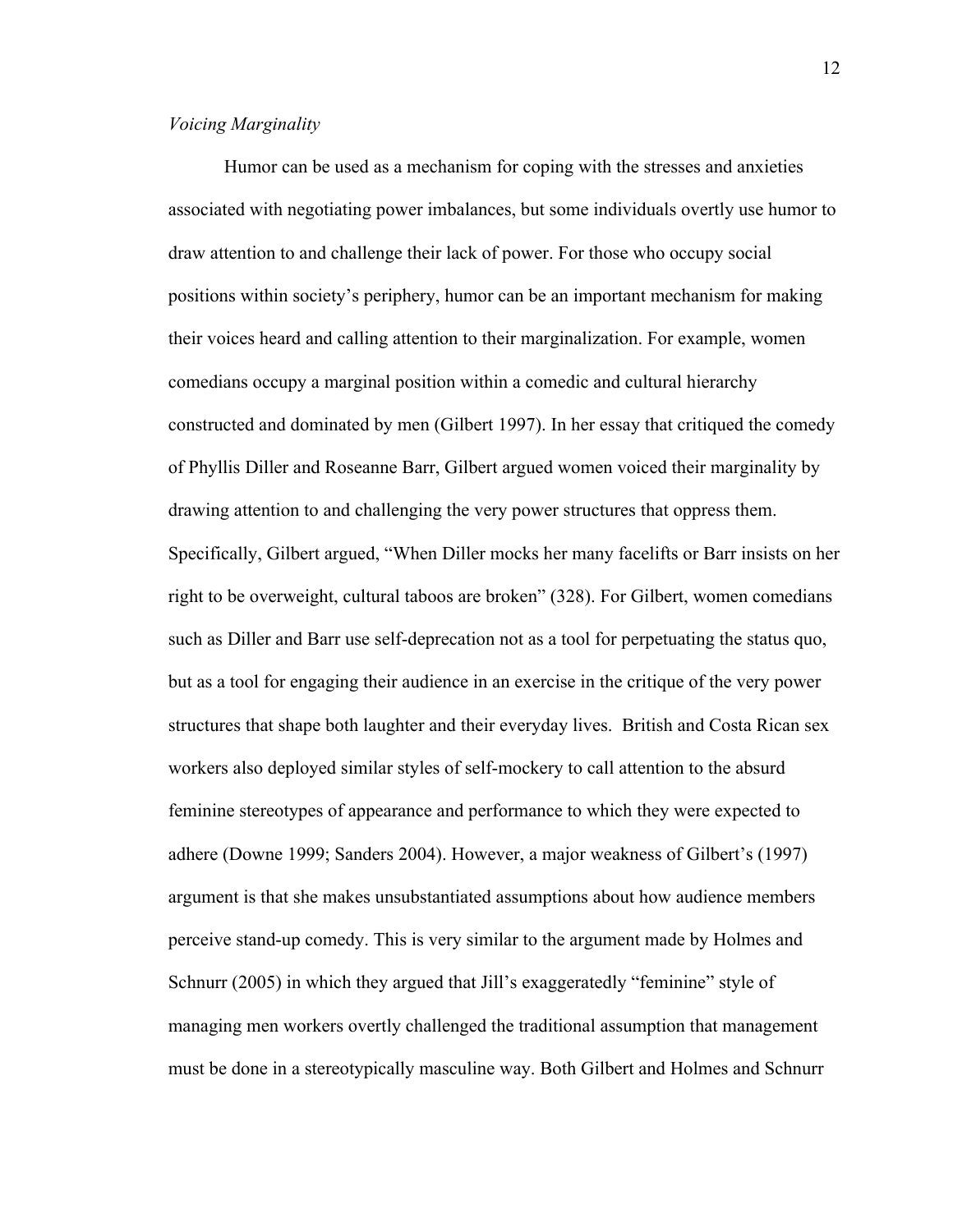assumed that an audience perceived the women's jokes as challenges to deeply embedded gender stereotypes; however, the women may have instead positioned themselves as the targets for the perpetuation of gender inequality (Merrill 1988).

#### *Their Fair Share: Women Redefining Funny*

Merrill (1988) recognized the double bind commonly experienced by women, as she argued that traditional expectations of humor call for women to agree with, and subsequently laugh at, the very humor that degrades them. She also contended that women who refused to laugh at jokes that positioned women as the targets for degradation were actively rejecting the shared assumptions that serve as prerequisites for jokes to be considered funny. It is this process that is misinterpreted as women lacking a sense of humor (Case and Lippard 2009; Merrill 1988). To combat such misinterpretations, Merrill stressed the importance of recognizing and encouraging what she called "feminist humor."

Merrill (1988) defined feminist humor as both humor that is directed specifically at women, and humor that is rooted in the idea that the experiences of a diverse variety of women should be embraced. She argued that by utilizing this style of humor, women can strategically confront gender inequality by situating oppression as the subject of critical jabs rather than accepting themselves as the subjects of sexist ridicule. Merrill further explained that feminist comedy challenges the traditional hierarchy of power in which men are both dominant and privileged.

Using a content analysis of over 1,900 jokes (derived from internet searches, joke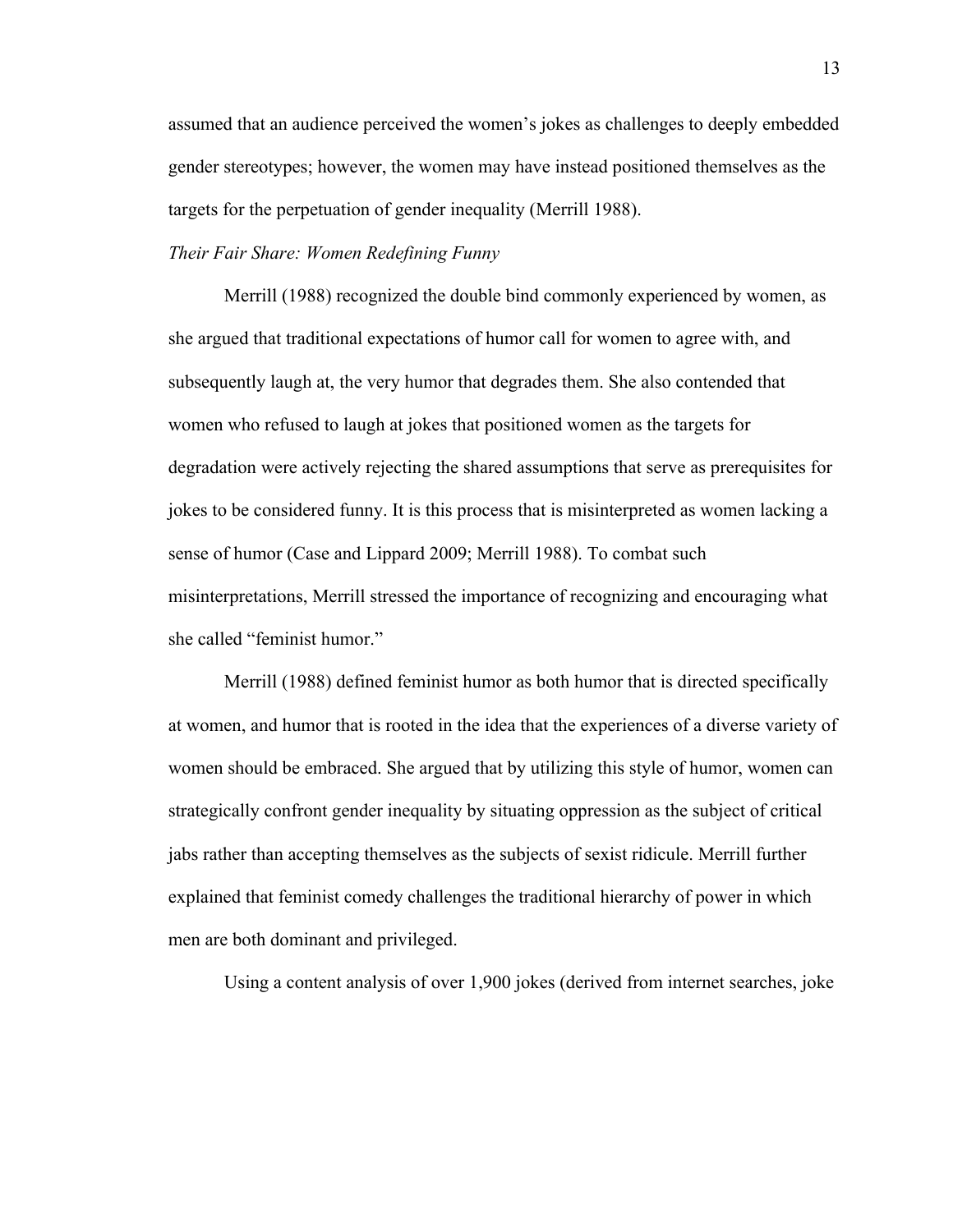books, television, and other sources) they defined as 'women's' or 'feminist humor,'1 Case and Lippard (2009) similarly highlighted the subversive potential of feminist humor, but they also found that most of the jokes relied on heavily gendered stereotypes. For example, they found that approximately 62 percent of the jokes in their sample painted men as 'useless,' 'stupid,' 'hypersexual,' and 'disgusting,' which aligns with stereotypical assumptions of men. Many of the jokes in Case and Lippard's sample may have been used in attempt to challenge patriarchy, but very few of them actually went beyond emphasizing gender stereotypes and differences to present substantive critiques of the traditional gender order.

As indicated by the approximately 62 percent of the jokes in Case and Lippard's (2009) sample that labeled men in stereotypical ways, a major weakness of this study may be in the authors' loose definition of "feminist humor," though other definitions have been challenged as well. Gilbert (1997) identified a weakness in Merrill's definition of "feminist comedy." Merrill (1988) argued women can gain footing toward greater gender equality by embracing feminist humor instead of the traditional "masculinist humor" that adheres to and perpetuates patriarchal power structures. But, Gilbert argued that Merrill's definition situated all women comedians as "feminist," and failed to acknowledge the possibility that men could both perform and consume humor that challenges gender stereotypes and traditional power relations. Similarly, Case and Lippard ignored jokes by men that challenged gender stereotypes and patriarchy. Even

Case and Lippard (2009:241) define such jokes as those "that are critical of men, patriarchy, and assumptions of male supremacy[,]" and as "those representing a response to male supremacist stereotypes and ideologies that ridicule, those that express hostility toward men, and those that assert female superiority over men."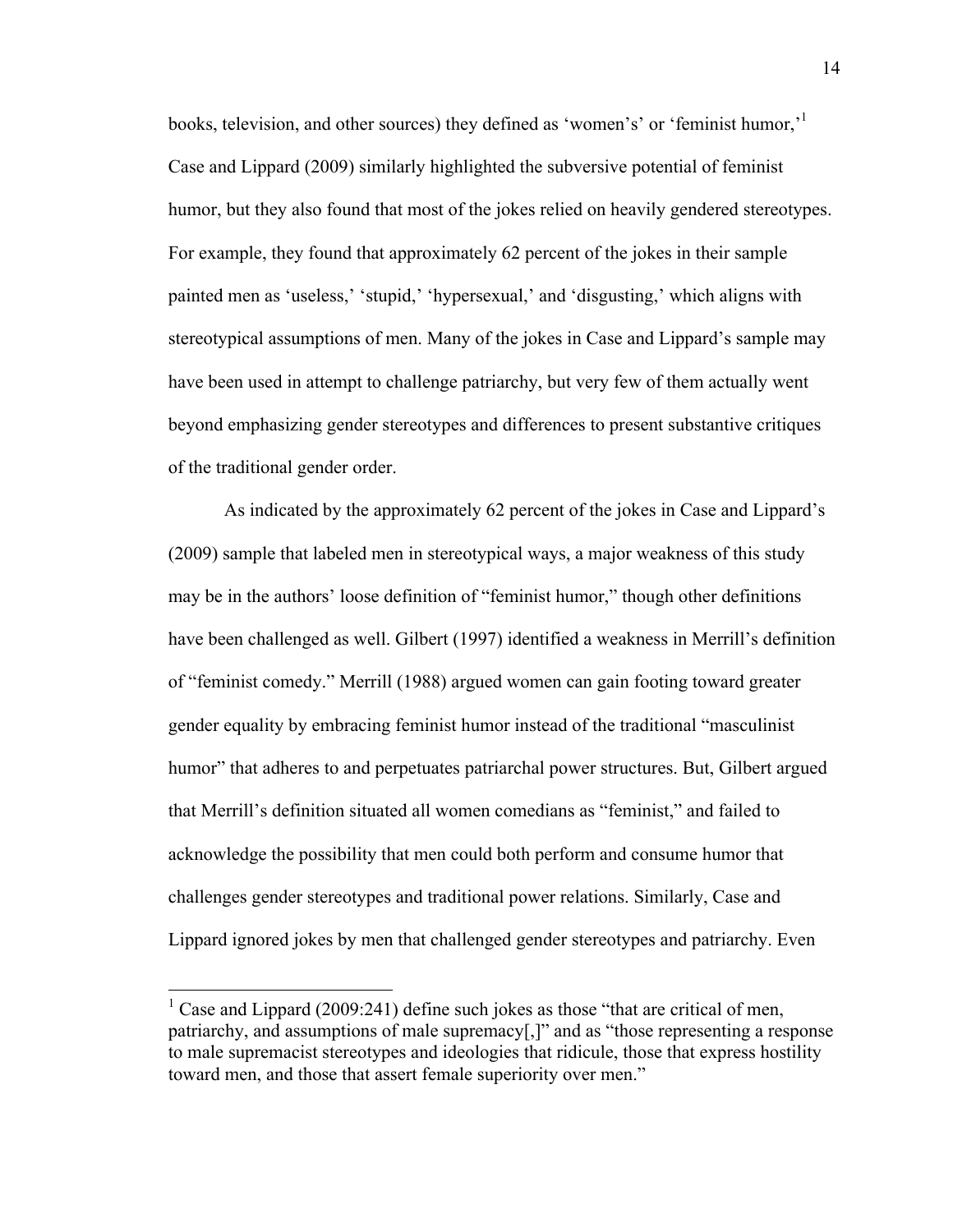so, both Case and Lippard and Merrill's notions of feminist humor emphasized the importance of women using their uniquely marginalized status to influence and participate in humor that challenges their own subordination.

As evidenced by the aforementioned literature discussed in this section, previous research indicates humor may be used as a tool for social influence, and it can serve to both challenge and reinforce the status quo (Davis 1995; Ford and Ferguson 2004; Kane, Suls, and Tedeschi 1977; Ryan and Kanjorski 1998), but research seems to indicate considerable gender differences in the ways men and women use humor (Decker and Rotondo 2001; Robinson and Smith-Lovin 2001). Humor can also act as a form of patriarchal domination in which gender boundaries are policed, homosocial bonds are reinforced, and aggression is encouraged (Bemiller and Schneider 2010; Lyman 1987; Quinn 2000; Ryan and Kanjorski 1998). This often results in women being caught in a "double bind," in which they face the difficult decision of either challenging sexist jokes, or being complicit in their own subordination by laughing at them (Bemiller and Schneider 2010; Lyman 1987; Quinn 2000; Ryan and Kanjorski 1998; Watt 2007). But, humor can help individuals cope with stressful and uncomfortable situations (Downe 1999; Henman 2001; Holmes and Schnurr 2005; Sanders 2004; Watts 2007), or help draw attention to their marginal social positions. This can result in women redefining what is considered funny (Case and Lippard 2009; Downe 1999; Gilbert 1997; Holmes and Schnurr 2005; Merrill 1988; Sanders 2004).

#### *Research Gap*

Though primarily intended as entertainment, comedy often trivializes serious issues in the process (Hartz and Hunt 1991). As a side effect, comedy, and popular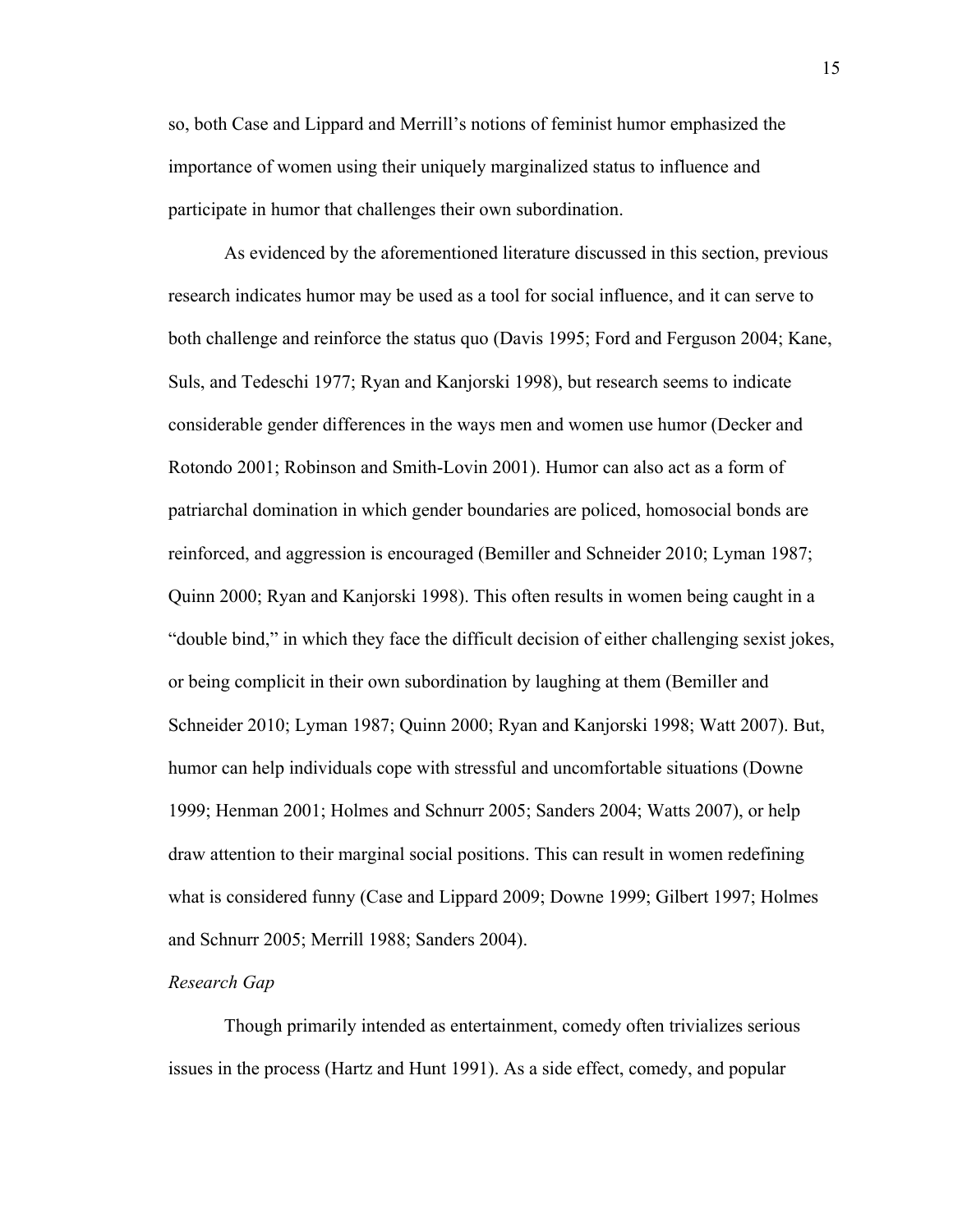culture more broadly, are often disregarded as avenues not worthy of academic inquiry (Farb 1981; Hartz and Hunt 1991; Kane et. al 1977). Protected under the guise of entertainment, humor can be used to surreptitiously challenge or reinforce inequality. Thus, it is imperative we examine the very processes that produce these results. Extending previous research, I focus on the experiences of those individuals responsible for creating, performing, and living comedy. Humor does not create itself, so to understand how and why it is used to either reinforce the status quo or to challenge it, it is useful to explore how men and women stand-up comedians make meaning of their own experiences with humor. Bemiller and Schneider (2010) used the theory of "doing gender" (West and Zimmerman 1987) to inform their analysis of online jokes; however, this theory, along with Deutsch's (2007) "undoing gender" have not yet been used in research that integrates issues of gender and humor. I seek to fill this gap, and I also seek to contribute to a scant body of research regarding stand-up comedians' experiences with issues of gender and inequality.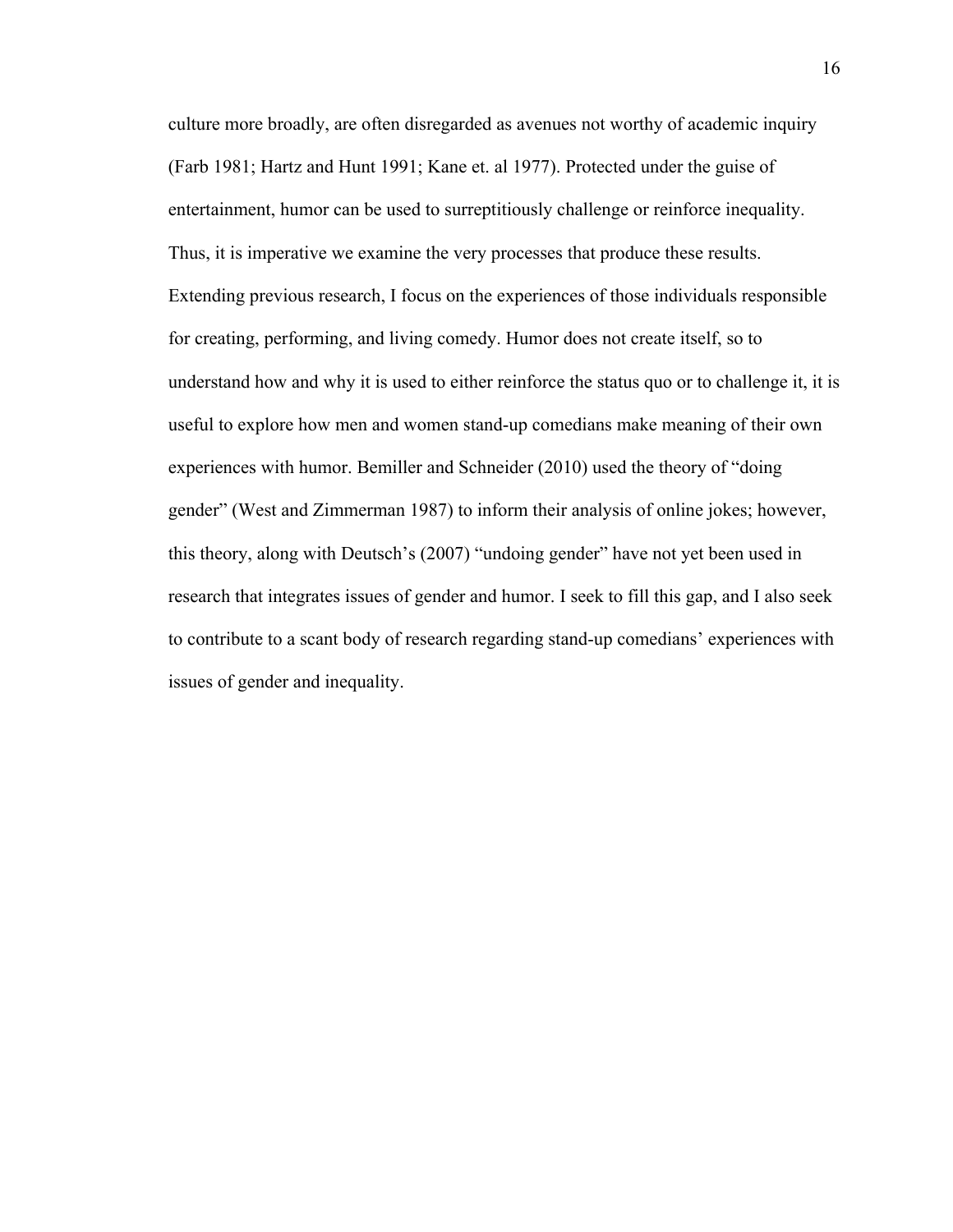#### **CHAPTER III**

#### THEORETICAL FRAMEWORK

West and Zimmerman's (1987) "doing gender" framework is a classic, heavily influenced by early symbolic interactionist approaches such as that of Erving Goffman; yet, it has drawn considerable critique from contemporary scholars for various reasons. West and Zimmerman argued that gender is not an attribute intrinsically fixed within an individual, nor is it the result of socialization that ends early on in childhood. Instead, gender is a perpetual string of interactional and institutionalized achievements. Individuals tailor how they display themselves as men or women based on the situation and institutional confines. Thus, West and Zimmerman used the phrase "doing gender" to indicate this is a perpetual process rather than a fixed status. As Butler ([1990] 2006:34) contended, "There is no gender identity behind the expressions of gender; that identity is performatively constituted by the very 'expressions' that are said to be its results." In other words, gender does not exist independent of the processes required to produce it. In addition, West and Zimmerman (1987) pointed out that when individuals "do gender," they do so knowing they are accountable for either fulfilling or failing to fulfill the expectations others have of them as men or women.

This notion of "doing gender" begins with the assumption that sex, sex category, and gender are three independent classifications. *Sex* is the classification of one as male

17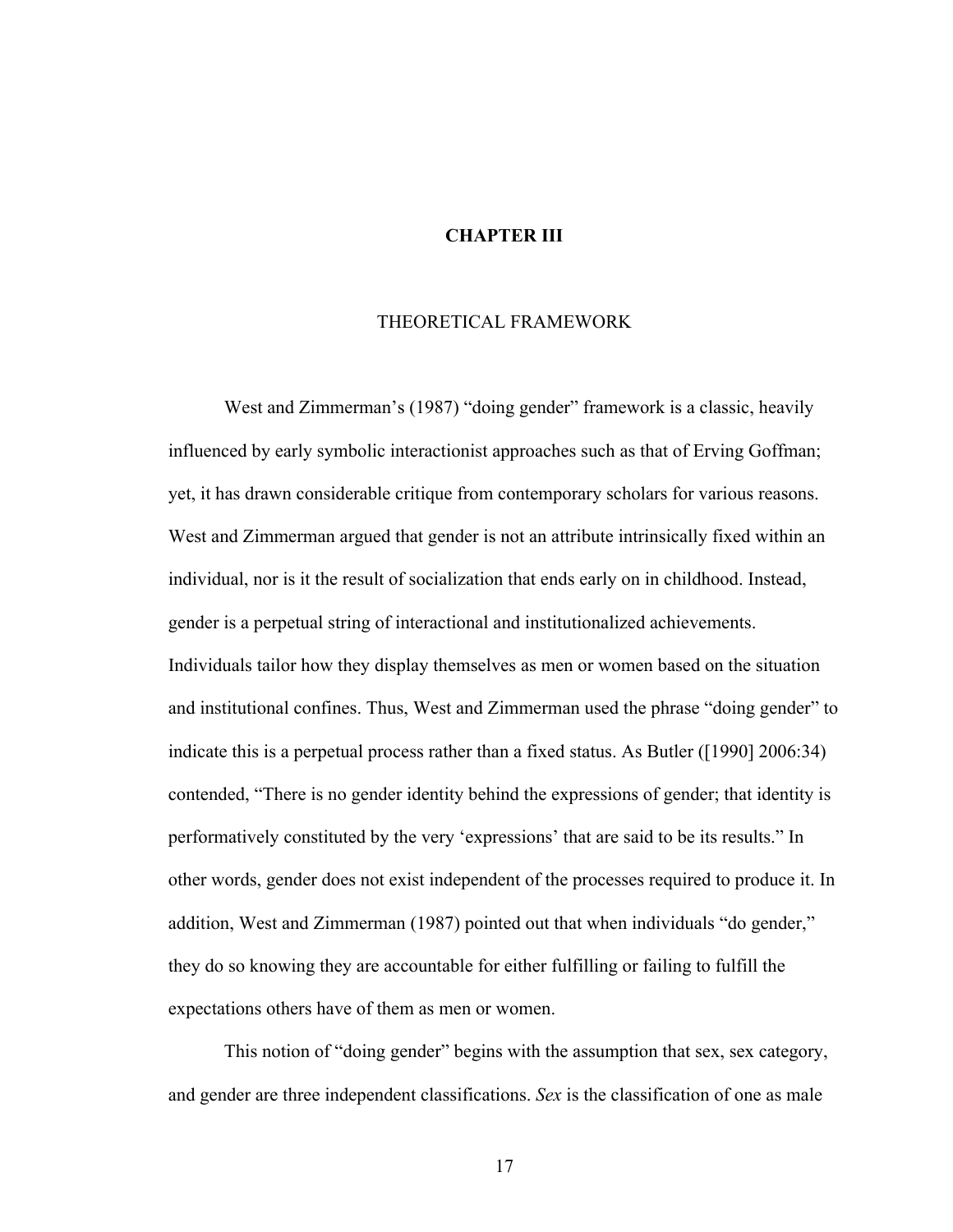or female according to a set of biological attributes determined by social consensus (West and Zimmerman 1987). Complicating this form of classification is the fact that genitalia *or* chromosomal typing may be relied upon to make a determination of sex; it is very possible the classification could differ depending on which criterion is used. West and Zimmerman further explained, "one's sex category presumes one's sex and stands as proxy for it in many situations" (127). In other words, one is presumed male or female in one's daily life, even as one's biological attributes remain concealed. *Gender*, according to West and Zimmerman, is an "activity" that involves manipulating one's conduct in reaction to, and within the confines of, the expectations associated with one's placement within a sex category. West and Zimmerman argued that the conflation of sex, sex category, and gender is the foundation for the culturally accepted understanding of gender as predisposed based on biological sex, which encourages the legitimization and perpetuation of inequality among men and women.

In addition to their critique of the conflation of sex, sex category, and gender, West and Zimmerman (1987) also took issue with the conceptualization of gender as a *role*, as they argued that such a conceptualization depicted gender as a result rather than as a process. They applauded Goffman's recognition of the performance aspect of gender, but they criticized his notion of "gender as a display" because he argued such performances were optional and intermittent. Instead, West and Zimmerman argued that as long as the classifications of sex, sex category, and gender continue to be conflated, the process of "doing gender" is neither optional nor intermittent. This idea of gender as a process seems to echo De Beauvoir's ([1949] 2011:3) remark that differentiates the categorization of "female" and "woman": "So not every female human being is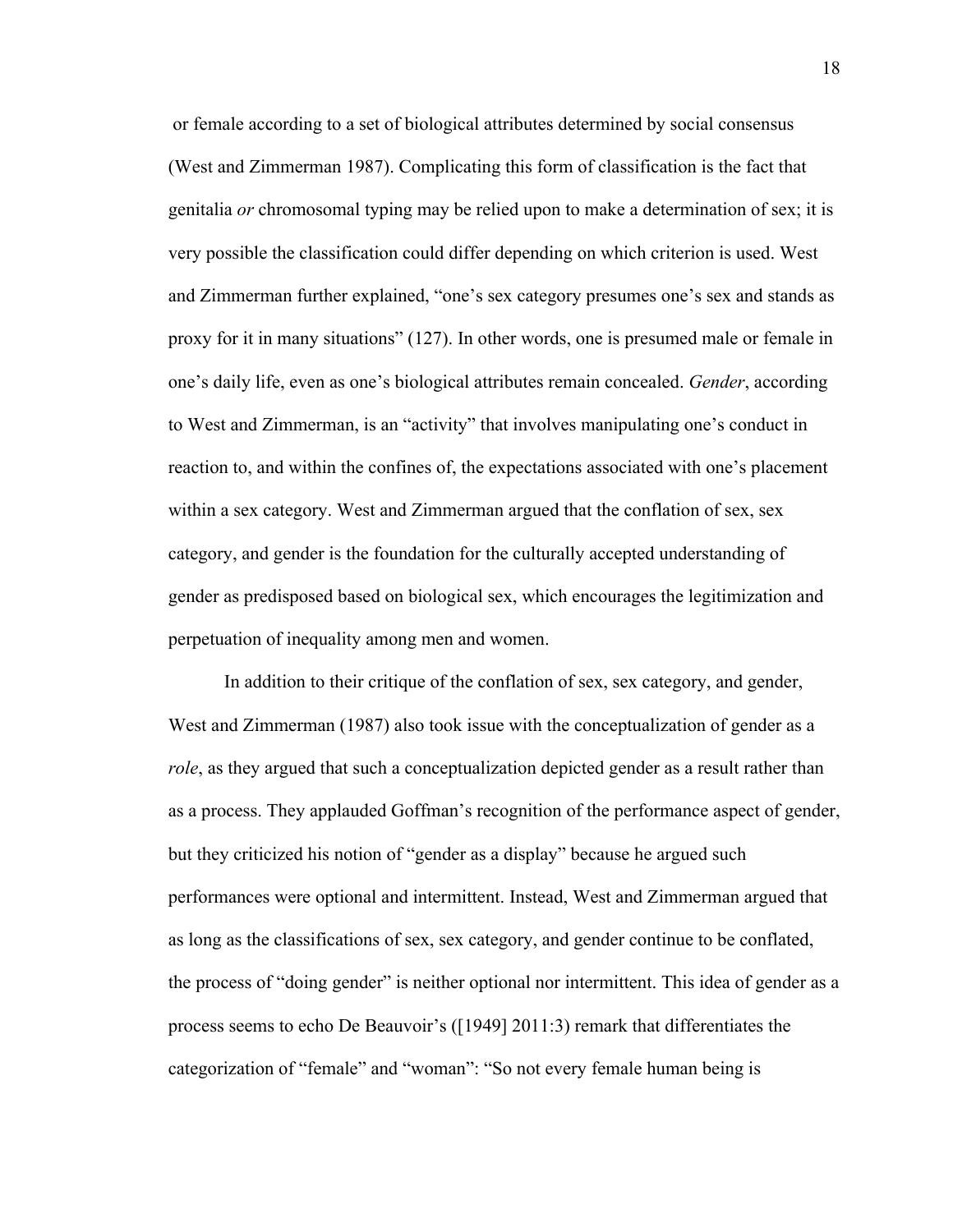necessarily a woman; she must take part in this mysterious and endangered reality known as femininity." Like De Beauvoir, West and Zimmerman sought to sever the conventional yet arbitrary tie between sex category and gender. Their rejection of biological determinism drew upon Rubin's ([1975] 2004) work that similarly critiqued the essentialism at the root of the gender binary, and that situated women's subordination within historical, psychological, anthropological, and sociological contexts.

Rubin ([1975] 2004) contended that women's oppression and subordination are not essential characteristics of human existence, but rather are products of specific types of social and organizational relationships. As similarly reflected in West and Zimmerman's (1987) conceptualization of gender, Rubin argued that masculinity and femininity are socially constructed as part of the "sex/gender system." This system is "the set of arrangements by which a society transforms biological sexuality into products of human activity, and in which these transformed sexual needs are satisfied" (Rubin [1975] 2004:771). By this, she means that biological females become oppressed women through social processes; their subordination is not predestined by, and cannot be attributed to, biology or genetics. For example, as both Rubin and West and Zimmerman noted, women have historically shouldered the bulk of domestic duties such cooking and cleaning, but this is not because they are born with innate characteristics that make them better at these tasks than men. Rubin addressed the psychoanalytic and anthropological roots of our traditional understandings of gender, and she applauded Freud and Leví-Strauss for considering the domesticity of women in their discussions of gender arrangements; however, she argued that we must uncover and analyze the very processes by which women *become* domesticated. These processes, which are largely absent in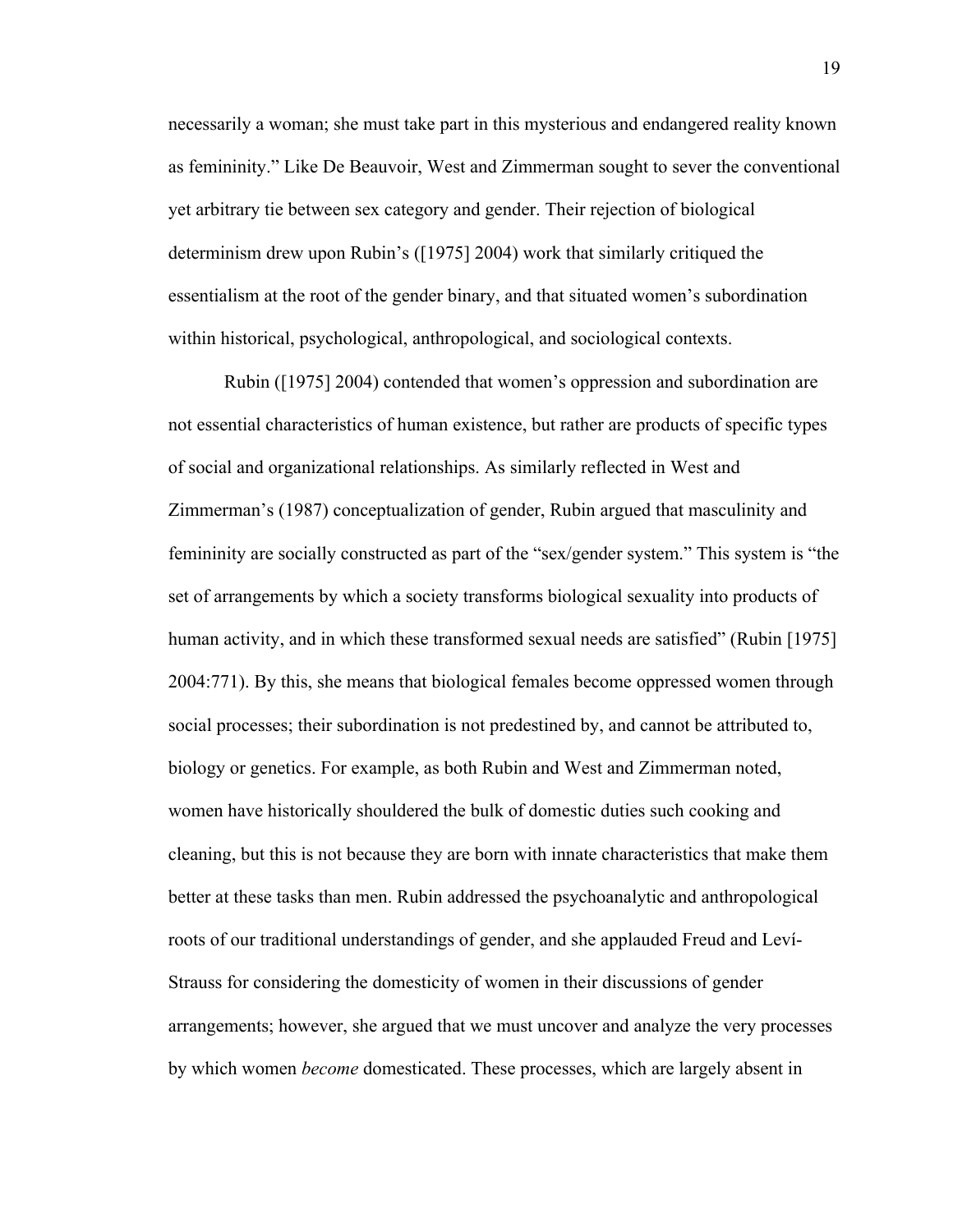psychoanalytical and anthropological examinations of gender, are the keys to understanding women's oppression—not nature (Rubin [1975] 2004).

Butler ([1990] 2006) reaffirmed many of these ideas, but she also extended Rubin's discussion of oppression. Specifically, she warned against the reification of "women" as an objective and naturally distinguishable identity. This notion aligns with West and Zimmerman's discussion; however, Butler further highlighted the implications of such reification. She noted that much of feminist theory has relied on an assumption that there exists a universal experience of domination by all those who can be classified under the category of "woman." Though Butler recognized that the reliance on such a universal classification can be useful for gaining political traction, she contended that the assumption of universality is problematic because it ignores history and allows other mechanisms of power to go unacknowledged. West and Zimmerman's (1987) "doing gender" framework similarly recognized the lack of a monolithic representation of either "men" or "women."

The crux, yet often overlooked element of West and Zimmerman's "doing gender" framework, is rooted in the notion of accountability. They argue that particular behaviors, attitudes, and gender displays are considered to be appropriate for males and females in particular circumstances. Men and women are cognizant of this, as they have come to internalize these expectations, and thus they behave with the knowledge that such behaviors and displays will be judged as either congruent or incongruent with what is expected of their sex category. For example, in certain circumstances, a man may be expected to hold a door open for a woman. Regardless of whether he behaves in a way that aligns with this expectation (opening the door for the woman) or not, he and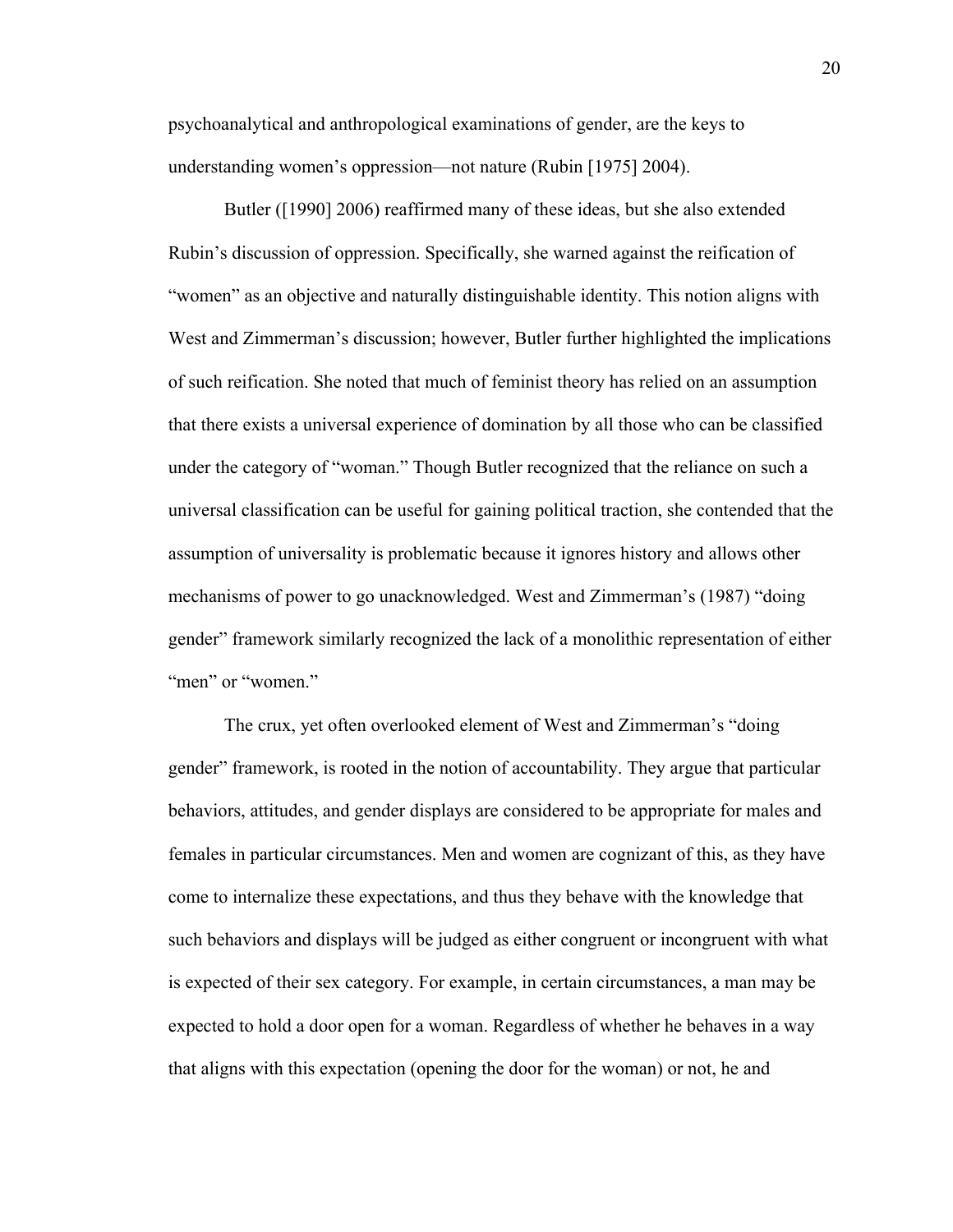everyone around him has internalized that expectation and can thus judge his actions as being either congruent or incongruent with the socially agreed-upon expectations of him as a man. Butler's ([1990] 2006) own treatise took the accountability component of gender even further. Regarding the expectation that categorizations of sex, gender, and sexuality align, Butler explained:

The cultural matrix through which gender identity has become intelligible requires that certain kinds of "identities" cannot "exist"—that is, those in which gender does not follow from sex and those in which the practices of desire do not "follow" from either sex or gender. "Follow" in this context is a political relation of entailment instituted by the cultural laws that establish and regulate the shape and meaning of sexuality. Indeed, precisely because certain kinds of "gender identities" fail to conform to those norms of cultural intelligibility, they appear only as developmental failures or logical impossibilities from within that domain  $(24)$ .

This excerpt ties in with the notion of accountability within West and

Zimmerman's framework, and both reveal how expectations of gender and sex category coherence operate at both the interactional and institutional levels. Coinciding with Butler's discussion, West and Zimmerman (1987:146) noted, "If we do gender appropriately, we simultaneously sustain, reproduce, and render legitimate the institutional arrangements that are based on sex category. If we fail to do gender appropriately, we as individuals—not the institutional arrangements—may be called to account (for our character, motives, and predispositions)." Thus, as Butler pointed out, individuals who do not abide by traditional gender expectations are perceived to be "developmental failures."

Critiques of West and Zimmerman's (1987) "doing gender" theoretical standpoint included Kitzinger's (2009) contention that missing from the framework was the methodological component necessary for empirically studying gender as ongoing social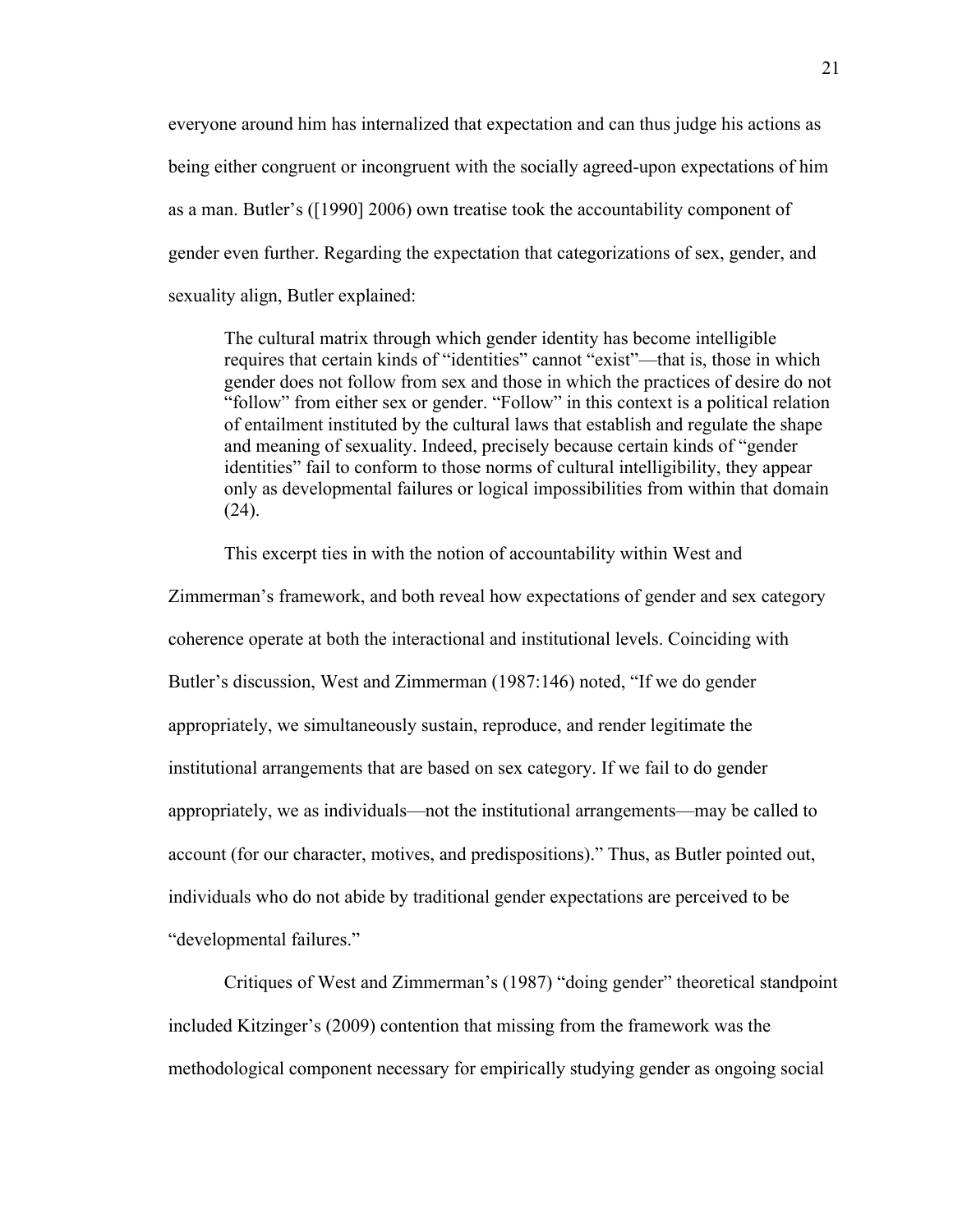processes. Others, such as Connell (2009) and Vidal-Ortiz (2009) criticized the absence of a sufficient discussion of transsexual identities. However, one of the most prominent critiques of West and Zimmerman's work was that it failed to account for the ways in which individuals *do* strategically resist traditional gender scripts and in turn disrupt assumptions of congruence between gender and sex category (Deutsch 2007; Messerschmidt 2009; Risman 2009; Vidal-Ortiz 2009). Though West and Zimmerman sought to change how we think about gender, they seemed skeptical of the potential for timely disruptions in the traditional gender order. Conversely, Deutsch (2007) offered a more flexible consideration of the doing gender framework that focused more explicitly on instances of resistance and disruption to the traditional gender arrangements.

Deutsch argued that the traditional gender order has not yet been dismantled, but to be entirely dismissive of incremental changes that have narrowed gender divisions would serve to undermine the transformative potential everyday interactions have on reducing gender inequality. Thus, Deutsch argued "doing gender" should be used to describe interactions in which men and women adhere to normative expectations of gender that reproduce inequality, and "undoing gender" should be used in relation to interactions that mitigate them. Risman (2009) sided with Deutsch, as she argued that the "doing gender" concept has come to be misused as a stand-in for describing any behaviors in which men and women participate. By using the concept in this way, many researchers have stripped the concept of its critical feminist origins (Risman 2009). As Risman (84) further argued, "Why categorize innovative behavior as new kinds of gender, new femininities and masculinities, rather than notice that the old gender norms are losing their currency?" As many of the critiques of the original doing gender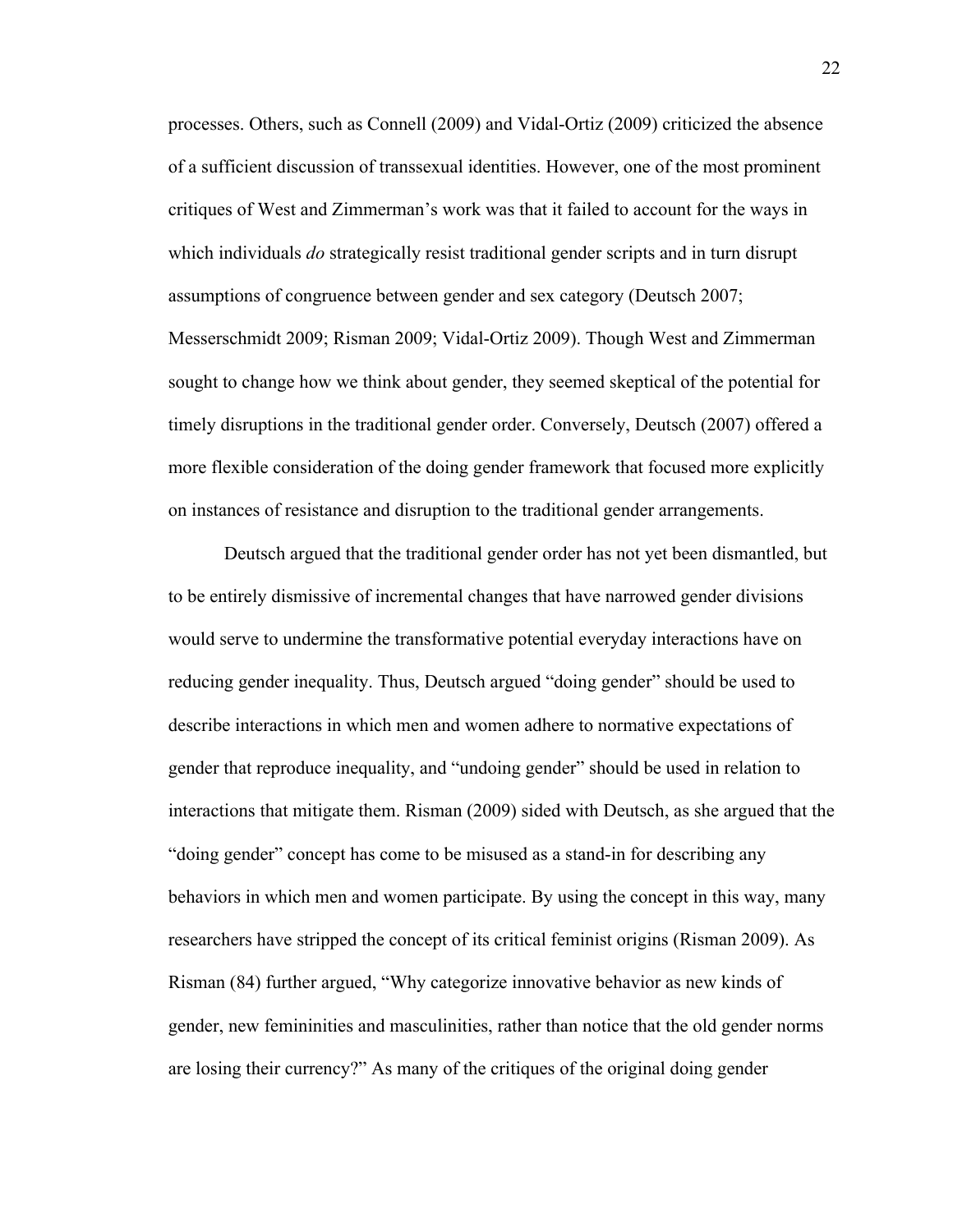framework have pointed out, it is important to pay attention to the ways in which the traditional gender order is both maintained and disrupted through interaction (Deutsch 2007; Messerschmidt 2009; Risman 2009; Vidal-Ortiz 2009). Much of the literature I discussed in Chapter I seems to provide evidence for humor as both a mechanism for perpetuating inequality and as a mechanism for incrementally reducing it. Thus, I situate my own analysis of the experiences of men and women stand-up comedians within the "doing gender" and "undoing gender" frameworks.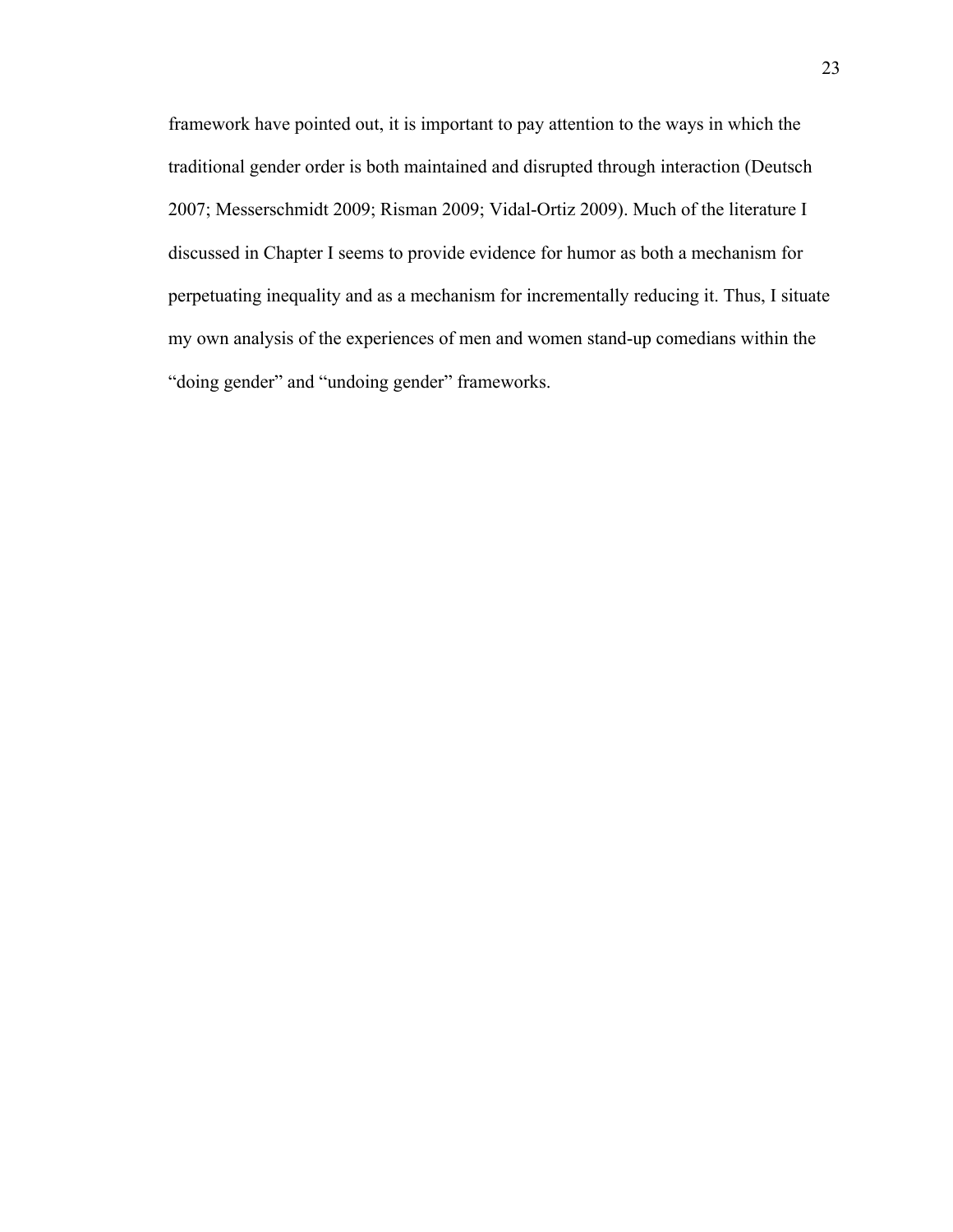#### **CHAPTER IV**

#### METHODOLOGY

To conduct this research, I utilized qualitative research methods to explore the social processes involved in the ways men and women stand-up comedians make meaning of their own experiences. Such methods provide insight into the social worlds of research participants, and they are useful for gaining an in-depth understanding of the experiences, perspectives, and circumstances integral to the construction of those social worlds (Snape and Spencer 2003). I could not have adequately accessed the detailed experiences of these comics using quantitative methods such as surveys, because such methods would have obscured the context from which responses emerged. With qualitative methods, I was able to situate the identities of comics in terms of the processes required to create them, rather than as static fixtures that lacked contextual footings (Snape and Spencer 2003).

Specifically, I conducted semi-structured in-depth interviews with men and women comedians to gain insight into how each comedian made meaning of his or her experiences (Esterberg 2002; Ritchie 2003). This method allowed me to adjust my questions when necessary, and to ask follow-up questions when needed. This flexibility was critical, as it allowed me tailor each interview to fit the unique experiences of each individual comic (Snape and Spencer 2003). In the event a particular question (and its

24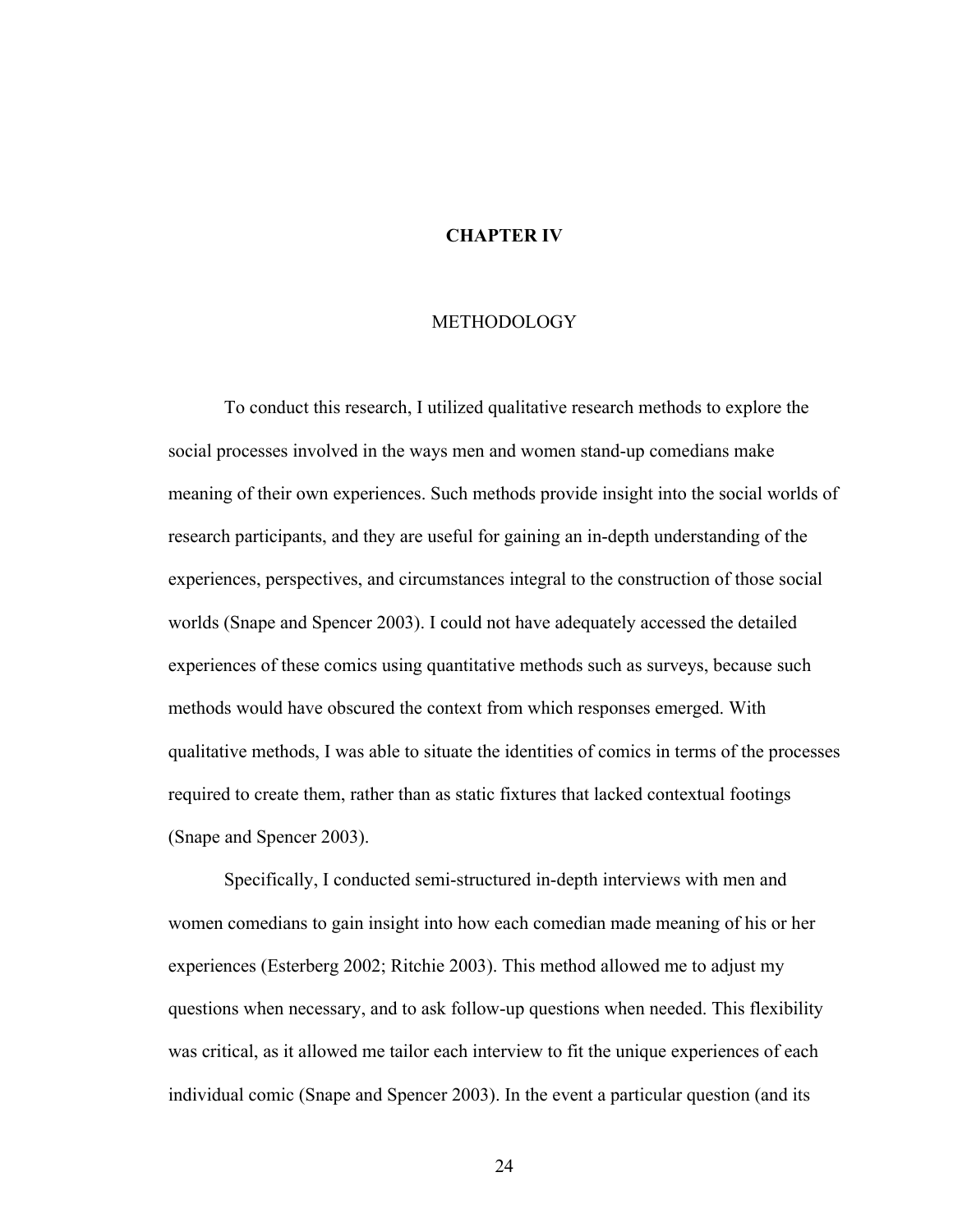follow-up counterparts) failed to resonate with a participant, I moved on to the next question rather than belabor a topic that had little or no relevance to a respondent. Another advantage of using in-depth interviews was that I was able to ask unscripted follow-up questions when necessary. These follow-up questions elicited a breadth of information that likely would never have been revealed in responses collected by alternative methods. The follow-up questions often led the participants to recall and discuss layers of experiences that had not surfaced when I asked the standard questions gleaned directly from my interview guide. In turn, I was able to gain access to both a response and the context from which it emerged (Ritchie 2003). I was also able to clarify any questions or restate them if they were misunderstood. This would have been far less feasible had I utilized quantitative or survey methods.

#### *Sampling and Recruitment*

My sample consisted of 20 adults who identified as either amateur or professional stand-up comedians. By using qualitative methods, my aim was not to select a sample that could be statistically generalizable. Rather, I purposively selected individuals who aligned with the criteria of my study (Ritchie, Lewis, and Elam 2003). Only stand-up comics were included in my sampling frame; however, many of the comics I interviewed also participated in various other forms of comedic performance such as acting or improvisation (improv). I limited my sample to stand-up comics, because generally they are solely responsible for writing and performing their own jokes. Many of the comics I interviewed pointed to clear distinctions between the experiences associated with standup comedy and other forms of performance such as acting or improv. I was informed that the main differences emerged from the individual nature of stand-up comedy, as opposed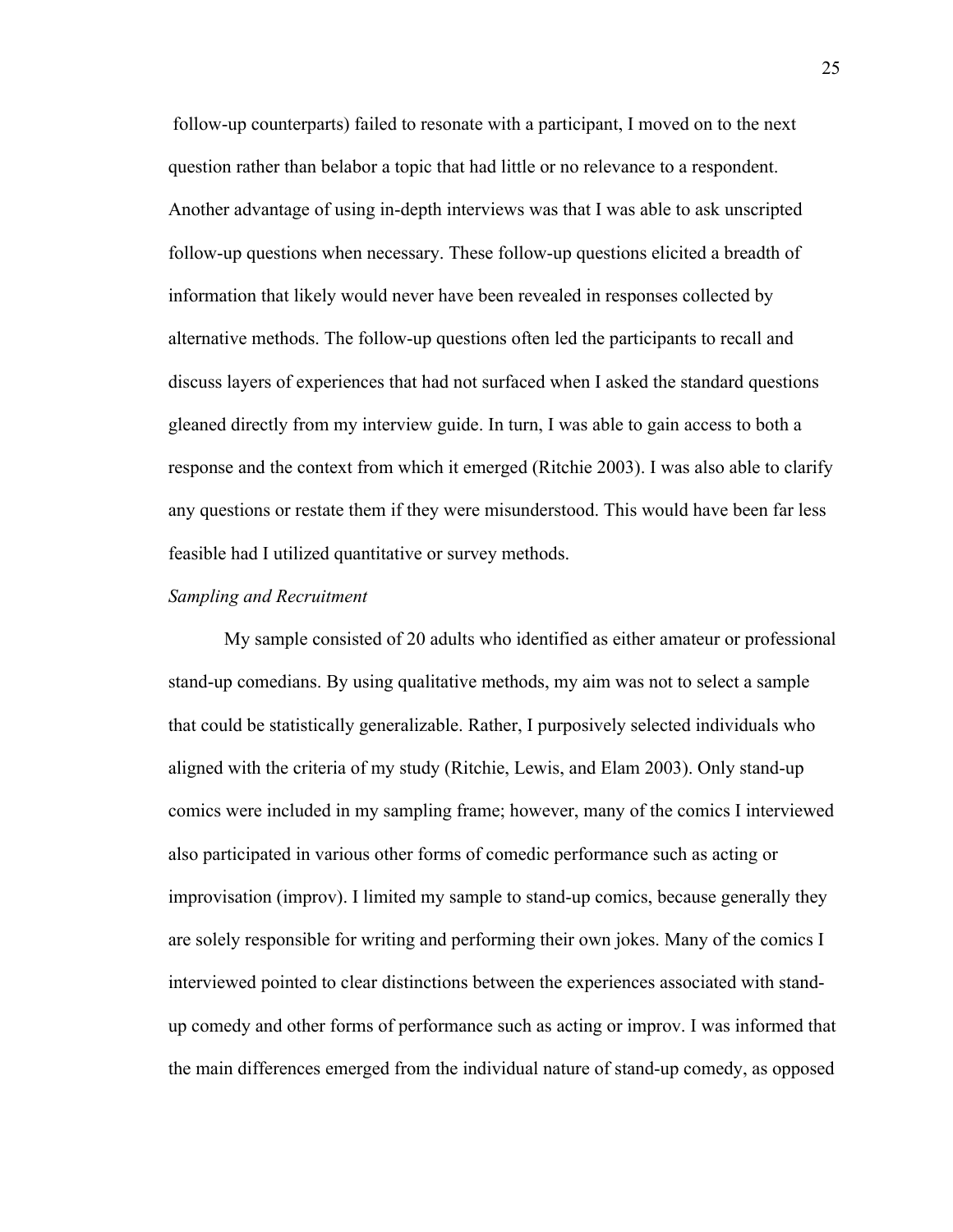to the collaborative nature of acting or improv. My goal was to understand how *individuals* use comedy to construct and make meaning of their identities, so it was imperative that I confine my sampling frame to individual stand-up comedians.

I recruited respondents using snowball sampling and e-mail correspondence. Snowball sampling is useful when attempting to access individuals who possess certain shared characteristics (Esterberg 2002; Ritchie, Lewis, and Elam 2003). As insiders, they were well-equipped with the knowledge and social connections necessary to locate others who possessed similar characteristics (Biernacki and Waldorf 1981). My sample included adult comics residing in the South Central United States. Of the 20 comics I interviewed, 9 were women, and 11 were men. They ranged in age from early 20s to mid-60s, with an average age of 29 years. Fifteen of the comics were white, three were black, and two were Hispanic. Though all respondents resided in the South Central U.S. at the time they were interviewed, many were born (or had lived) in various places across the country. Three of the respondents were born outside the U.S. My only criteria for participation was that respondents were over the age of 18, identified as either amateur or professional stand-up comics, and were active in the comedy scene at the time of the interview.

Initially, I gained access to my sample by an informant who told me about various comedy venues and events, and who introduced me to some of the comics. I attended various stand-up comedy shows, and I identified myself as a researcher to each stand-up comedian I met. My presence at comedy shows may have been perceived as somewhat of a novelty to several of the comics, as a few of them made reference to, and joked about my presence during their routines. Most of the comics I spoke with were excited to be the subjects of academic research, while others seemed slightly tepid about my presence and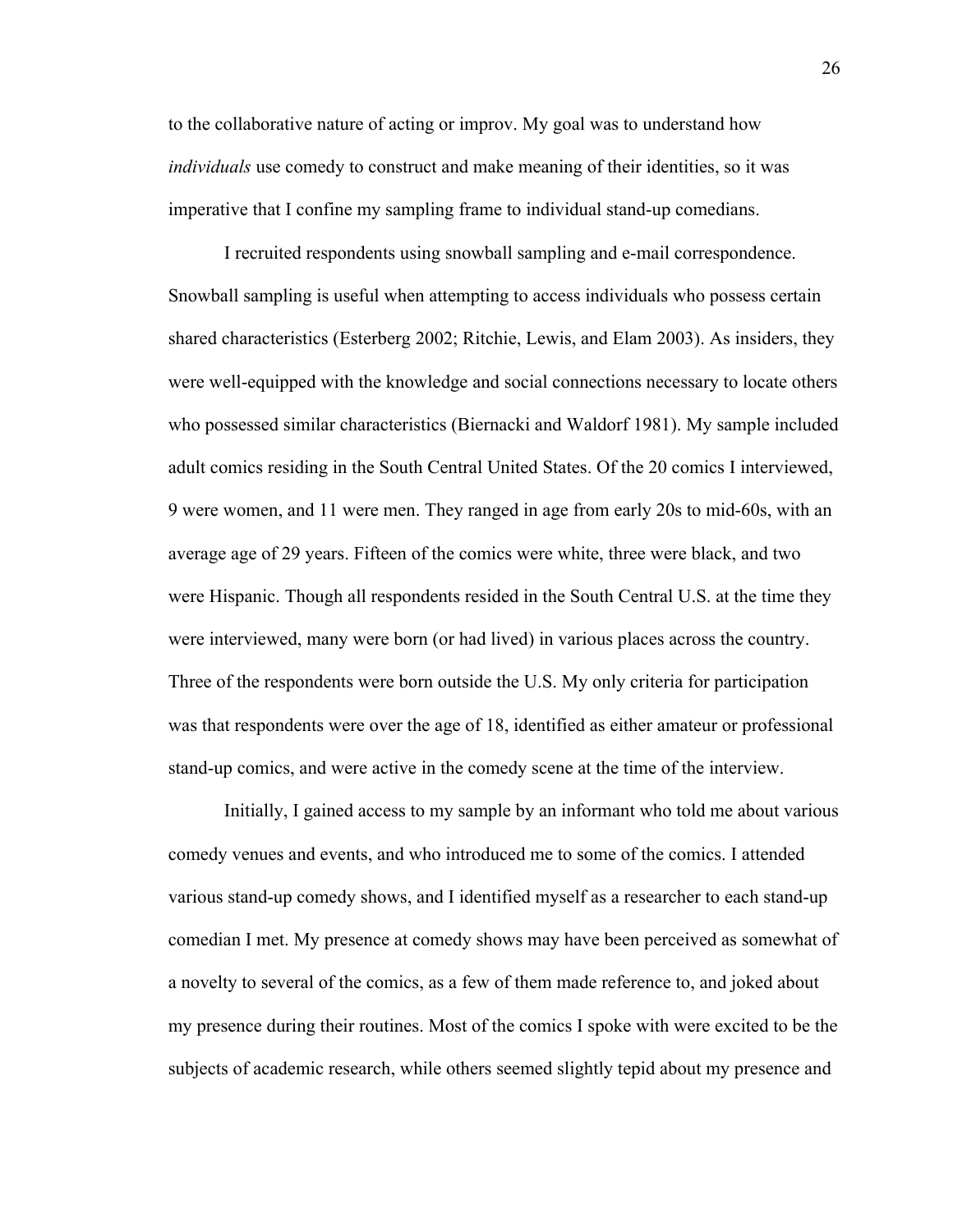research objective. On a few occasions, I felt like an interloper; though, this was a rarity. After meeting some of the comics and seeing them perform, I contacted them by email, described my research, and asked if they would agree to participate. In other instances, I utilized snowball sampling, and relied on the referrals given to me by the comics I interviewed. I also perused advertisements for scheduled comedy shows, and I recruited comics from the line-ups listed on the fliers. This "opportunistic" approach to sampling afforded me the flexibility to make contact with and interview participants when unforeseen opportunities arose (Ritchie, Lewis, and Elam 2003). While a random sample of comics would have been useful, a complete listing of stand-up comics (along with contact information) does not currently exist. Also, the purpose of qualitative research is not to elicit a sample that can be statistically representative of the general population, but rather is to reflect the processes and experiences of one particular group (Ritchie, Lewis, and Elam 2003). In addition, the use of referrals seemed to help me establish credibility among the comics I recruited, and this credibility likely contributed to my response rate. Of the 24 participants I contacted to participate, 20 of them were interviewed. I did not receive responses from the other 4 I attempted to recruit.

#### *Interview Guide*

All interviews followed an interview guide (see Appendix) that consisted of openended questions. I used the findings of previous research as well as the "doing" and "undoing gender" theoretical frameworks to inform the questions I included in the interview guide. The first block of questions in the interview guide focused on background and demographic information. These questions were relatively straightforward, non-threatening, and were designed to stimulate comfortable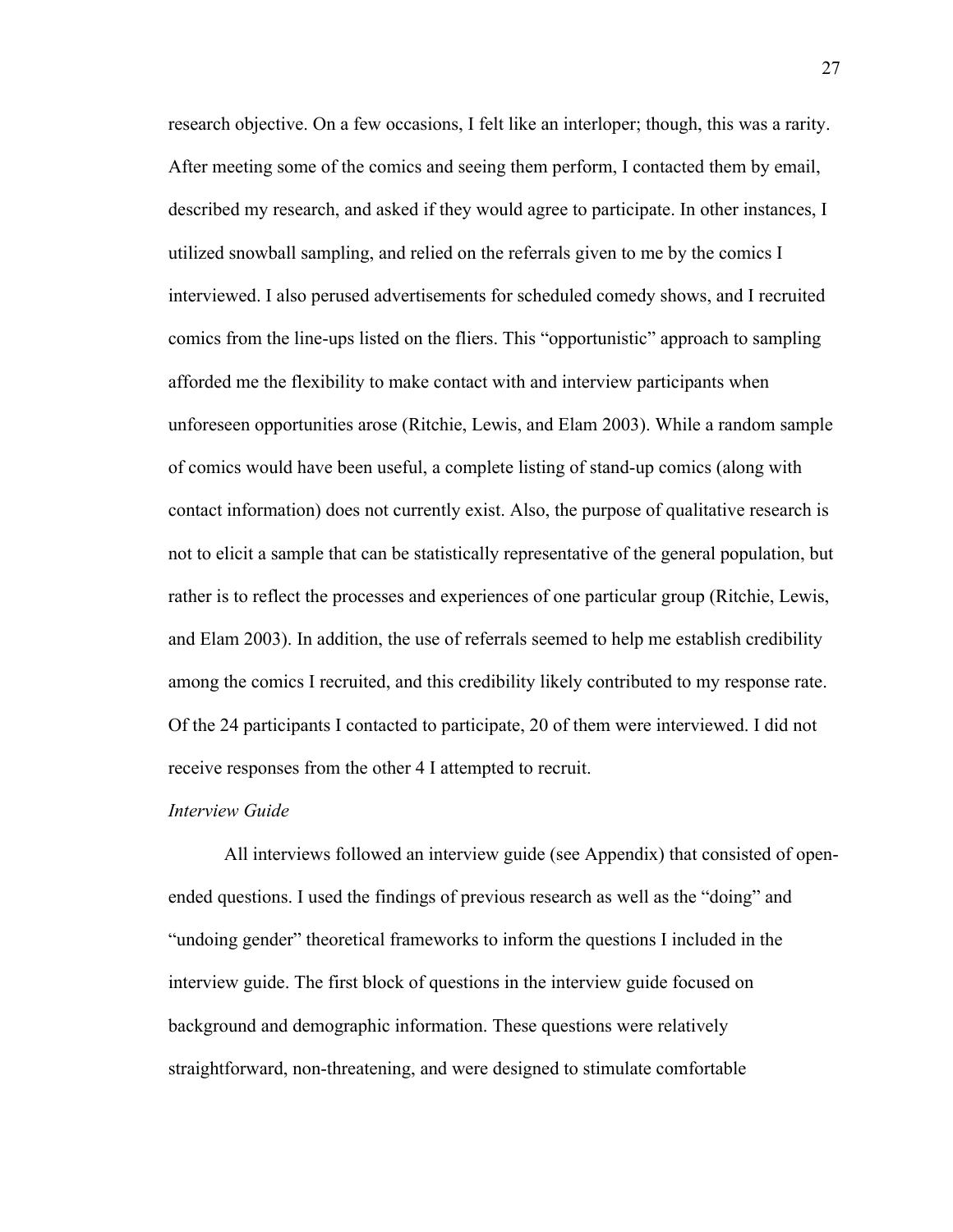conversation and ease the participants in to the interview process (Arthur and Nazroo 2003). Included in this section of the interview guide were questions such as, "How long have you been performing as a stand-up comedian?" and "What is your favorite part about performing stand-up? Why?"

The next cluster of questions included in the interview guide focused on participants' styles of humor and performance. This section included questions that asked comics to describe their particular styles of comedy, to identify their comedic influences, and to describe how their on-stage and off-stage personas differed. The purpose of this section of questions was to move the comics beyond describing general background information and toward reflecting upon their complex identities and experiences as comics. This gradual migration from general to more specific questions was important, as it helped me to establish rapport and create a non-threatening conversational atmosphere that encouraged respondents to share personal, and at times, sensitive details with me (Arthur and Nazroo 2003).

The next block of questions in the interview guide related to the use of controversial topics in jokes. For example, I asked participants what they thought about the use of jokes that addressed sexuality, race, religion, and violence. I asked if they included these types of jokes in their routines, and I also asked if they considered any topics to be "off-limits," or essentially too taboo or contentious to joke about. I designed the final section of my interview guide to explicitly target the intersection of gender and humor. I asked why they thought there are more men stand-up comics than women, how men and women differed in the way they perform comedy, and how they as comics are perceived differently by either men or women audience members. Regarding the end of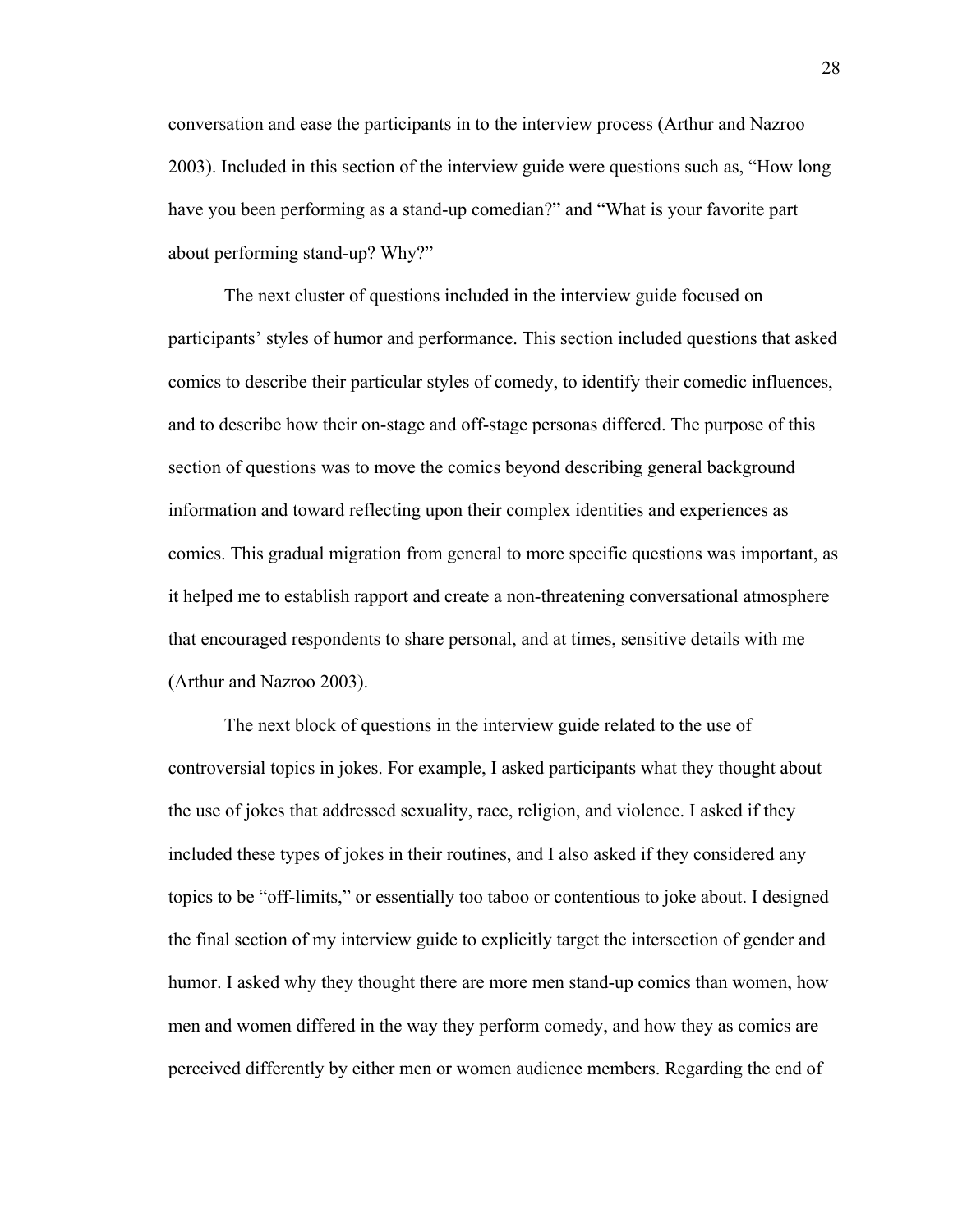an interview, Arthur and Nazroo (2003:113) noted, "it is important to wind the interview or group discussion down, partly to end on a positive note but also to ensure that participants have time to move away from any feelings, such as distress, frustration or anger that the discussion may have generated." I designed my interview guide to do just this, as I used my concluding questions to bring the conversation full-circle and signal closure. For example, I asked, "What advice would you give to other comedians just getting their start in stand-up?" This question gave participants the opportunity to move away from the more personal and pointed questions and to contribute their advice and expertise in a generalized and relaxed way. The interview guide was designed to promote uniformity in the questions that were asked of each respondent, but as alluded to previously, it was used as an outline rather than as a script.

I conducted interviews between November 2012 and May 2013. With the exception of one interview that was conducted in a respondent's home, and one at a respondent's office, each interview was conducted in a public place such as a coffee shop, café, or restaurant to provide a safe, yet semi-private place in which participants could comfortably share their experiences. Interviews ranged from 23 to 105 minutes, with the average interview lasting 62 minutes. I sought and received approval from the Texas State University Institutional Review Board (IRB) to conduct research using human subjects. In addition, I obtained written and informed consent before I began each interview. I recorded each interview using a digital recording device, and I transcribed each of them verbatim using word processing software. To maintain respondent confidentiality, I omitted identifiable details from all transcripts, and I assigned pseudonyms to each respondent. Some of the comics encouraged me to use their real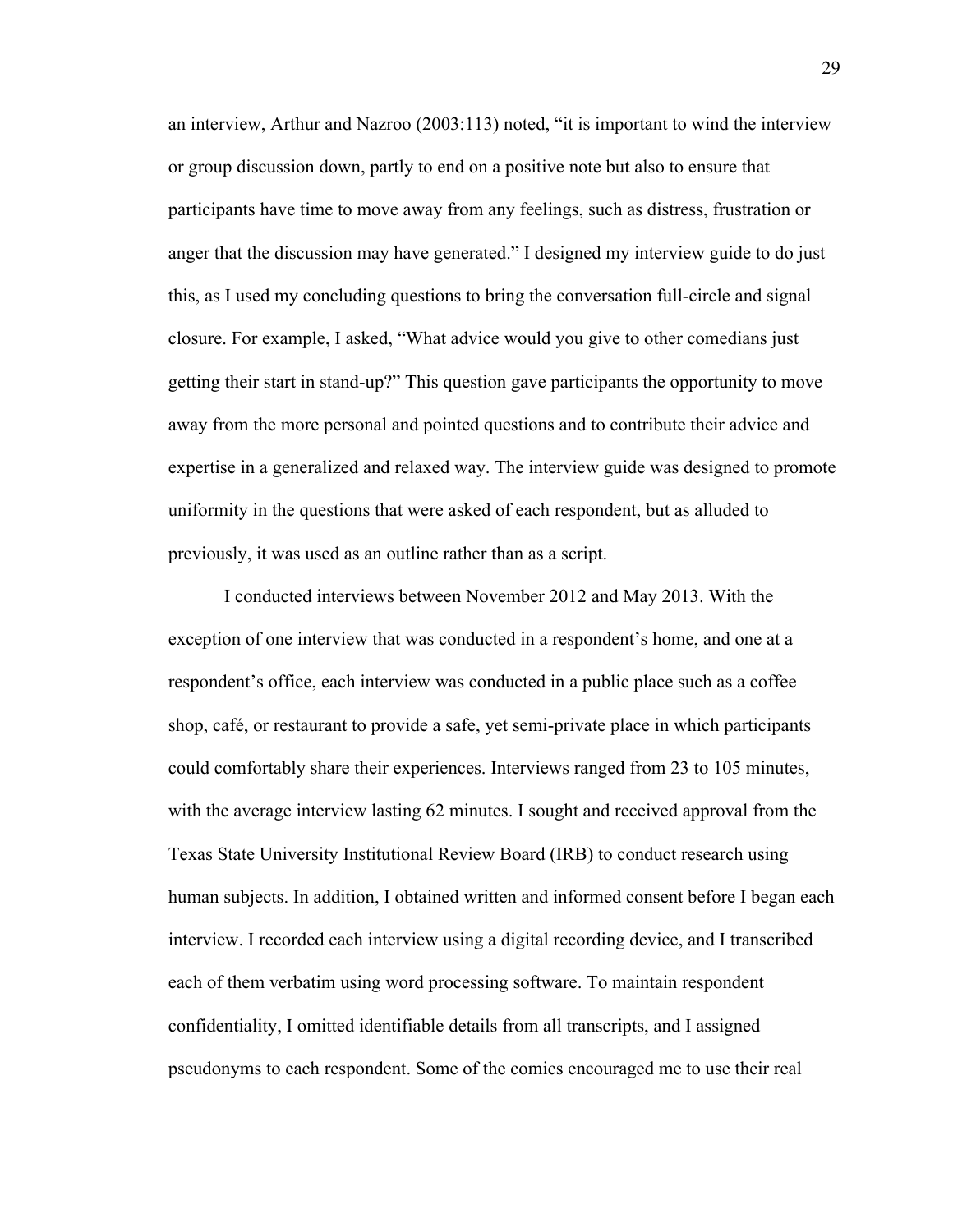names; however, I explained to them that I would use pseudonyms in an effort to preserve both their confidentiality, and the confidentiality of comics they might mention or make reference to during the course of their interviews. Though I did not offer material incentives in exchange for the interviews, on occasion, I provided nominal gestures of gratitude in the form of coffee and small food items.

#### *Analysis*

I analyzed and coded the interview transcripts line-by-line using an open-coding technique (Esterberg 2002). In the first round of analysis, I sought to identify all possible patterns and themes. Often unexpected, these themes began to emerge during the interviews; however, I took a reflexive approach and refined them at various stages of analysis to help ensure they represented the comics' experiences rather than my own categorical assumptions (Altheide 1987). I noted these patterns in the margins of the transcripts next to the lines in which they occurred. In this initial stage of analysis, I was careful to ensure that the themes and categories I identified "remain[ed] close to the data" (Ritchie, Spencer, and O'Connor 2003:243) so as not to divorce them from the contexts from which they were derived (Silverman 2011). In other words, I developed categories and labels based on the comics' own words, which helped prevent me from making premature theoretical assumptions that would obscure how the comics made meaning of their own experiences.

Next, I utilized focused coding and re-examined each transcript line-by-line and noted instances that aligned with my previously identified themes (Esterberg 2002). During this stage of analysis, I collapsed the number of categories I had originally identified by sub-categorizing many of them within more broadly-defined, abstract, and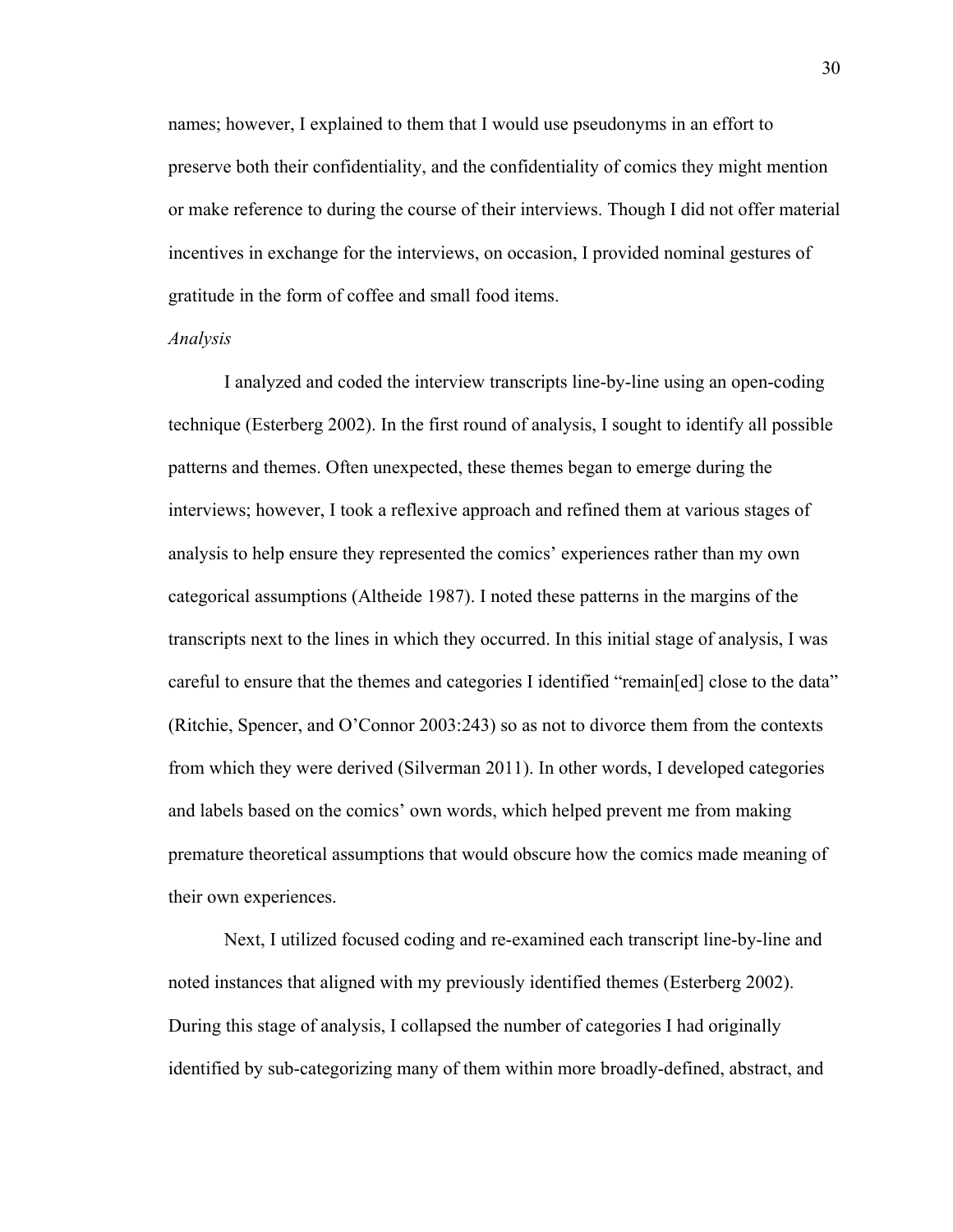theoretical categories that aligned with my research questions and objectives (Ritchie, Spencer, and O'Connor 2003). This method aligns with the ethnographic content analysis (ECA) technique for document analysis that encourages the researcher to take a reflexive role, focus on the "communication of meaning," and move back and forth between theory, data collection, analysis, and interpretation. With ECA, "[t]he aim is to be systematic and analytic, but not rigid" (Altheide 1987:68).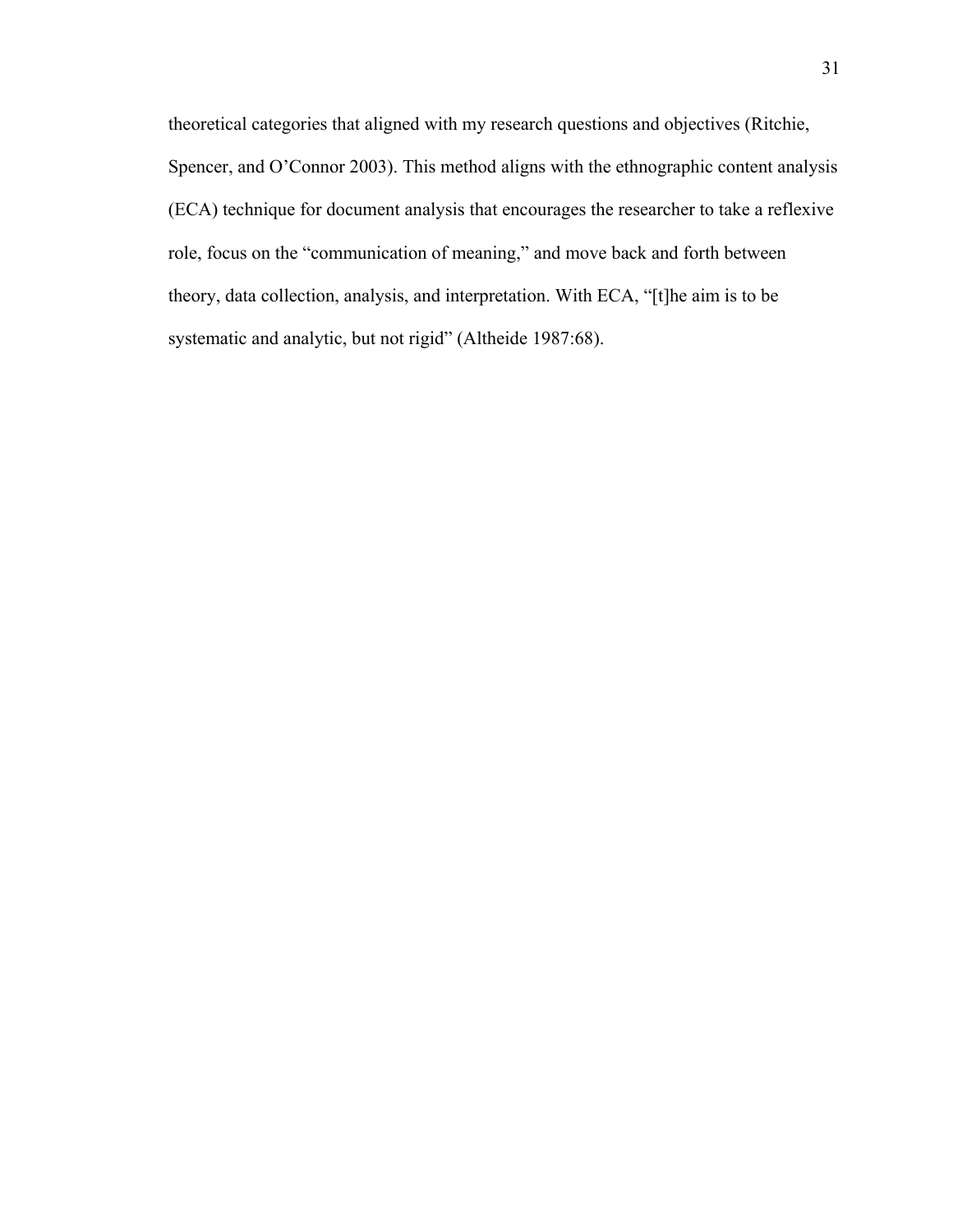## **CHAPTER V**

### FINDINGS

Humor is a powerful tool used in social interaction, and those who use it often deploy it in gendered ways (Crawford 2003). Though previous research has provided a basic framework for explorations at the intersection of gender and humor, it has not examined how stand-up comics make meaning of their own experiences. The men and women stand-up comics I interviewed shared many of the same comedic influences, expressed a near universal desire for audience approval, and told me the secret to success on the stand-up comedy circuit is to write and perform as much as possible. Even so, most of the ways in which they differed tended to fall along gender lines.

I identified four main themes. First, men expressed a desire to deliver jokes that made people think differently about particular topics or ideas; however, they often hesitantly resorted to the use of "dirty" jokes that could elicit quick and easy laughs. Second, women experienced unique challenges associated with the use of "dirty" jokes. Though far fewer women reported that they regularly used sexual themes in their comedy, this was not necessary due to their lack of interest in doing so. Third, stand-up comedy provides women with the opportunity to confidently voice their opinions in ways they might not feel comfortable doing in their everyday lives. Finally, stand-up comedy provides men with a safe space in which they can negotiate their insecurities and express

32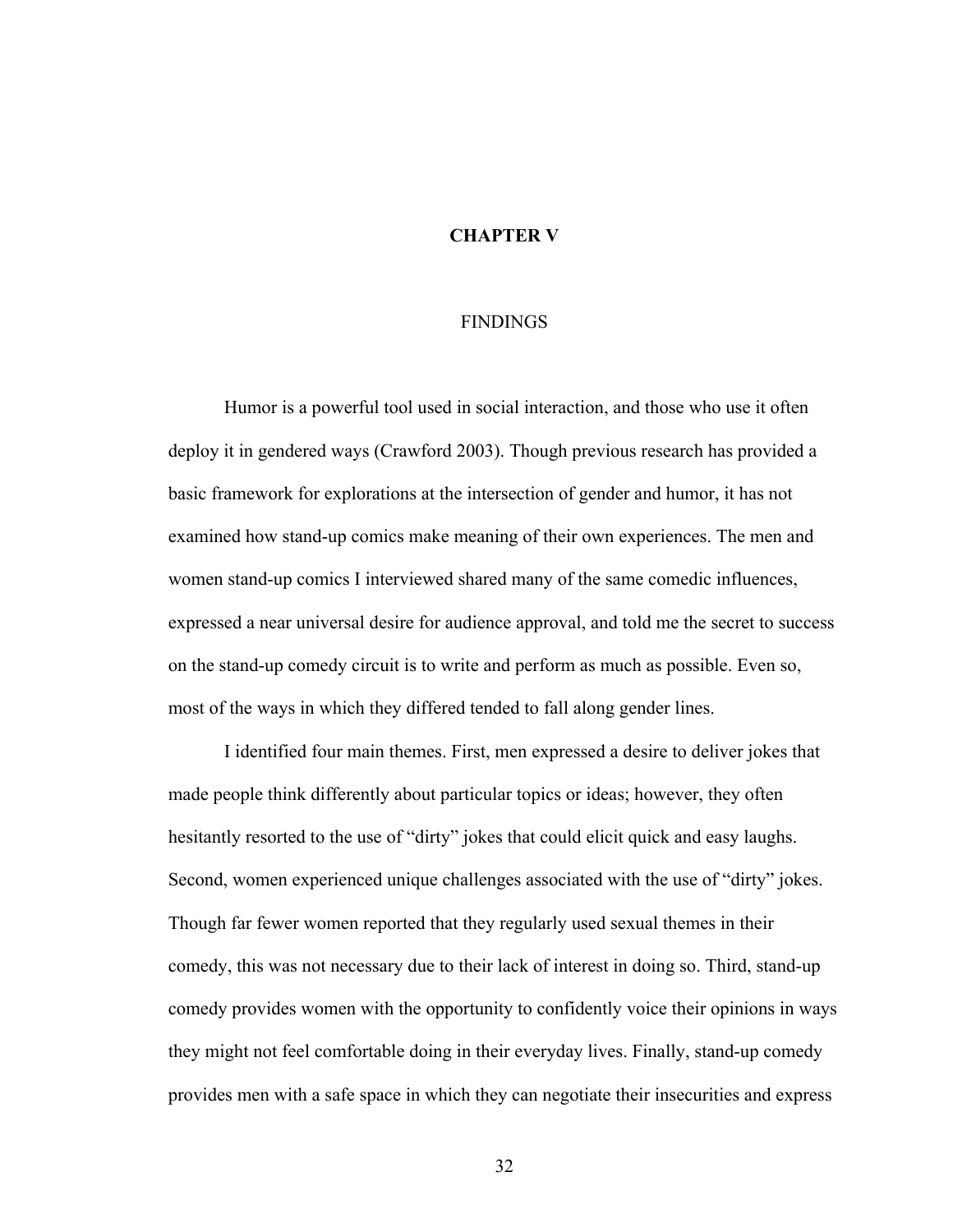their emotions with little risk of violating gender expectations. These findings illustrate the ways humor can be used to both perpetuate and challenge traditional gender arrangements.

### *Accountability and Constraint*

*The comfort of a "dirty" joke.* For most men comedians I interviewed, there seemed to be a disconnect between the types of jokes they aspired to write and perform, and the jokes they tended to deploy as a regular part of their stand-up routines. Most comics I talked with expressed a desire to write and deliver jokes that encouraged people to look at various aspects of life differently. When I asked them to describe their styles of stand-up, many explained that their styles were works in progress. Even so, when I asked them who their comedic influences were, most detailed their admiration for comics who provide substantial social commentary and who point out the absurdities in everyday life. They described their humor as strongly narrative, observational, or focused on storytelling, and emphasized the importance of writing clear and concise jokes that could engage the audience and make them think. When I asked them if comedy provided a function beyond just entertainment, all of them agreed that it did, especially for the professional mainstream comics; however, most were doubtful about their own potential to provide substantial social critiques at this point in their stand-up careers.

Men respondents explained that they sought to write "good" jokes rather than overly rely on "dirty" jokes about penises, masturbation, pornography, and sexual acts, because such jokes are "easy," "lazy," and "cliché." For example, when asked what advice he would give to other comics, Eddie, who had been performing stand-up for approximately nine years, advised: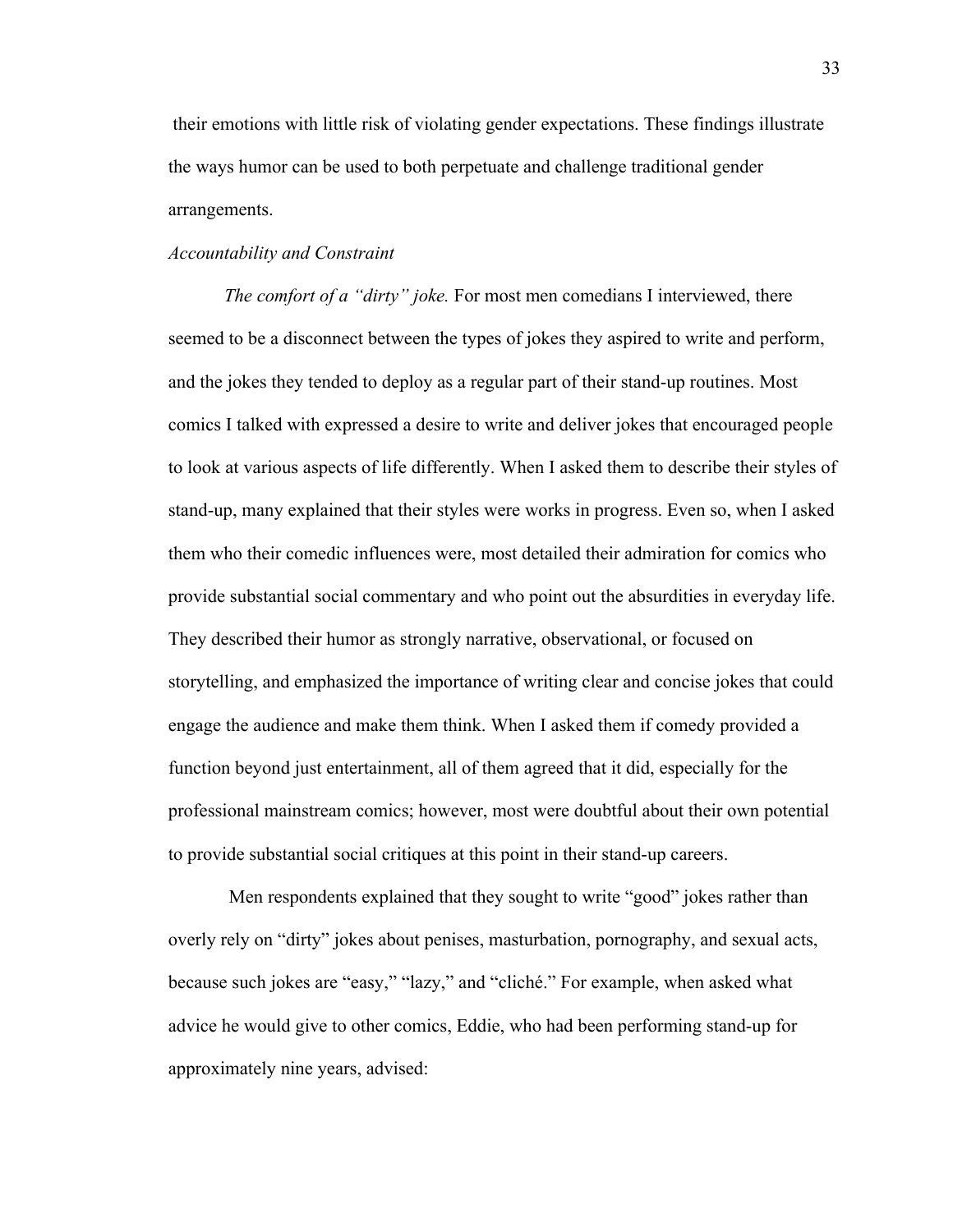Well, I think one of the tendencies when you first start out you are just so desperate for a laugh and you just do anything for it. So a lot of the stuff you're doing is rape jokes and poop jokes and shit jokes and sex jokes. And uh, so my advice would be like just don't… just as hard as it is, just try and let go of that need to write what you think the audience is going to laugh at and just write.

Though Eddie did not mention it explicitly in our conversation, most comics I interviewed (both men and women) noted that the audience at a stand-up comedy show is usually composed primarily of men. Specifically, for smaller shows such as open mics, $2\pi$ the audience is almost entirely made up of other comics slated to perform that night. As there are disproportionately more men comics performing in the amateur circuits, this results in far more men than women in the audience for such shows. As a consequence, most men comics explained that though they did not specifically set out to tailor their jokes to men, they attempted to use jokes they anticipated would resonate with the majority of their audience members. It just so happened that in most cases, men comprised this majority.

In various ways, most men I interviewed depicted "dirty" jokes as lacking substance, merit, and artful creativity, as the quotation from Eddie alludes. But, they also told me that those were the types of topics that could almost always get a quick laugh from the audience if the comics were backed into a corner or needed an easy way out of a failed joke. For example, though Eddie advised new comics to stay away from the "desperate" jokes, when I asked him about the potential for humor to be used for purposes other than simply entertainment, he explained:

 $2$  Open mics (short for microphone) are informal, often free comedy events held at bars or restaurants, where each comic who signs up (depending on how many slots of time are available) is given approximately three to five minutes to perform their sets. Most of the comics attend multiple open mics per week, and they consider them crucial for honing their comedic skills.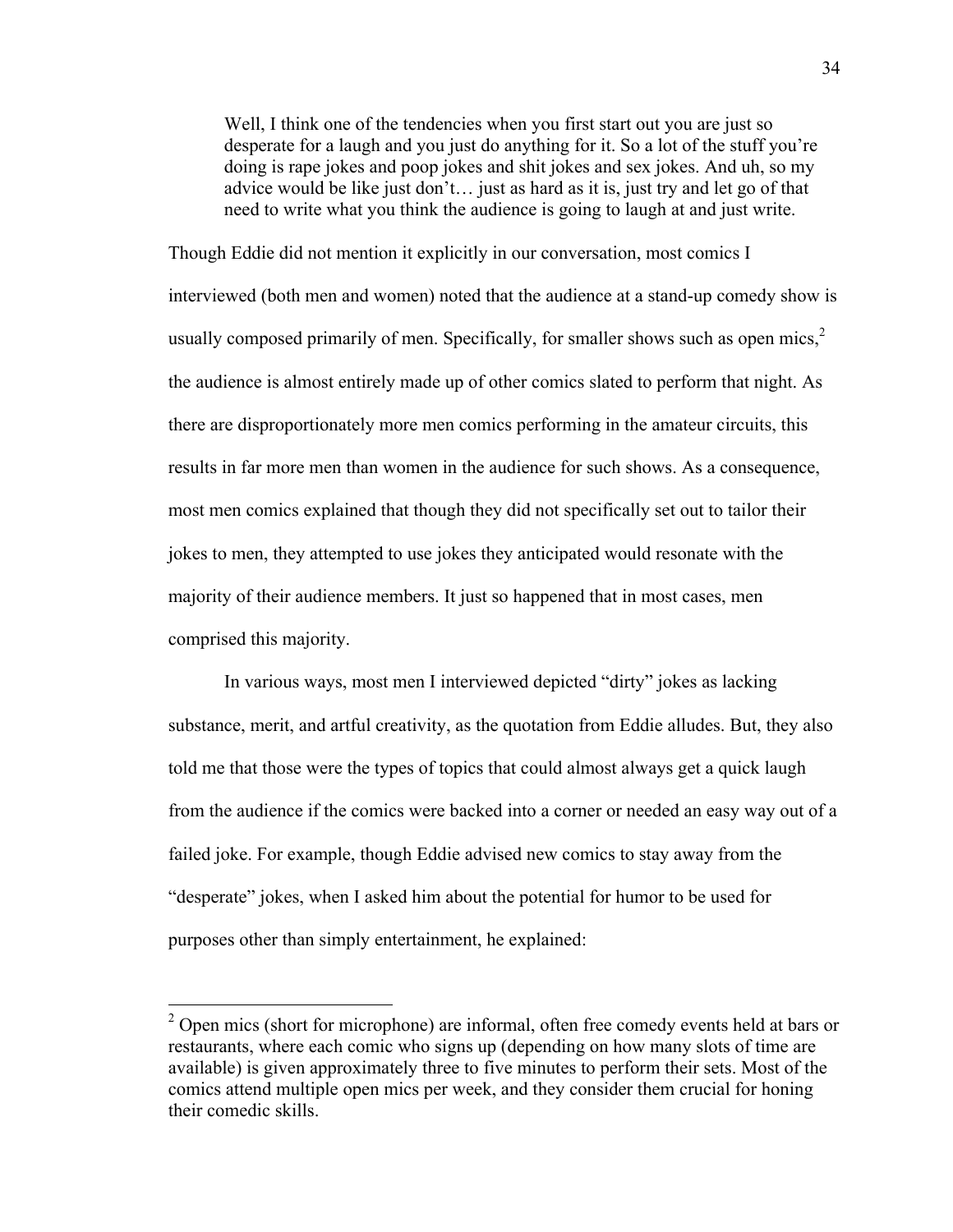Uh, I think when I first started I kind of had that idea, like ah I'm gonna be one of those comics that, you know, makes people think and like has social impact. Um, I don't know. I think about that a lot and I hear people talking about it, but at this point it's so damn hard to make people laugh that I'm like, I don't know. If it's-- I don't really do fart jokes or poop jokes anymore, but if you're dying laughing at my poop joke and the thing about the Reagan administration and how it fucked society is not working… Dude, poop. I'll do poop. Fuck Reagan, we're not- we'll do that. That's what it's all about, uh, so yeah. I don't think-- but I think it does, it does affect uh I mean it has to. The best comedy does I think. Makes social change.

It is clear from Eddie's response that he desires to use humor as a tool for social influence and write and tell jokes with substance, but he is constrained by what he thinks the audience expects from him. He explicitly states that he doesn't "really do fart jokes or poop jokes anymore," but he then went on to admit that he will if his other material fails. Marcus, a comic who had been performing for approximately a year and a half, had similar things to say regarding his humor: "I end up kinda resorting to base humor sometimes, that I don't try to do too much, but it's just so easy [laugh]." When I asked him what he considered to be "base," he told me about two different jokes of his, one of which was about a pedophile, and the other was an explicit joke in which a woman was a passive subject of a sexual act.

Similarly, when I asked Ben, a comic who had been doing stand-up for just over a year and a half, to tell me how joke topics might differ between men and women comics, he explained:

Well, in terms of topics you can't-- at least on the open mic circuit, penises are hilarious. I think it's a very easy out. Like, you can always relate it to something sexual and get a laugh at the end, and I've done it plenty of times before on stuff that I can't figure out a way outta this, oh just make some cheap penis joke and people will like it.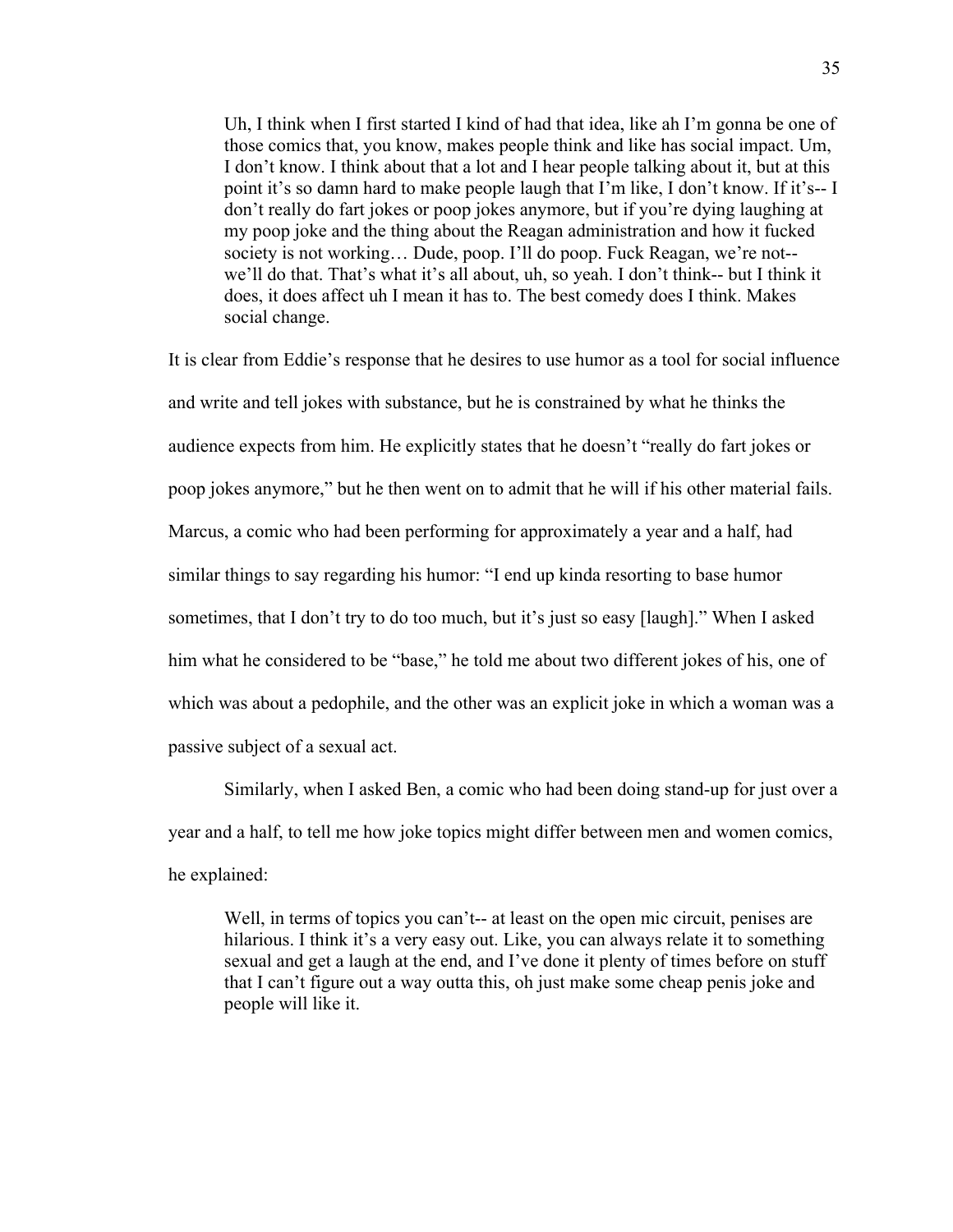It was apparent that, for the most part, the men I interviewed did not favor using jokes about penises, pedophilia, sexual acts, or excrement. Quite on the contrary, they expressed genuine interest in writing and delivering substantive jokes that had the potential to make their audience members think differently about particular topics or ideas. However, they admittedly had few qualms about adjusting their routines according to what they thought the audience would respond to if their primary comedic arsenals had failed them in some way. This seems to provide evidence for "doing gender," as these comics actively participate in constructing their identities as men by molding their behaviors and jokes according to what is expected of and considered appropriate for their sex category (West and Zimmerman 1987). This appears to reflect literature about the capacity for humor to be used to police gender (Bemiller and Schneider 2010; Lyman 1987; Quinn 2000). Lyman (1987) and Quinn (2000) argued that existing power relations dictate what is considered funny, and this was evident in my discussions with both men and women comics. Like the men in the workplace who used sexist jokes as a way to strengthen their bonds with one another and separate themselves from women coworkers, it seems that men comics utilize dirty jokes as a tool for bonding with other men comics as well as with the large ratio of men in the audience.

Language, as Bemiller and Schneider (2010) found, can be a powerful tool used to construct and articulate one's gender, especially when it is used to generate sexist jokes. I by no means intend to argue that "dirty" jokes, such as those described by the men I interviewed, are necessarily always sexist; however, it seems they can serve similar functions in terms of helping men "do gender" and construct their gendered identities as comics. For example, in their content analysis of jokes derived from internet searches,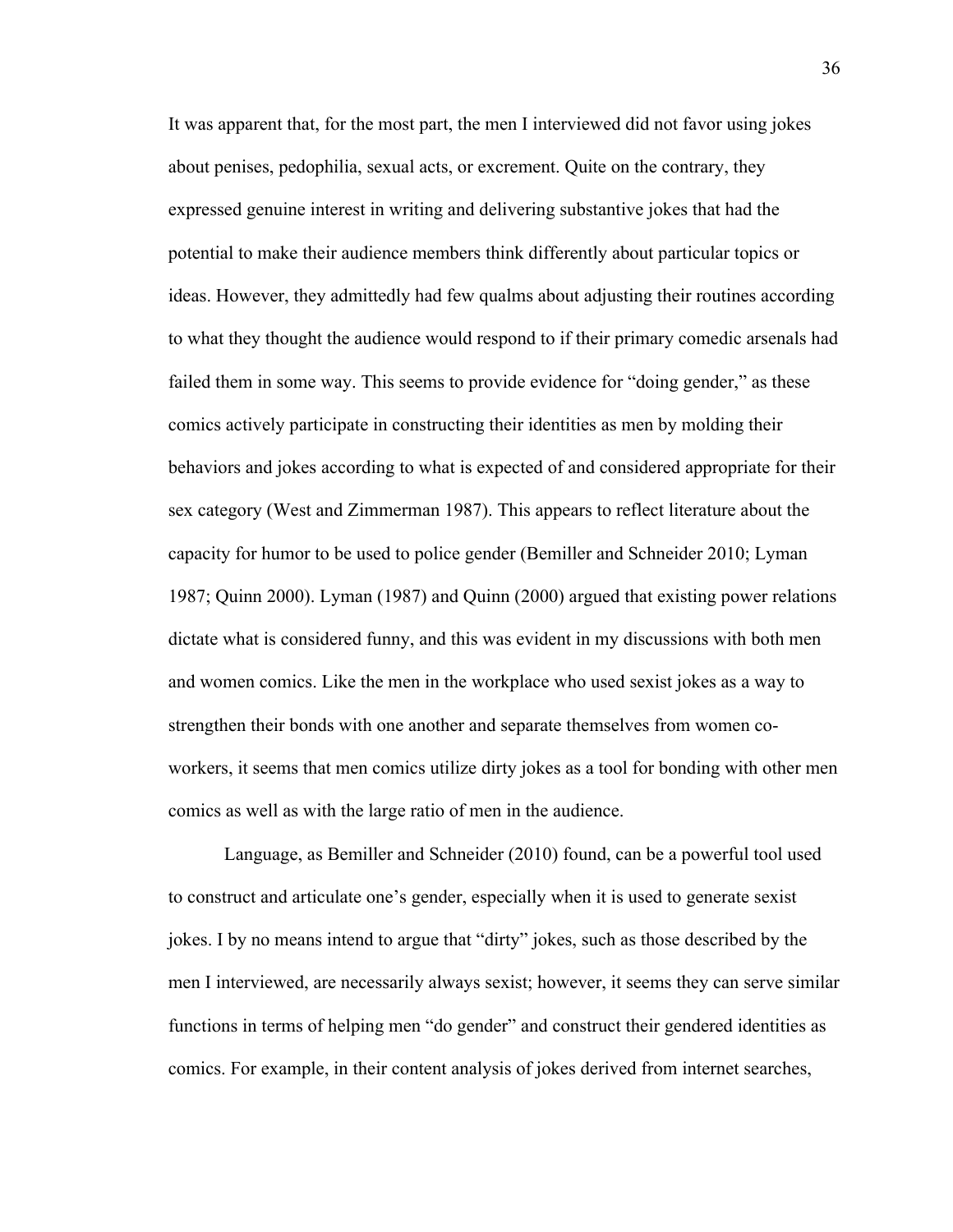joke books, television, and other sources, Case and Lippard (2009) found that the majority of the jokes (62 percent) relied heavily on stereotypes about men, and depicted them as useless, stupid, hypersexual, and disgusting. The hesitant reliance on "dirty" jokes by most men I interviewed bolsters these gender stereotypes and contributes to the construction of a distinctly gendered identity assumed to be compatible with the comics' sex category. As West and Zimmerman (1987) noted, certain behaviors, attitudes, and gender displays are considered appropriate for males in particular circumstances, and in turn, they internalize those expectations and behave with the understanding that their actions will be perceived and sanctioned according to how well they conform to the socially agreed-upon expectations of them as men. By performing "dirty" jokes in accordance with what they think is expected of them as men, these comics "do gender." They perpetuate the idea that these are natural and legitimate characteristics and behaviors for males, and they also reinforce the very gender order that constrains their comedy in the first place.

Of the women I interviewed, most told me they avoided "dirty" jokes like the ones described by the men. However, unlike most of the men I interviewed, the women did not seem compelled to resort to the use of "dirty" jokes if their other material did not generate the desired audience responses. For example, Maya, a comic who had been performing stand-up for nearly five years, told me she likes to make jokes about "grown people topics" and refuses to do jokes about sex. But, regarding what she thought the audience wanted to hear, she told me, "They love poop jokes, and I'm like, for real? I do *not* do poop jokes." It is much easier for women to fend off an audience's apparent desire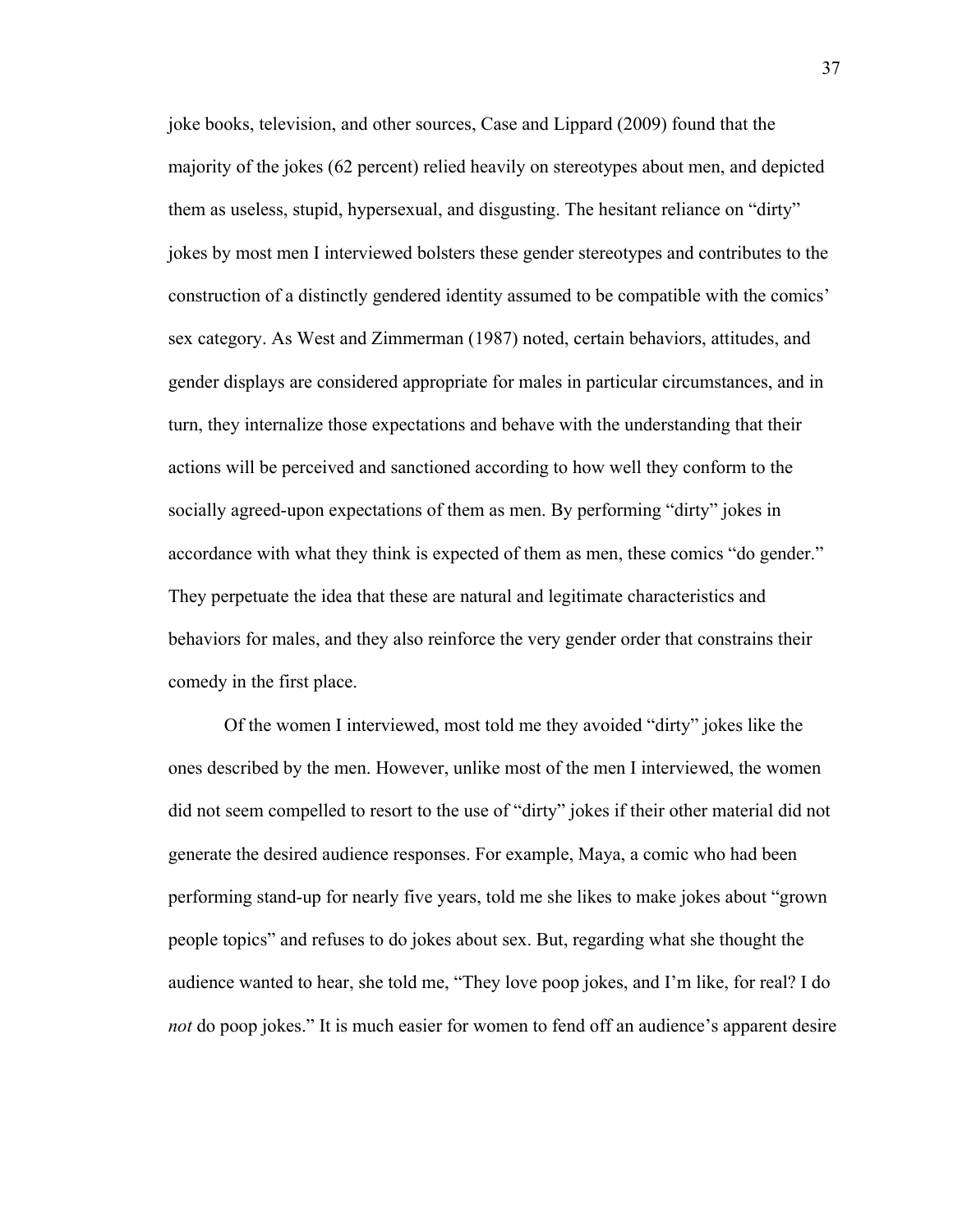for "dirty" jokes, because doing so is not likely to be judged as incongruent with the socially agreed-upon expectations of them as women.

*Women and sex jokes.* Men comics seemed to be constrained by the audience's expectations of them as men, which resulted in many hesitantly relying on "dirty" jokes they considered to lack substance and creative merit. Most men I interviewed told me that their "dirty" jokes tended to lean toward sexually explicit topics related to sexual acts, pornography, pedophilia, and masturbation. While men respondents seemed to experience pressure to deploy these "easy" jokes in their routines, especially when they needed a quick or safe laugh, a majority of the comics I interviewed told me that women encounter considerable challenges when they attempt to use sexual themes in their sets.

Most of the women who said they regularly used sexual themes in their routines encountered opposition in various forms, whether it was from club owners, bookers, audience members, or other comics. Conversely, a few of the women comics who did not use sexual themes in their routines did so purposefully; however, most admitted that they wished they had the freedom to perform material that utilized sexual content. Even the men comics I interviewed pointed to clear distinctions between how men and women are perceived when it comes to performing sex jokes. For example, when I asked Teddy, a comic who had been performing stand-up for approximately two years, if it seemed "weird" when females did "raunchy" or "dirty" jokes, he replied, "Yeah, off the bat, they're supposed to censor themselves a little bit more. Guys don't have to. They're just raw." Most of the other men respondents reflected similar sentiments, whether their own, or in terms of audience perceptions. They told me that audiences tend to be taken by surprise, and made to feel somewhat uncomfortable by women comics who joke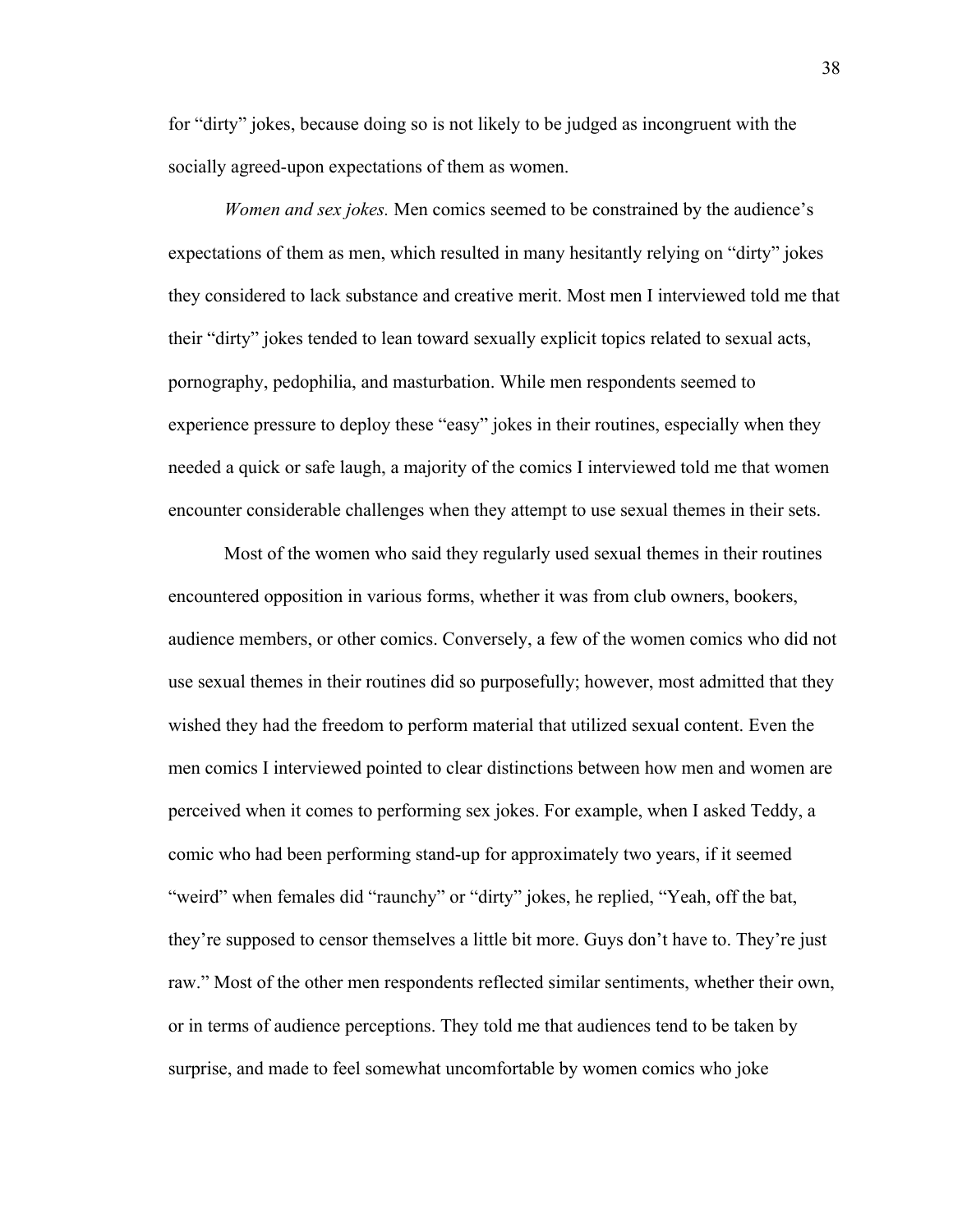explicitly about sex acts, masturbation, or other related topics. Alex, who had been doing stand-up for approximately seven years, and who described her own style of comedy as "real and raw," detailed the challenges she encounters when she tries to use sexually explicit humor:

I talk about things real bluntly, especially 'cause I can come out looking like a pretty girl, and they expect me—a lot of people expect me to come out and go "Dating is hard," like, "Fuck you, you're pretty, no, how is life hard for you?" And I talk a lot about sleeping with a lot of people, 'cause I mean, I can [laugh]. So I don't play that card. Dating *is* hard, but I don't talk about that. The standard jokes that you hear in comedy clubs: fat jokes, racist jokes, gay jokes, Mexican jokes, dating… I don't wanna be like that… One of the comments that I got in [city] was that I'm beating people over the head with my sexuality. It was too much for them, and um, so I needed to simmer it down. And I needed to start off nice and ease them in.

The first part of this excerpt illustrates Alex's own understanding of how she is judged by the audience when she takes the stage. Most of the comics I spoke with reflected a similar awareness of how women are perceived on stage. They told me that women comics are judged more harshly on their appearance than men. As Vince told me, women are placed "under a microscope," and must contend more with their physical appearance, such as their body type, their hair, or their clothing. In addition, both men and women noted that the very presence of a woman on stage tends to cause audience members to pay more close attention, simply because they are used to seeing man after man take the stage. Sylvie explained, "Maybe there are some [audience members] that probably aren't interested in seeing women on [stage] or have preconceived notions more than they would for a man." Similarly, Alex understands that there are particular behaviors she is expected to deploy, simply because those behaviors are socially acceptable for and congruent with her as a "pretty girl." This was the case with most of the women comics I interviewed. They reported an acute awareness that audience members expected them to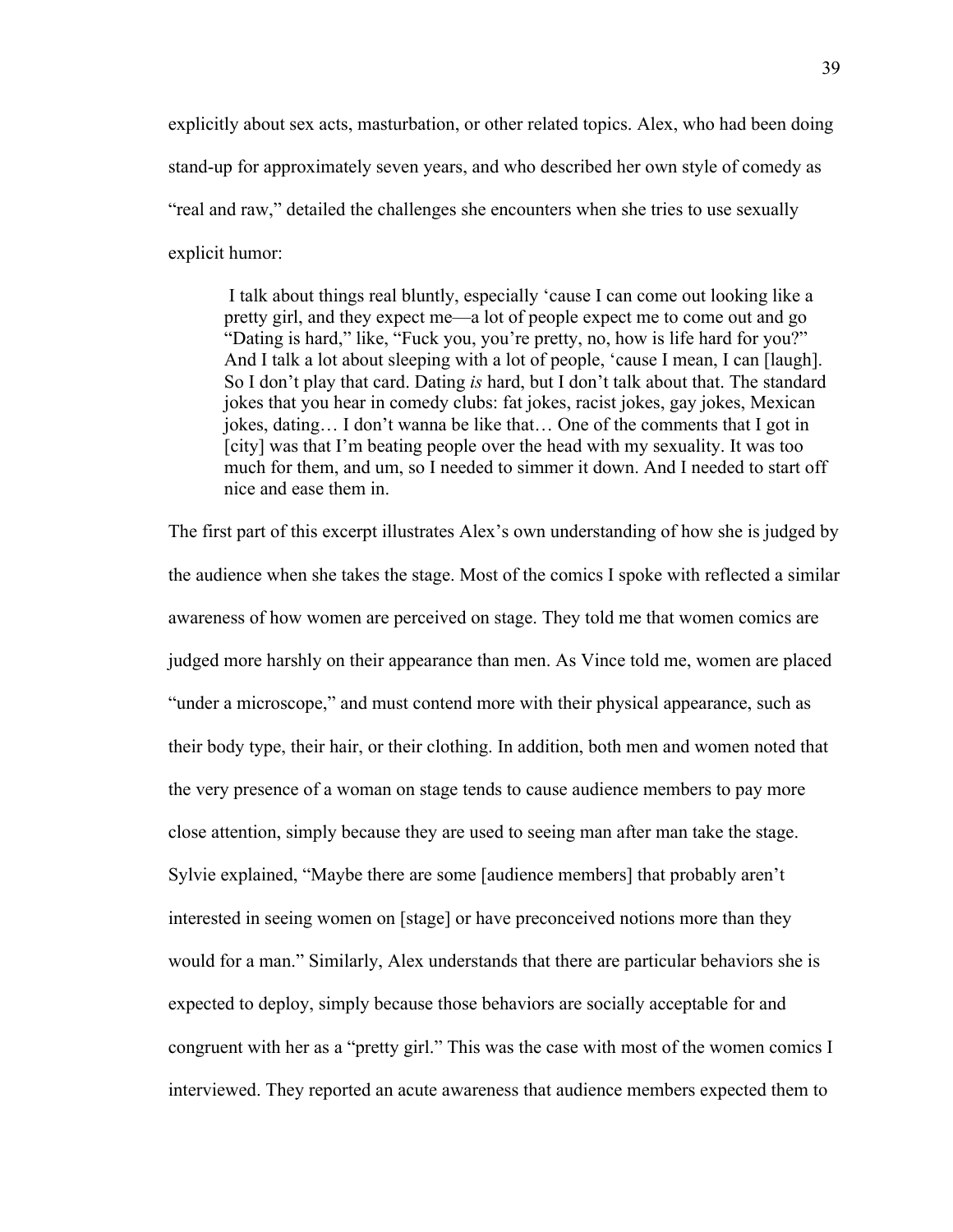present themselves in ways that aligned with gender stereotypes. The men comics echoed this observation, as is evident from Teddy's comment that women comics are expected to "censor themselves a little bit more."

Alex was well-aware that she used sexual humor more than most other women comics, as she made reference to that multiple times during our conversation. By utilizing sexual humor, and "beating people over the head with [her] sexuality," Alex was acting in opposition to what was considered appropriate for her as a woman. The hypersexual identity she had constructed for herself on stage was essentially a "developmental failure," because this particular gender presentation was incompatible with what was expected of her as a female (Butler [1990] 2006). Alex failed to "do gender appropriately" (West and Zimmerman 1987:146) and thus her gender was policed and essentially rebuked by an individual who advised her to "simmer it down." In other words, she was instructed to adjust her behavior in a way that would make it socially palatable for her sex category.

The gendered challenges, and the pressure to "do gender" appropriately, that women comics face when they attempt to incorporate sexual jokes into their routines may help explain why women are less likely than men to use sexual and aggressive themes in their humor (Lampert and Ervin-Tripp 2006). Women have a more difficult time successfully executing sexual jokes, because such jokes are more likely to make audience members uncomfortable when women dispense them. Women are not expected to present themselves in ways that would cast them as overtly sexual, outspoken, or aggressive, and they are more likely than men to be perceived negatively when they use sexual humor (Decker and Rotondo 2011). Robinson and Smith-Lovin (2001), for example, find that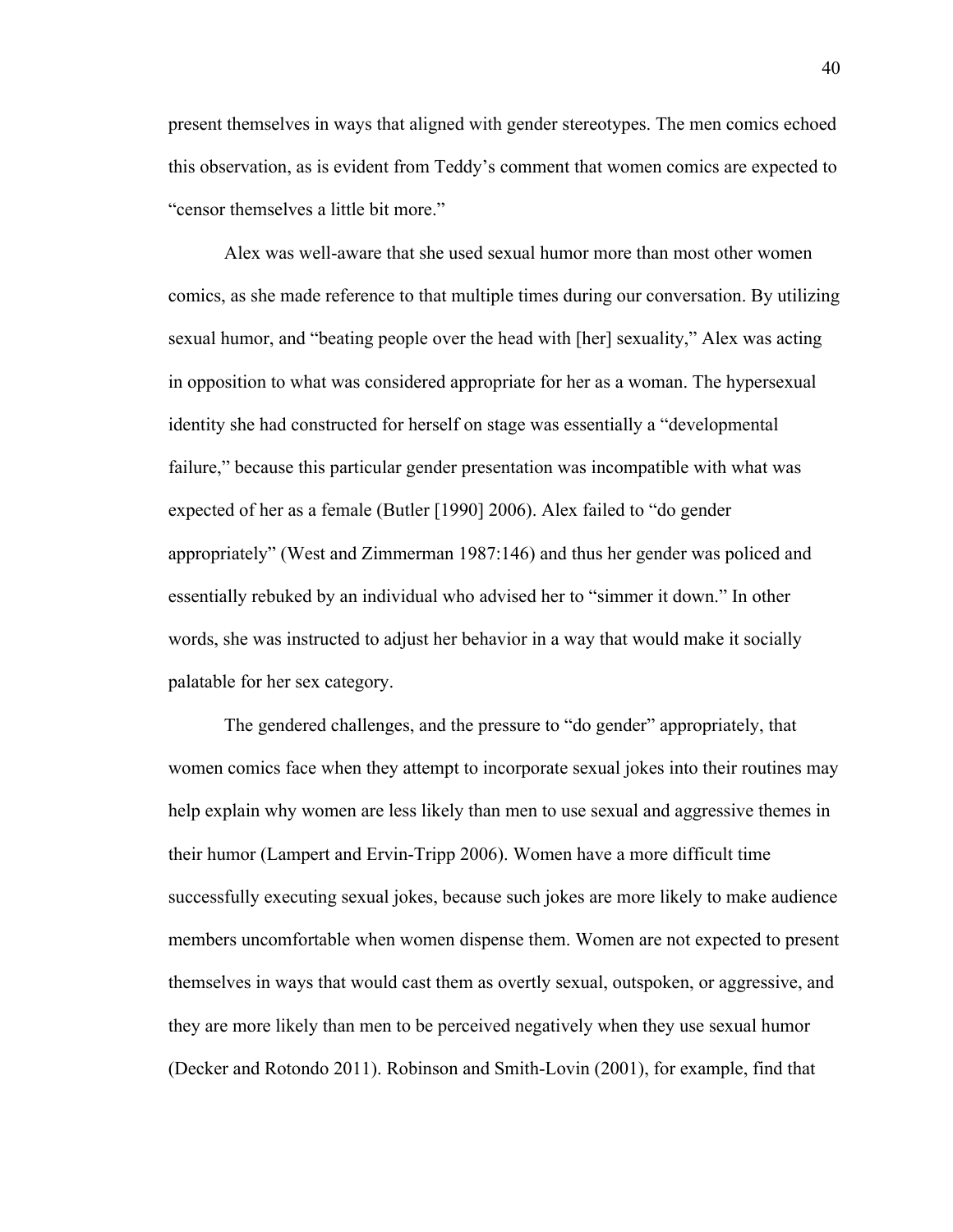women managers receive more positive responses from their subordinates when they use non-offensive or non-sexual humor in the workplace. When women comics "do gender" and refrain from telling sexually explicit jokes, the comfort level of their audiences remain in equilibrium; however, the moment they transgress traditional gender expectations, the fates of their jokes are much more nebulous. Women are held accountable for adhering to behaviors deemed appropriate for them as women, and thus, they encounter anxiety and opposition from others when they rattle the traditional gender order.

Alex understands that women who openly and enthusiastically talk or joke about sex often make others uncomfortable, but she provides evidence of "undoing gender" when she strategically does it anyway. Though she admits she has found ways to "ease them in," she has not allowed gender expectations to govern the topics she uses in her stand-up routines. One of the major criticisms of West and Zimmerman's (1987) "doing gender" framework was that it did not properly account for the various ways individuals disrupt assumptions of congruence between gender and sex category by strategically resisting traditional gender scripts (Deutsch 2007; Messerschmidt 2009; Risman 2009; Vidal-Ortiz 2009). Women comics who include sexual jokes in their sets, despite what is traditionally expected of them, illustrate an incremental, yet reasonably significant disruption to traditional gender arrangements. These "innovative behaviors" seem to provide evidence for the "undoing gender," as the continued exercise of such actions may, over time, render former gender expectations obsolete (Deutsch 2007; Risman 2009:84).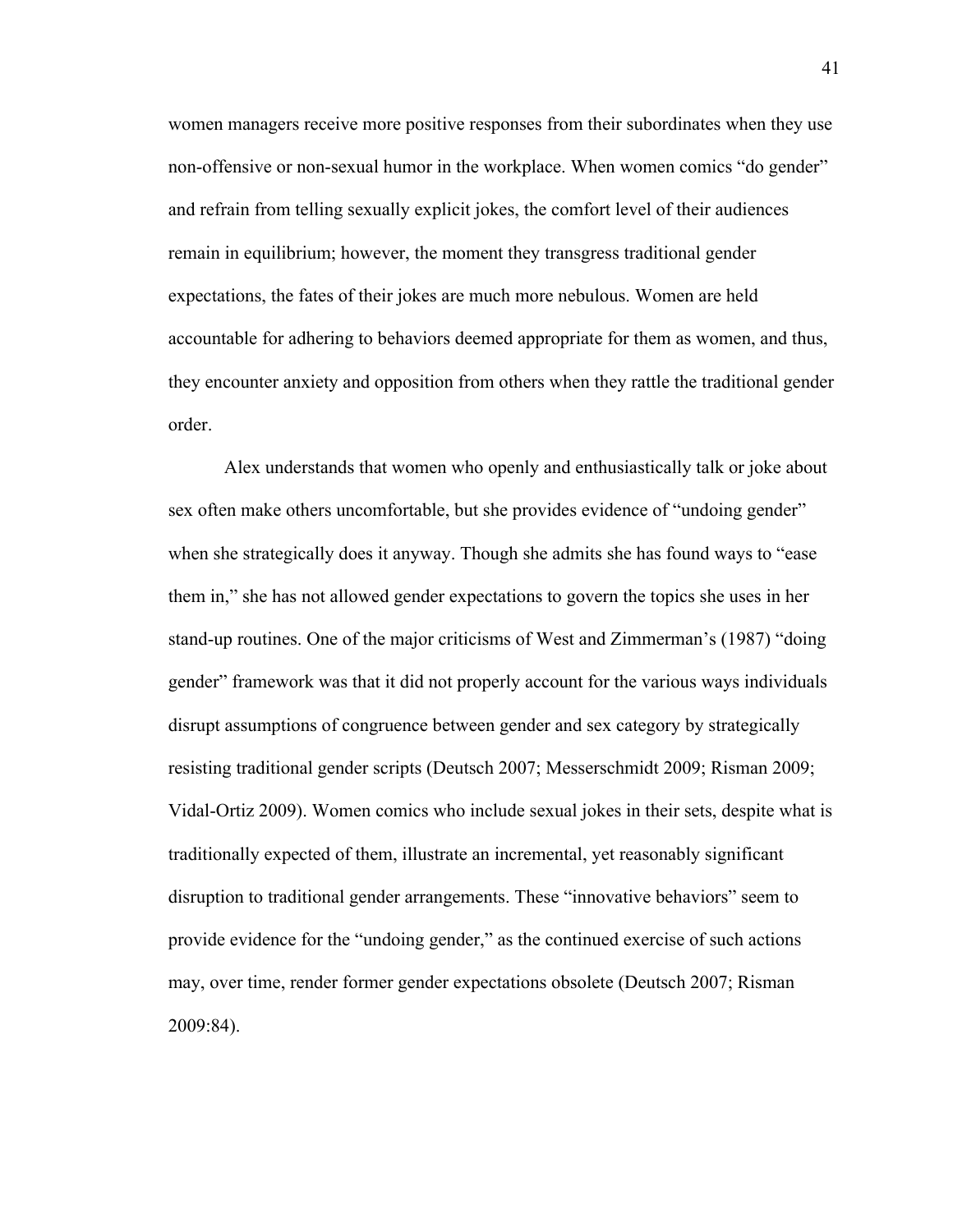In addition to the challenges faced by comics who regularly used sexual humor in their routines, I was also introduced to an entirely different set of challenges faced by women comics who do not regularly joke about sex, but who have strong ambitions to do so. Most of the women respondents understood they could not wield sexually explicit jokes as easily, or in the same way, that their men comic counterparts could. They knew that, as women, their relationship with sex-themed humor was much more complex. For example, I asked Abby, a comic who had been doing stand-up for four years, if she would do anything differently as a comic if she were a man. Her immediate response was that she would not do anything differently; however, midway through her comment, she suddenly reconsidered:

Probably not. Um, I pretty much say the fuck I feel like. Anything I feel comfortable saying on stage I would say as a man, I don't think that there's anything I'm holding back on. Well, [reconsiders] yeah, maybe I'd talk about sex more. I stay away from talking about sex, because people already show up and creep creep, you know, and people already show up and say weird inappropriate things to me and if I'm talking about sex I'm not asking for it, but that's how someone who's weird and creepy and who's going to show up at a coffee shop two weeks in a row is going to think, so I mean, yeah, I'd probably talk about sex more if I was a man 'cause a girl is not going to come up and be like "Hey, so uh, are you serious about that?"

Though sex jokes were not a regular part of her repertoire, Abby's comment illustrates that that is not due to a lack of interest in using sexual content. Rather, she actively participates in "doing gender," as she refrains from telling jokes about sex for fear that men may mistake them for invitations to engage in the very sexual acts she jokes about. From her experience, sexual jokes are received differently depending on the gender of the comic who dispenses them. Abby avoids the use of sex jokes in order to help ensure her own safety. Earlier in our conversation, she explained that a suspicious man had twice showed up to a venue where she regularly performed and asked other comics when she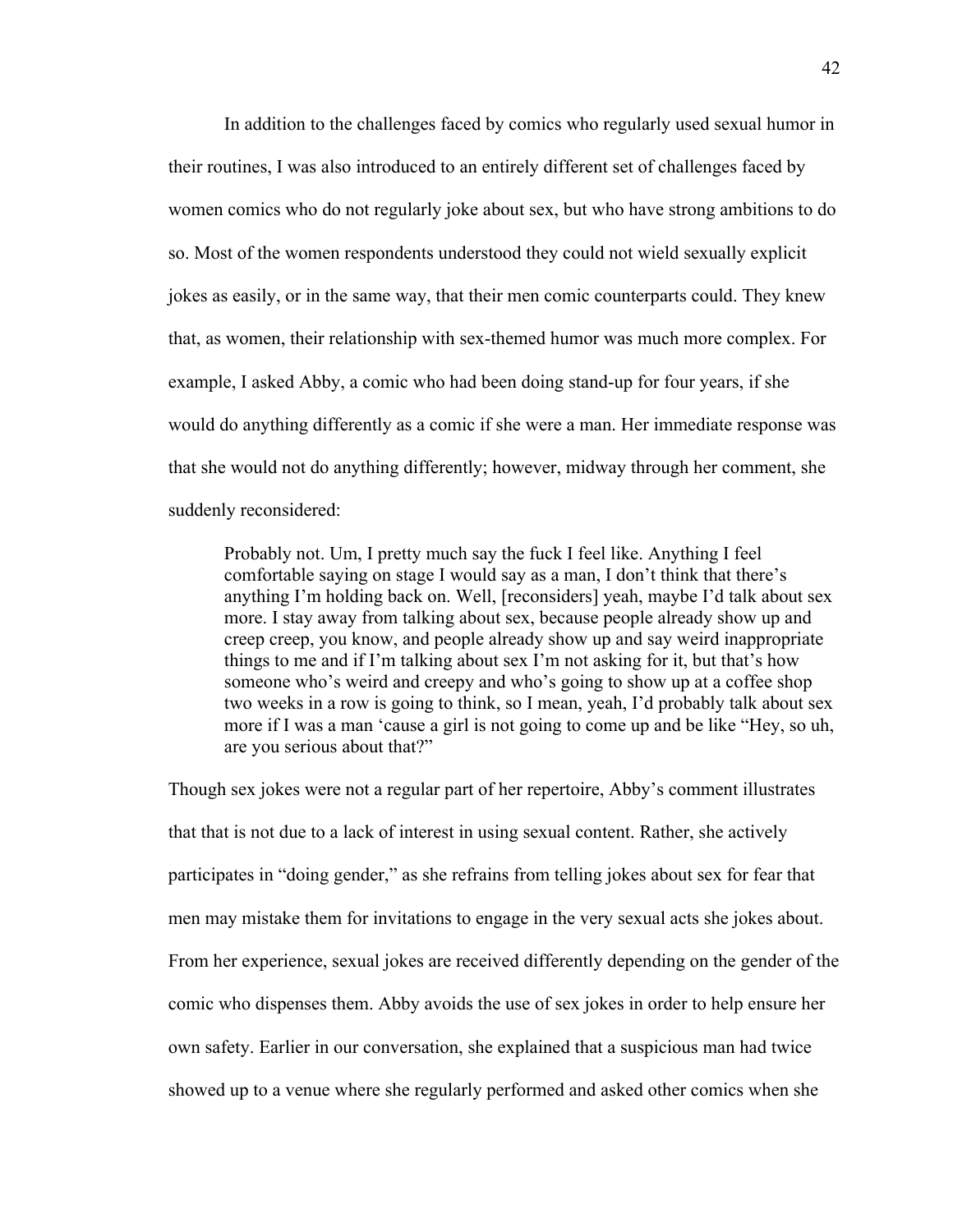would be there. As a woman who would like to use sex jokes, she experienced constraints that men comics did not. Thus, she made the choice to avoid the use of sex jokes altogether.

Olivia, a comic who had been performing stand-up for just less than a year, provides further evidence for "doing gender," as she also reported an avoidance of sex jokes. She explained, "All women have to stay away from most sex jokes. You can't be crude." When I asked if that would be different if she were a man, she quickly replied, "Oh, I'd do *all* the sex jokes." It seems the women comics had internalized the styles of humor that were considered acceptable for them as women, and jokes about sex by no means fell within the confines of those expectations. Mack, a comic who had been performing stand-up for two and a half years noted, "Women can't pull off some of the jokes that men do, because the stigma that you *are* a woman already has to be addressed. You have to say what *kind* of woman you are. And, it's either a whore or a weird cat lady." This statement indicates humor is considered more acceptable when used by men than when used by women (Decker and Rotondo 2001; Robinson and Smith-Lovin 2001). Mack's comment reflects the deeply embedded notion that sexuality is an acceptable topic of discussion for men, but not for women. Moreover, a woman who violates this expectation is a considered a deviant worthy of sanctions. As Rubin ([1975] 2004) pointed out, women's oppression is not an essential characteristic of human existence, but is instead a product of particular types of social and organizational relationships. In terms of comedy, women experience constraint when it comes to deploying sexual humor not because they have less of a natural drive to do so, but because they are accountable to a "sex/gender system" in which particular attitudes and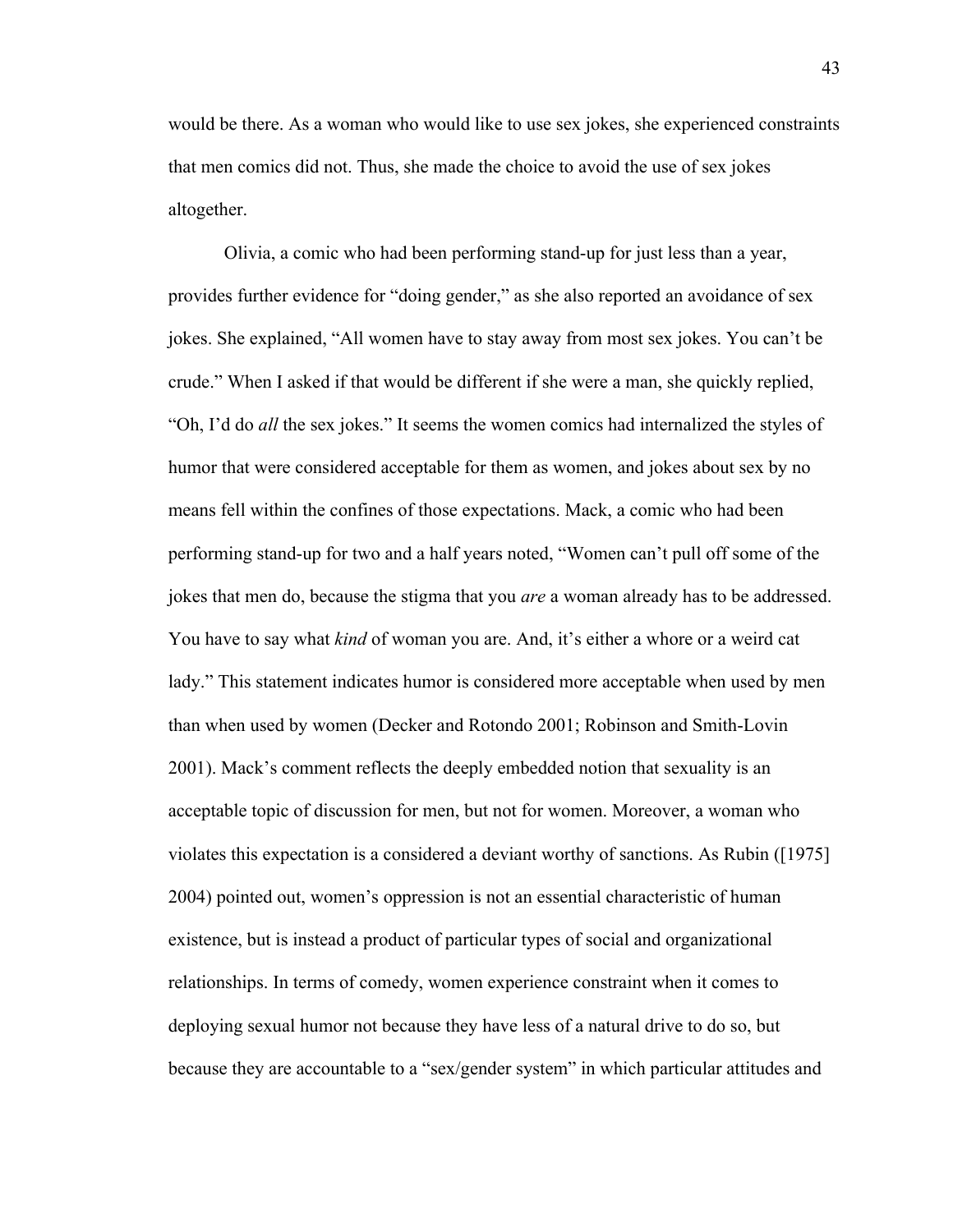behaviors are judged either acceptable or unacceptable for them as women (Rubin [1975] 2004:771; West and Zimmerman 1987).

#### *Finding Their Voices*

*Women comics speaking up.* Individuals who occupy marginal positions in society often use humor to draw attention to their marginalization (Downe 1999; Gilbert 1997; Sanders 2004). My findings support such research, as most women comics I interviewed conveyed to me that performing stand-up comedy provided them with a sense of power they did not experience in their everyday lives. In various ways, whether in their pasts, or in their current day-to-day interactions, these women practiced constraint when it came to voicing their opinions or behaving in ways that may position them as the center of attention. For most women, performing stand-up comedy was a way to present themselves in ways that challenged the gender stereotypes that saturate their social worlds, even if they themselves do not necessarily buy into them. For example, when I asked Nance, a comic who had been performing stand-up for 12 years, why there are more men than women performing stand-up comedy, she explained, "Women are taught you shouldn't be the one standing up and being strong and drawing attention to yourself, and that's what comedy is all about… you go out there very night and just open yourself up. And it all comes out. And it's all you." Thus, on stage, most women comics described a freedom to express themselves in ways they were less comfortable pursing in their offstage lives. When I asked Olivia to describe her favorite aspects of performing stand-up, she confided that she has a difficult time offering her opinions in social situations:

I can really work out any major problems that are going on inside my head on stage… You can't talk about some things at dinner, but you can talk about things on stage… and do things that are super heavy and make them funny. I think I give more to the audience when I'm performing than when—I will actively avoid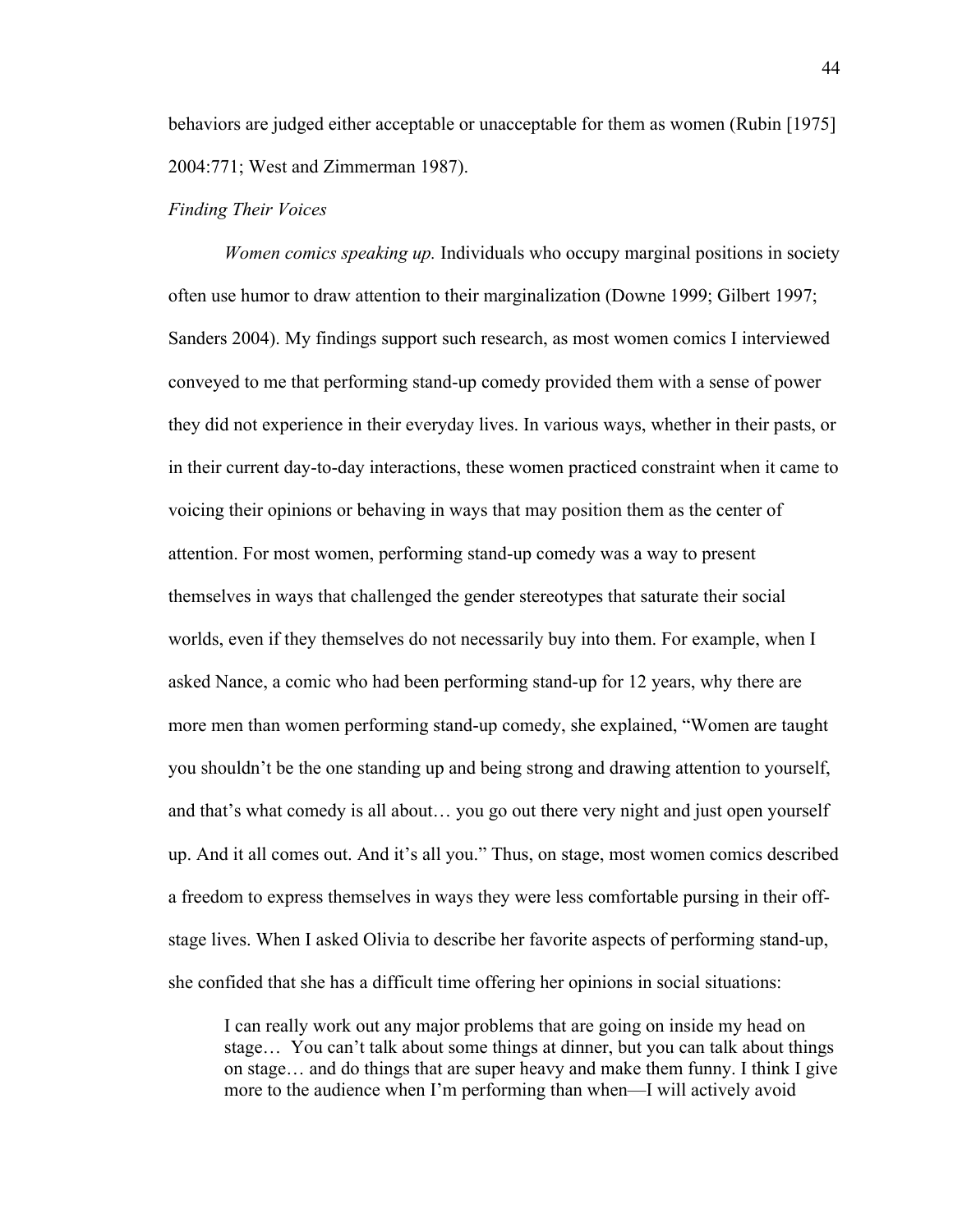expressing how I feel about most issues in most situations, because I've kind of been trained a little bit.

Throughout my conversation with Olivia, it was clear she had very strong opinions, so I was surprised when she confessed her avoidance of expressing them outside her stand-up performances. Outside of performing comedy, expressing her opinions was not a socially acceptable activity for her to partake in as a woman. She anticipated that her opinions would not be well-received in various social situations, so to her, it was an exercise in futility to even attempt to make her sentiments known. Stand-up comedy seemed to provide her with a unique space to say some of the things she did not feel comfortable saying elsewhere.

Unlike Olivia, Alex had no problem making her opinions known. She told me she regularly makes people feel uncomfortable, simply because both in her personal and professional lives, she is not afraid to say the things others tend to be more timid to say. But, as I asked her questions about her childhood, it became clear that the confident, outspoken, and ostensibly fearless woman who sat across from me had not always expressed herself in such unfettered ways. I asked her if she had thought of herself as funny when she was a child; she explained there was not a lot of laughter in her childhood, and her recollection of a past relationship illustrated how she took more of a passive role when she was younger:

I dated a pastor's son as a kid. He was the funny one. So, we'd travel around and I'd sit dutifully in the second row while he preached and so it was never… my role was to never take attention away from him. So if I ever tried to crack a joke, it just wasn't anything… and so definitely not 'til college and probably not until the latter part of college, is when I really started to kind of discover who I was and I think just in the last few years I understand my own voice more than I ever did… It's therapeutic, it's a release. So it's kind of a way to say what's on your mind and, for better or worse, because you can say what's on your mind and… the validation of getting laughter or applause…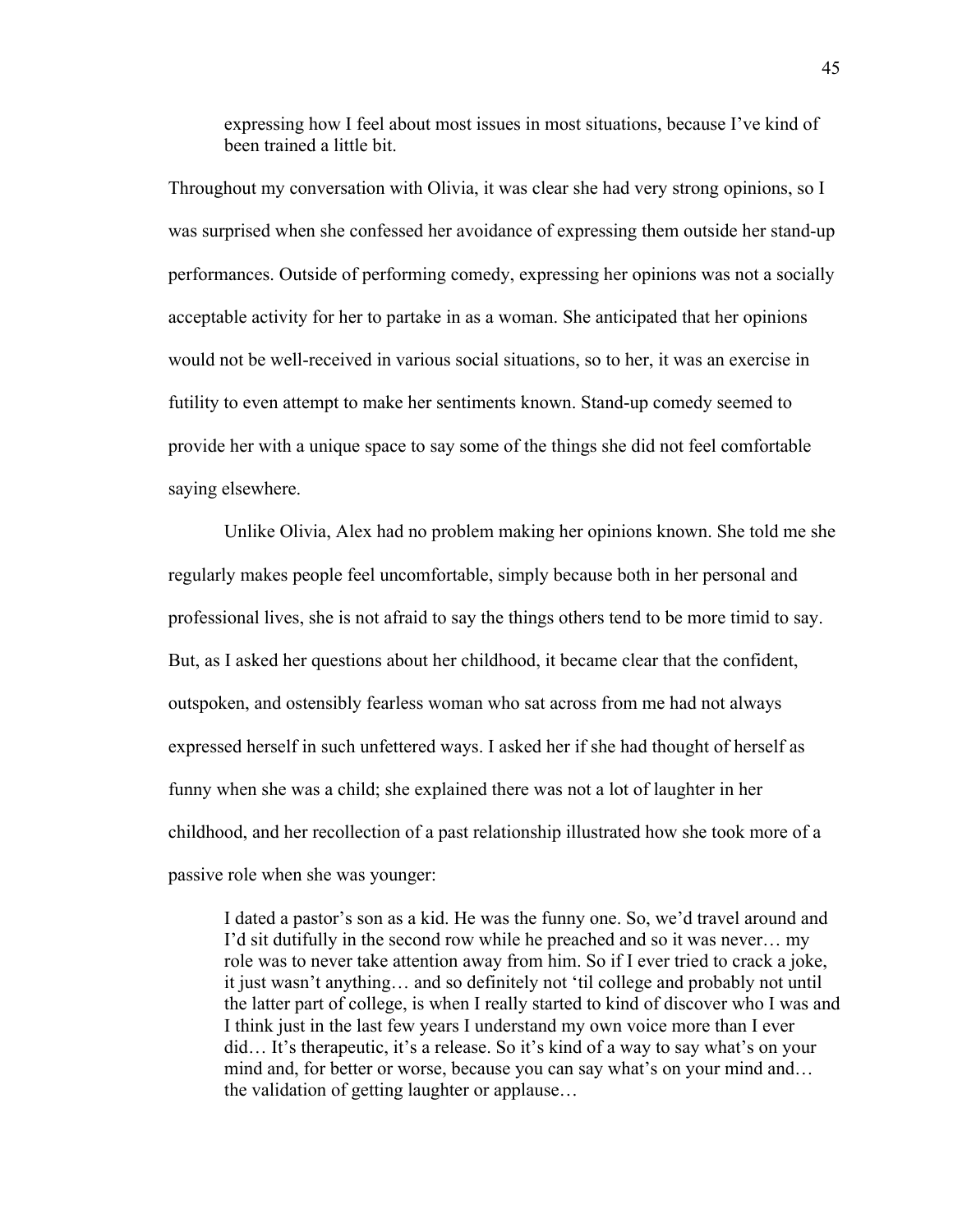From Alex's description, it seems that she held a subordinate role in her childhood relationship. She understood that she was expected to adhere to a particular set of rules deemed acceptable for her as the young girlfriend of a pastor's son, but she also understood that the pastor's son had access to an entirely different set of rules. The image of Alex sitting "dutifully" as her boyfriend preached provides an excellent example of the expectations of gender, and the resulting power imbalance, deeply entrenched within traditional social arrangements. As a young woman, it was not socially acceptable for her to draw attention to herself in a way that would take away from her boyfriend's position as the dominant figure in the relationship. It was not that Alex lacked a sense of humor or a desire to make jokes, but rather, her attempts at making jokes were not well-received or even allowed.

For most of the women I spoke with, not only did stand-up comedy provide them with a safe space within which they could make their ideas known to an audience full of people, but it also gave them a greater sense of confidence that spilled over into their everyday lives. By standing up on stage, becoming the center of attention, and broadcasting themselves uninterruptedly to a room full of people, women comics actively challenge the very "sex/gender system" that is consistently used to explain why women occupy a subordinate position within the gender hierarchy (Rubin [1975] 2004). There is nothing in their genetics or their biology that mandates silence. Women comics, to varying degrees, "undo gender" by destabilizing the notion that women are inherently consigned to a state of passivity, simply because they are women.

*Voicing vulnerabilities.* The comics I interviewed were aware that the general public has the naïve assumption that all stand-up comics exude overtly gregarious

46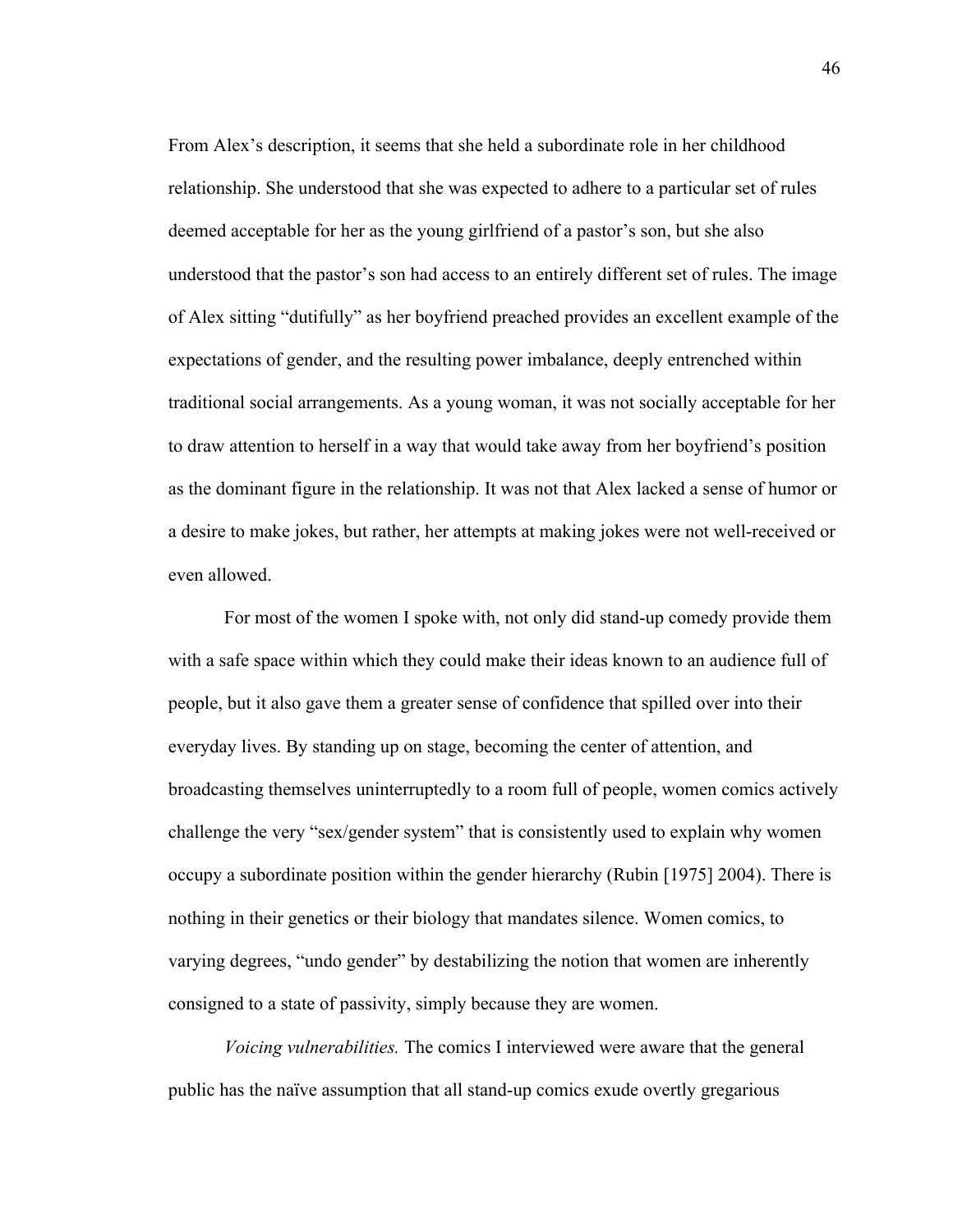personalities, an over-abundance of self-confidence, and a general sense of impenetrable fearlessness in their day-to-day lives. With few exceptions, the men I interviewed debunked this as merely a myth that by no means accurately reflects reality. This was also the case with a few of the women comics, but it was far more prevalent with the men. Most men I spoke with explained that contrary to popular belief, many men comics are introverted, socially awkward, insecure, quiet, and rather inconspicuous off-stage. In interviews, many used these very adjectives to describe how their own off-stage personas differed from the personas they performed for audiences night after night. Most men (and a few of the women) spoke of stand-up comedy as a form of therapy. It provided them with creative, social, personal, and in some cases, intellectual validation. Throughout the interviews, some of them conveyed general feelings of unhappiness, boredom, dissatisfaction, or frustration with their day-to-day lives, and they explained that performing stand-up comedy provided them with a creative outlet and a way to focus and productively express themselves. Andrew confessed, "Basically, the things I have trouble admitting to myself that I do are the things that eventually will come out. Like my little stupid insecurities. As I have conflicts with insecurities I talk about them on stage." This was a common theme among the men comics. Most told me that performing stand-up gives them the opportunity to work out feelings of anger, sadness, depression, or anxiety that they experience in their personal and professional lives.

Teddy explained that he began performing as a way to get his feelings out and deal with health problems and the loss of a family member. Initially, he said he tried to express himself through poetry, but he quickly learned that that was not "manly enough," so he decided to give stand-up comedy a try. It is possible that Teddy internalized the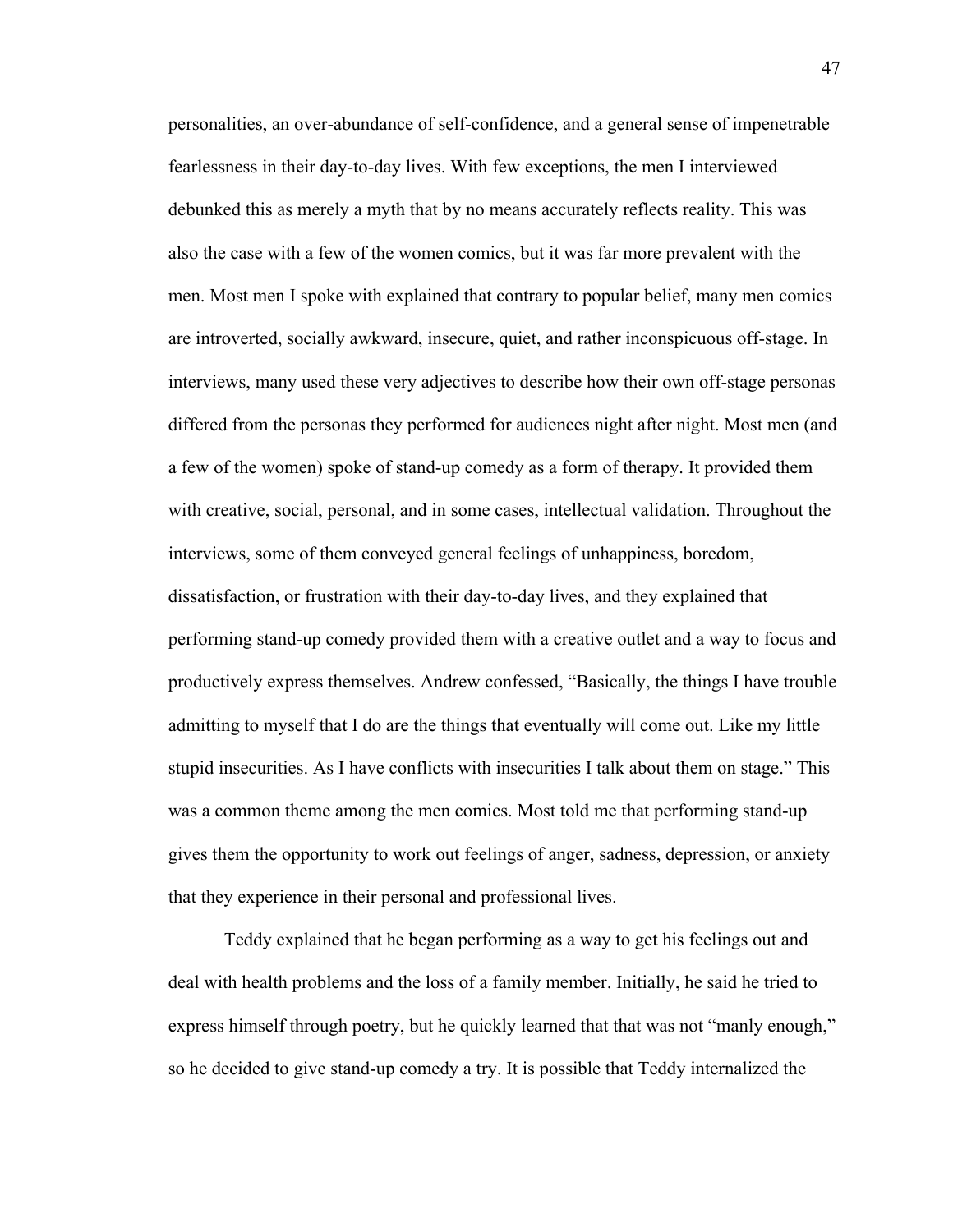assumption that a male who participates in poetry is one who is failing to act in accordance with the socially agreed-upon expectations of him as a man (West and Zimmerman 1987). Stand-up comedy provides men with a safe space in which they are afforded the opportunity to express their emotions and insecurities free from the judgment and constraints cast upon them as men expected to perpetually exude selfconfidence and stoicism. For example, Frankie, a comic who had been performing for approximately a year and half, told me his childhood was "broken and depressing." In addition, he described himself as an introverted guy somewhat socially isolated from others when he's off-stage. During the interview, he explained that he has not been very successful in maintaining close personal relationships in his everyday life. He confided that stand-up comedy gives him a sense of focus and a way to deal with the strange expectations associated with his own existence:

Just the premise of being a person like a human in a body in the world. That's ridiculous. Everyday, I wake up and I'm like, "I can't believe I have to go be a person." Like, I can't believe that every single day, that's really what… at least that's the sentiment I try to express on stage… People accept the fact that they get up, get in a car, and go to work. They accept the givens. It's ridiculous.

Multiple times in our conversation, he expressed frustration with the social expectations placed on people. He explained that he thought people often get married and start families because they either lack "real" goals, or they are too scared to pursue their own interests. As illustrated by the comment above, Frankie is critical of people who seem to surrender to the societal expectations and pressures to conform to a quest for the "American Dream." It bothers him that they, in his opinion, go about their daily lives without sufficiently questioning why those expectations exist in the first place. In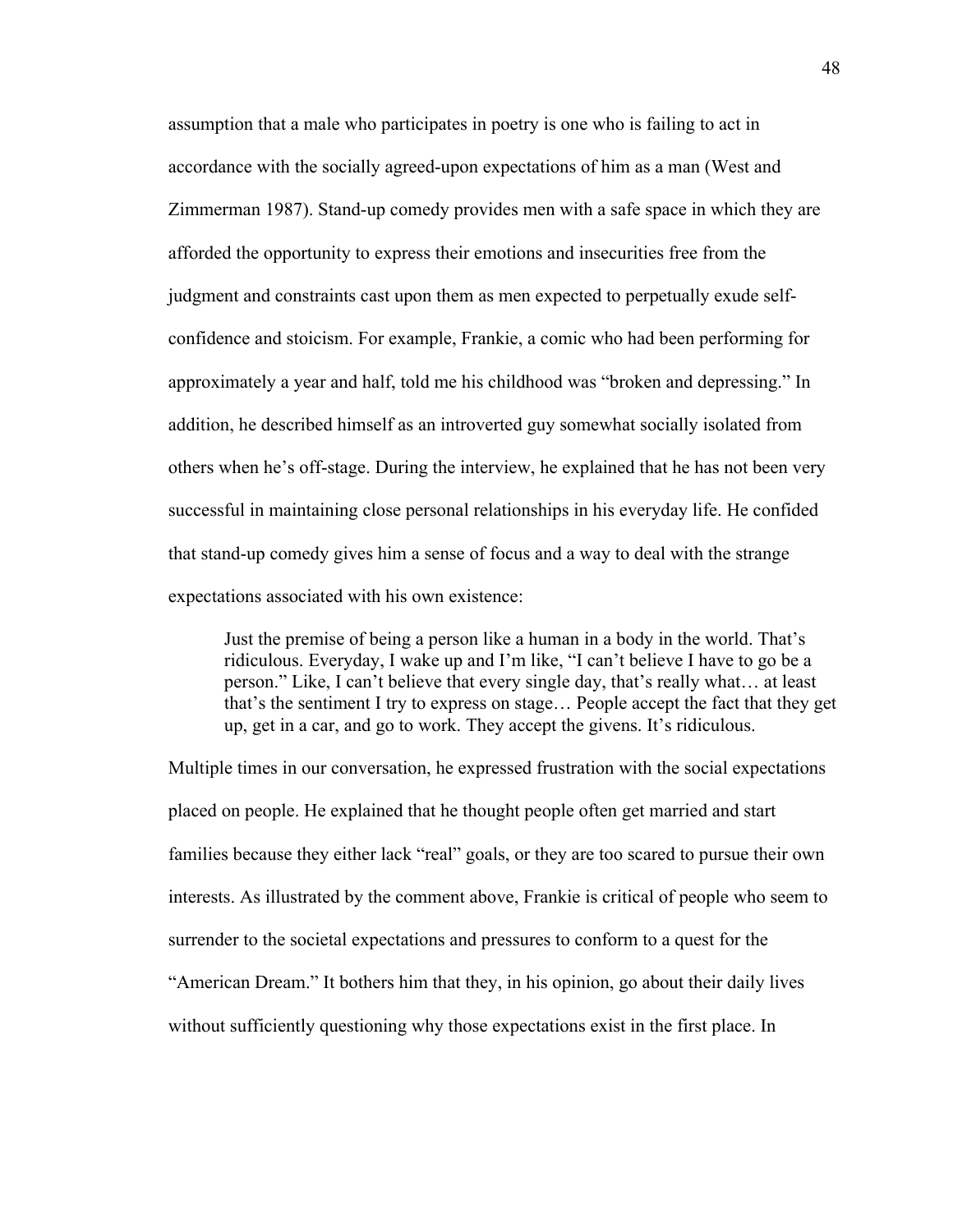addition, when I asked him what role stand-up comedy played in his everyday life, he continued:

It really gives my mind something focus on when the rest of my life is really shitty… in the sense that you have to go to work, right, and you have to do all these things that you don't want to do so that you can eat and survive, and there are all these other issues that people deal with, you know, just relationships that may or may not be working out or even exist and all that. At least that's something that I can-- People need hope in their life is what it is, and I guess that gives me some focus, something to chase after.

From his statement, it seems Frankie is unsatisfied with his personal and professional life. He has little interest in the job that allows him to sustain himself financially, but that leaves him feeling bored and intellectually unfulfilled. As a self-described introvert with few close friends, it is quite possible that Frankie has limited opportunities to vent his frustrations and negotiate his emotions outside the confines of the comedic stage. Similarly, men who express their emotions are often sanctioned for failing to reflect the attitudes and behaviors considered appropriate for them as men. Thus, even if Frankie does have a close friend or two, he still may not feel comfortable working through his emotions through purely conversational methods. Frankie is able to use stand-up comedy as a unique space in which he can deal with the emotions and frustrations of his everyday life in a creative, productive, and fulfilling way. The fact that he doing so in a dominant way—on a stage, as the center of attention, speaking his mind—means that the risk Frankie will be judged for behaving in opposition to gender expectations is considerably reduced.

Mack was another comic who seemed to use stand-up comedy as a tool for dealing with his emotions, frustrations, and insecurities. I asked him to explain why he started performing stand-up comedy, and he told me it was because he had "lost faith in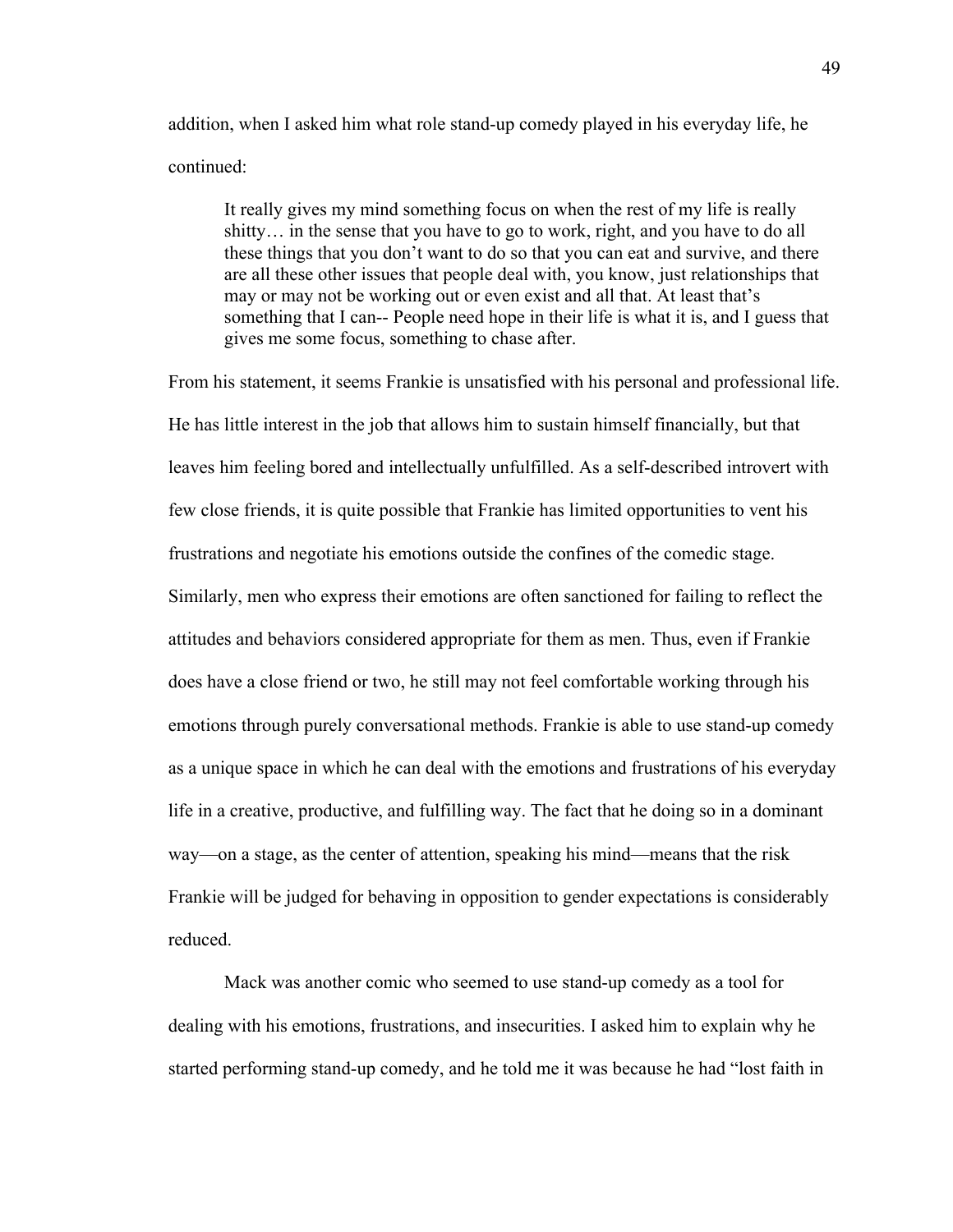everything." When I asked what he meant by that, he told me he felt like everyone in his life had lied to him. He was enrolled in college, but quickly grew frustrated with what he perceived to be senseless assignments that distracted him from his true interests and that attempted to steer him away from his intended creative focus. I asked Mack if, growing up, he had a sense that he was funny. He responded that when he was younger, he felt he had to make people laugh to make up for his own insecurities. He remarked, "I figured if people were laughing at something I was controlling, then it was better than them laughing at me for being fat and white." Most men comics emphasized how performing stand-up gave them a sense of control. Their emphasis on this aspect of comedy seems to indicate they lack that sense of control in their day-to-day lives. This certainly seemed to be the case for Mack, as he confided that he still battles the insecurities he has faced since childhood. Before giving stand-up comedy a try, he was incredibly unhappy, depressed, and had a difficult time pulling himself out of bed each day. When I asked if humor played a role beyond just entertainment, he explained that for him, it is "the opposite of crying." He continued:

My problem is I don't know how to be honest with myself… I'm too fucking insecure and honest, but not completely honest enough to build relationships… I'm insecure as shit… I don't even know who the fuck I am… The things I'm really insecure about, they're not that funny. I've tried to make them funny, but like my body. I got a fucking skin rash and stretch marks. It's ridiculous. I'm probably gonna die alone, like way early… This shit [comedy] helps you get over it in a way.

In a very short amount of time, Mack rattled off a list of vulnerabilities that, had I not revealed his name, one might assume, based on gender stereotypes, they belonged to a woman. He is insecure about his body, and he fears he might remain single for the rest of his life. His identity is in flux, and his statements make it clear that he is by no means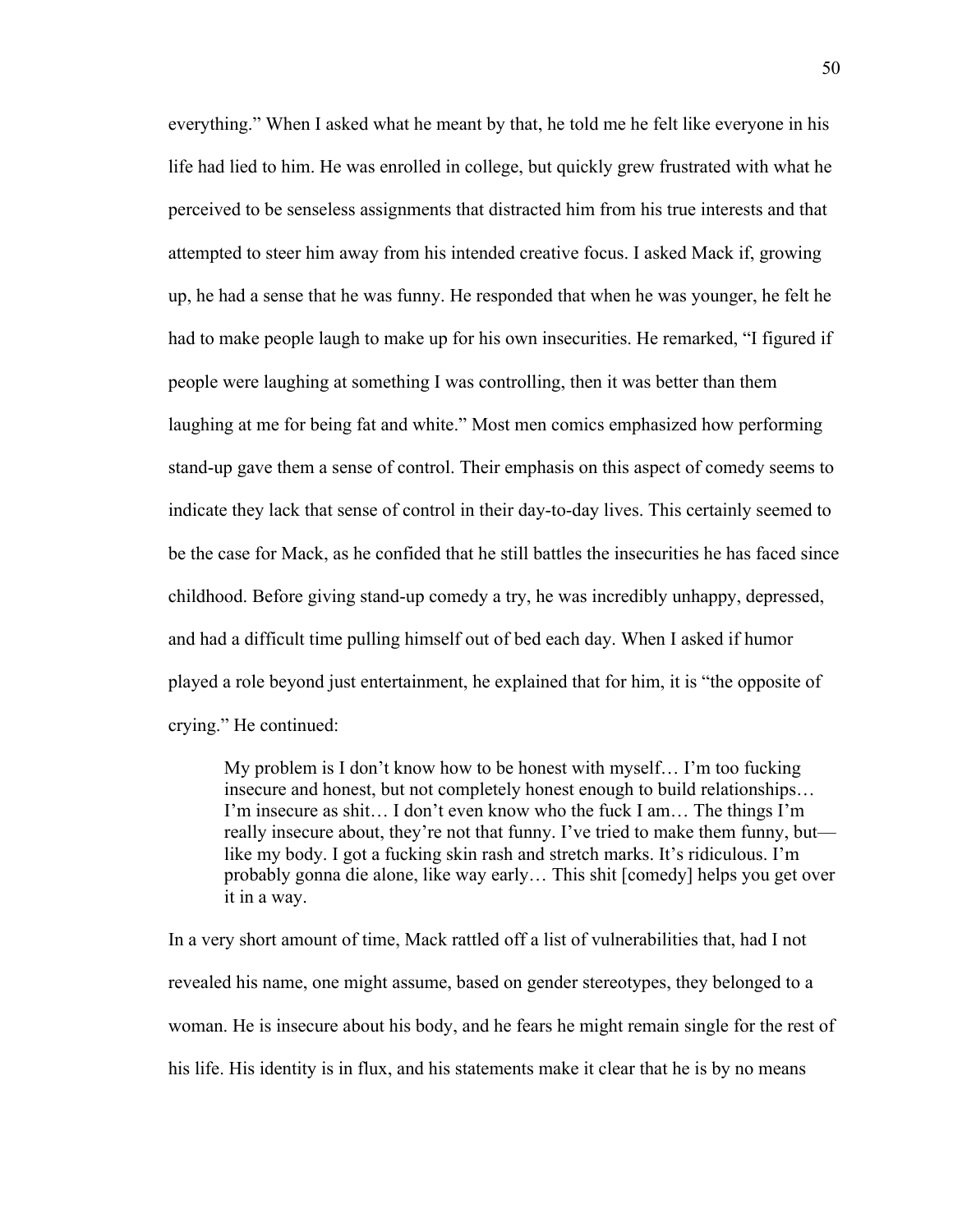comfortable with that. Research indicates that humor can provide a joke-teller with a "safety net" of sorts. Comics have the luxury of taking risks and conveying ideas they may not ordinarily feel comfortable conveying in other circumstances, and if they are at any point called to account for their words, they can easily shield themselves with the defense that they were merely joking (Ford and Ferguson 2004; Kane, Suls, and Tedeschi 1977). Stand-up comedy provides men such as Mack and Frankie a unique space in which they subtly "undo gender" by expressing emotions and navigating frustrations without drawing judgment or sanction for failing to align with the behaviors socially expected of them as men. In line with research on the use of humor by Vietnam prisoners of war (Henman 2001), my findings seem to indicate that men comics engage in humor partially as a way to maintain a sense of control and comfort in their otherwise tenuous and restless lives.

As West and Zimmerman (1987:138) noted, "Many situations are not clearly sex categorized to begin with, nor is what transpires within them obviously gender relevant. Yet any social encounter can be pressed into service in the interests of doing gender." Stand-up comedy is a situation that, on its face, lacks distinct sex categorization. Yet, my examination of men and women stand-up comics indicates various ways in which comics use humor to "do gender." The comics internalized the attitudes and behaviors expected of their respective sex categories, and most aligned their actions with such expectations to avoid censure (West and Zimmerman 1987). But, some comics seemed to engage in "undoing gender" by using comedy as a tool to transgress traditional gender expectations and destabilize normative power relations (Deutsch 2007). Though men expressed strong desires to deliver thought-provoking jokes, they often hesitantly resorted to the use of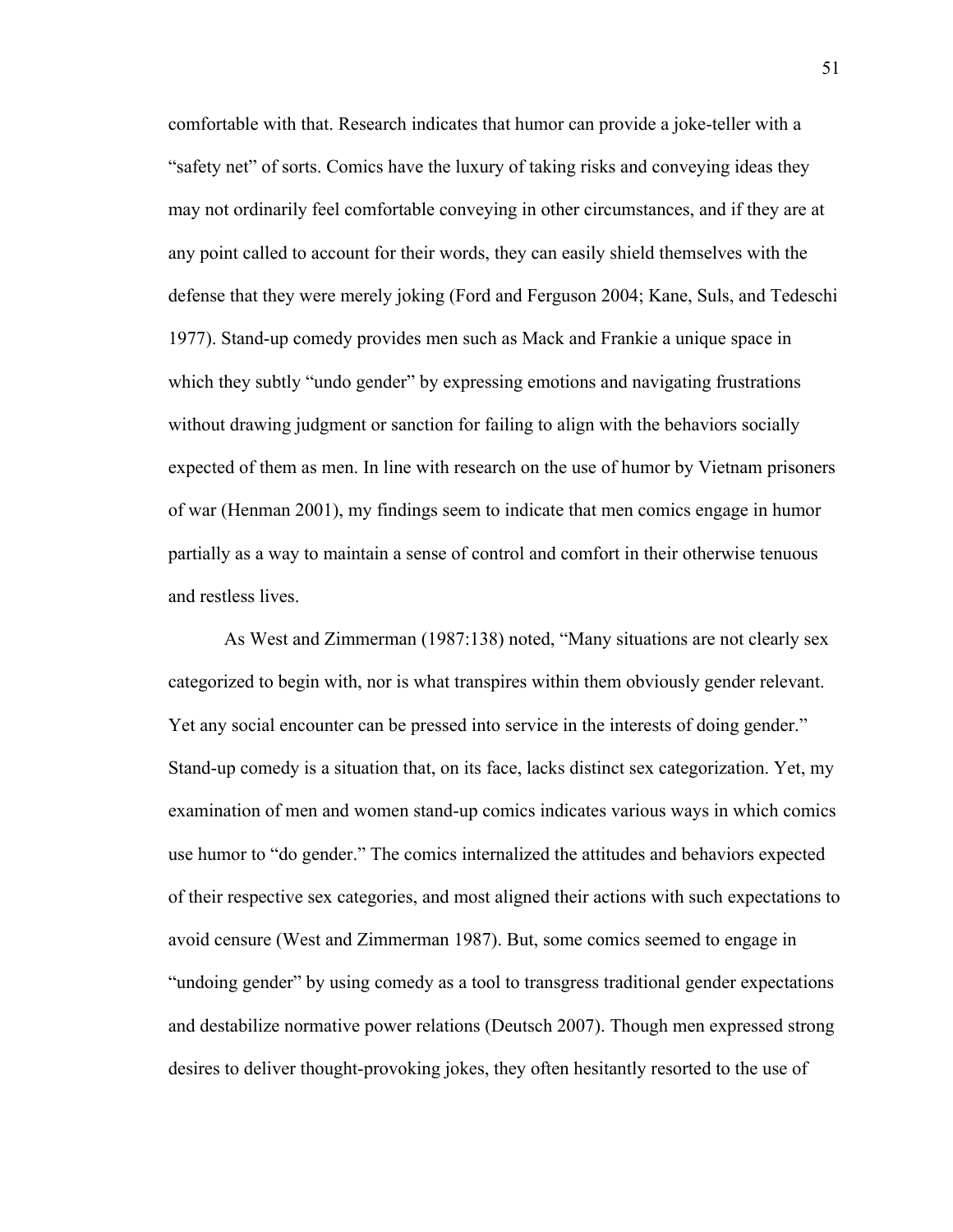"dirty" jokes when their initial material failed. Women seemed no less interested in telling sexual jokes than men; however, their efforts were met with considerable opposition. Most avoided such jokes altogether, while others strategically used them anyway. For women, it seems stand-up comedy provides them with the opportunity to voice their opinions in ways they might not do in their everyday lives. For men, stand-up seems to provide them with a safe space to negotiate insecurities and express emotions with little risk of violating gender expectations. These findings illustrate the ways humor can be used to both perpetuate and challenge traditional gender arrangements.

Gender inequality is deeply embedded within the traditional and normative practices of joke-telling, yet rarely has research addressed the experiences, identities, and perceptions of the individuals responsible for creating and performing stand-up comedy. I sought to understand if, how, and why stand-up comedians used humor to construct and perform gender identities in ways that either perpetuate or mitigate gender disparities. This examination of men and women stand-up comics has implications for studies at the intersection of gender, humor, and inequality, and it provides further utility of the "doing" and "undoing gender" frameworks in relation to how men and women stand-up comedians make meaning of their own experiences living and performing comedy.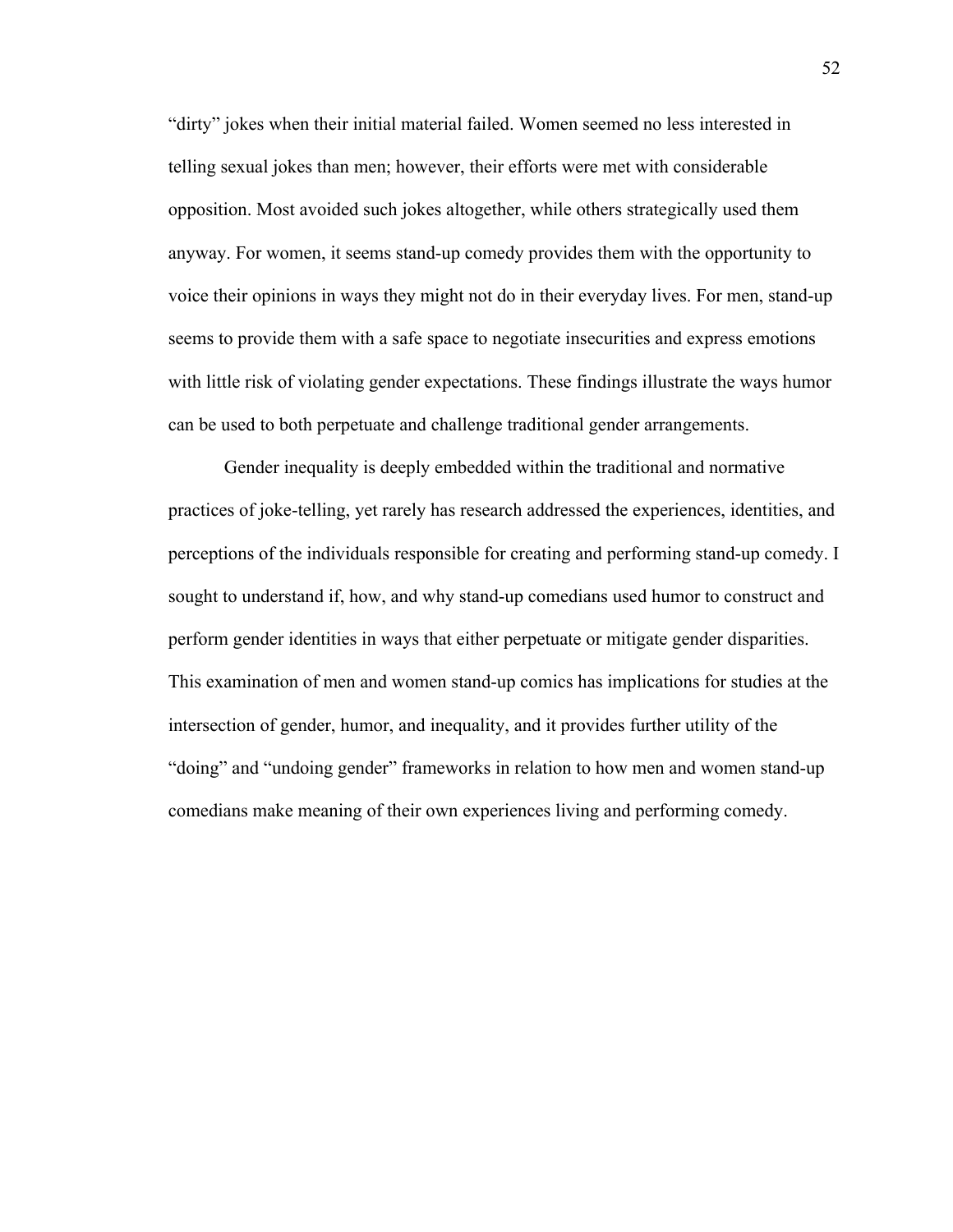## **CHAPTER VI**

### DISCUSSION AND CONCLUSION

Using West and Zimmerman's (1987) "doing gender" and Deutsch's (2007) "undoing gender" frameworks, I sought to empirically examine if, how, and why standup comedians use humor to construct and perform gender identities in ways that perpetuate or mitigate gender disparities. Though there is nothing inherently gendered about stand-up comedy, my examination of men and women stand-up comics indicates various ways in which comics use humor to "do gender." The comics internalized the attitudes and behaviors expected of their respective sex categories, and most aligned their actions with such expectations to avoid censure (West and Zimmerman 1987). Men expressed strong desires to deliver thought-provoking jokes, but they often hesitantly resorted to the use of "dirty" jokes when their initial material failed. Women seemed no less interested in telling sexual jokes than men, but their efforts were met with considerable opposition. Most avoided such jokes altogether, while others strategically used them anyway. These comics seemed to engage in "undoing gender" by using comedy as a tool to transgress traditional gender expectations and destabilize normative power relations (Deutsch 2007). Also, it seems for women, stand-up comedy affords an opportunity to voice their opinions in ways they might not do in their everyday lives. For

53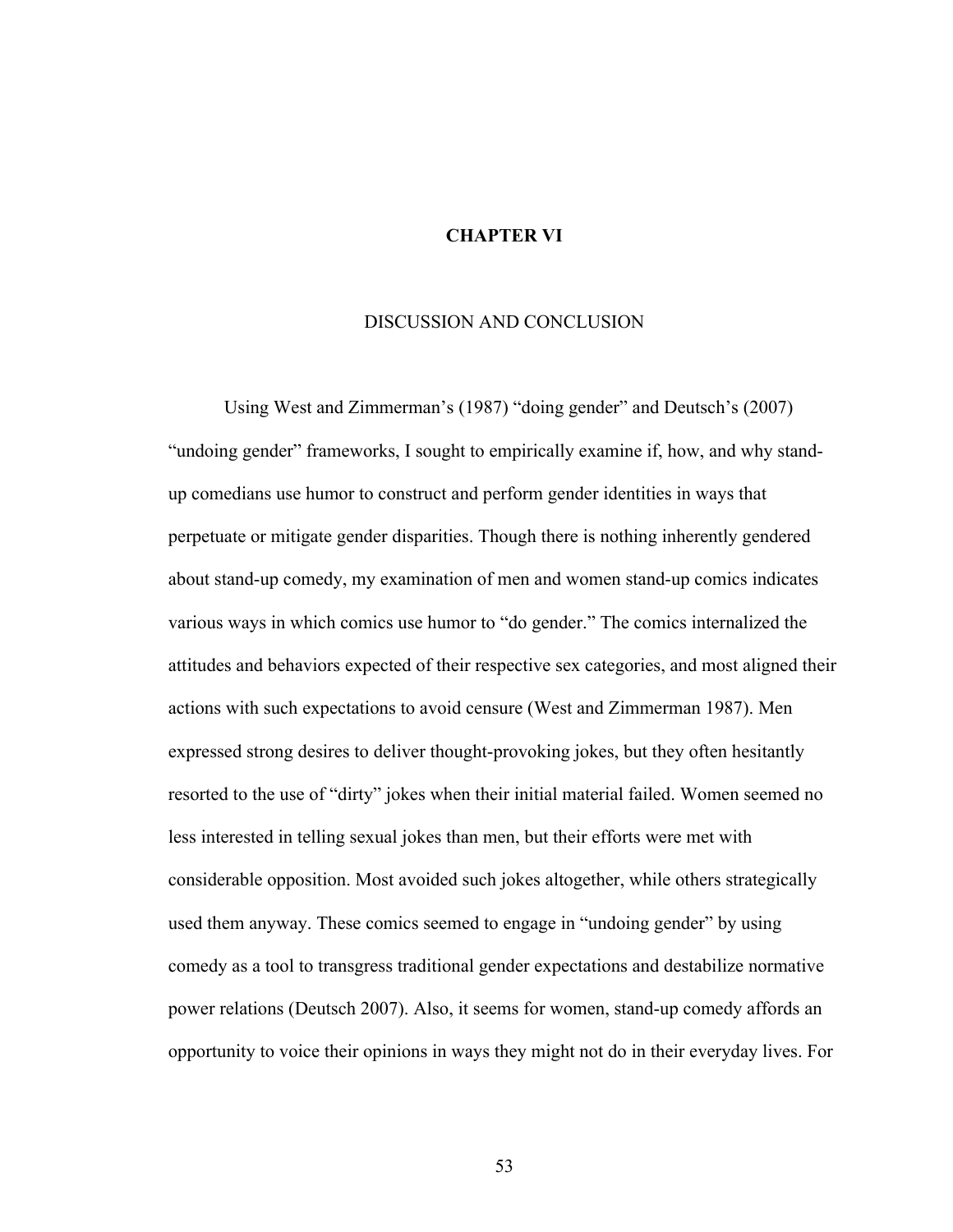men, it seems to provide them with a safe space to negotiate insecurities and express emotions with little risk of attracting criticism for gender infractions.

Research has established that humor may be used as a tool for social influence, and it can serve to both challenge and reinforce the status quo (Davis 1995; Ford and Ferguson 2004; Kane, Suls, and Tedeschi 1977; Ryan and Kanjorski 1998). Yet, little research exists that specifically addresses the experiences and perceptions of those individuals responsible for dispensing humor. Similarly, research that has examined gender differences in the use or appreciation of humor has often done so by focusing on spontaneous workplace interactions (Bemiller and Schneider 2010; Decker and Rotondo 2001; Downe 1999; Holmes and Schnurr 2005; Quinn 2000; Robinson and Smith-Lovin 2001; Sanders 2004; Watts 2007). At the core of this analysis are the experiences of individuals who intentionally and systematically deploy humor night after night. Unlike previous research, I specifically explored the social processes involved in the ways men and women stand-up comedians make meaning of their own experiences. In turn, I gained an understanding of how their unique experiences, perspectives, and circumstances intersect with expectations of gender to influence how they interact with and shape their social worlds (Snape and Spencer 2003).

This examination of men and women stand-up comics has implications for studies at the intersection of gender, culture, and inequality. As my findings regarding men and women comics suggest, the gendered norms, traditions, and attitudes are woven into the fabric of our culture. Thus, this research provides insight into how humor can act as a catalyst, helping to afford individuals the flexibility to speak and behave in ways that challenge the norms and expectations that perpetuate inequality (Mintz 1985). In

54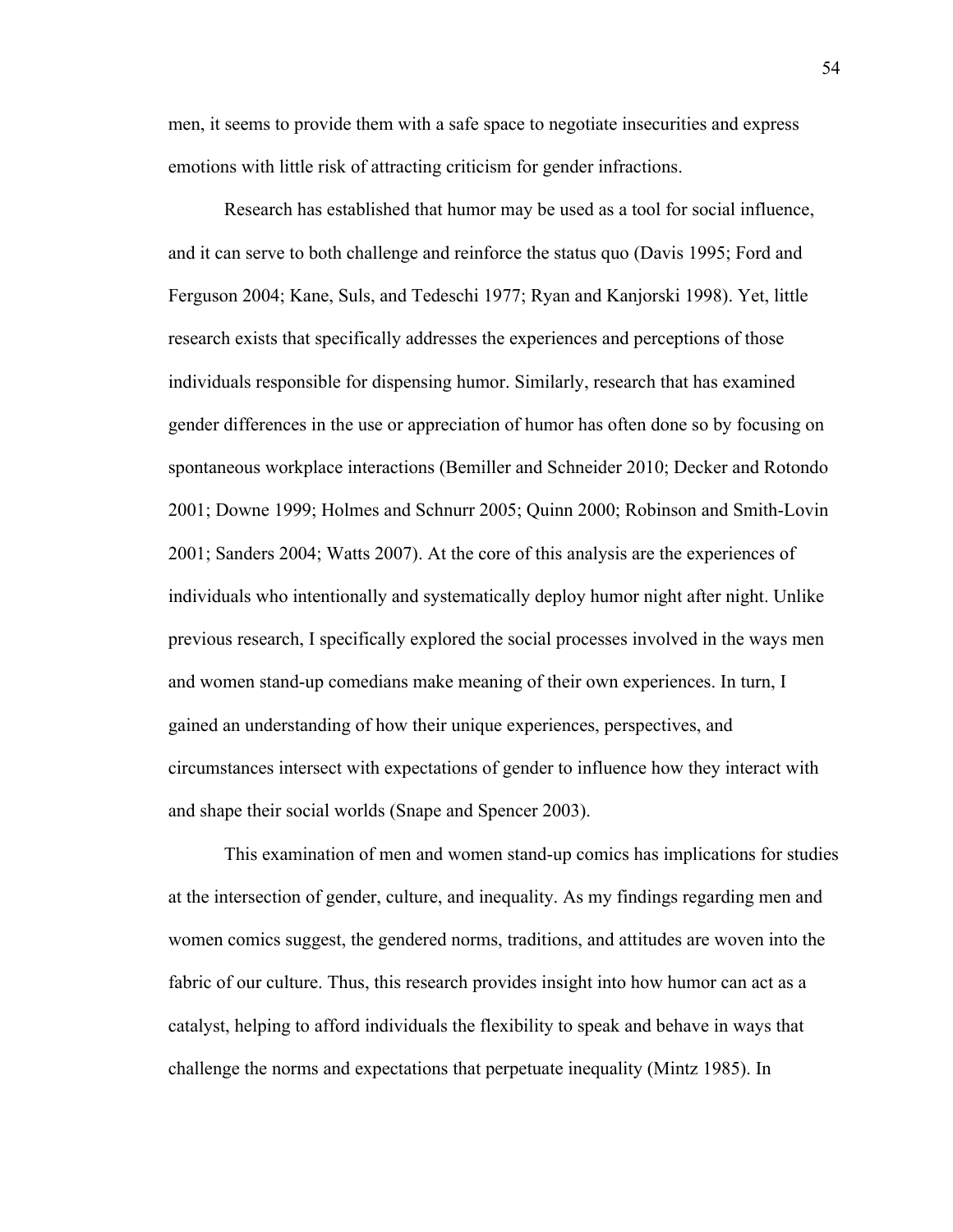addition, my findings contribute to a growing body of literature focused on understanding how gender disparities, in various capacities, are reproduced at both the interactional and institutional levels.

Gender is a perpetual string of interactional and institutionalized achievements, and individuals understand they are expected to behave in ways deemed appropriate for their respective sex category. Thus, they tailor their actions accordingly, knowing they will be held accountable for the degree to which they fulfill (or fail to fulfill) a socially agreed-upon set of gender expectations for a particular situation (West and Zimmerman 1987). My findings indicate that men and women comics perform humor in gendered ways. The comics internalized the attitudes and behaviors expected of their respective sex categories, and most aligned their actions with such expectations to avoid censure (West and Zimmerman 1987). This analysis provides further utility of the "doing" and "undoing gender" frameworks by illuminating how men and women stand-up comedians contend with gender expectations, and how they make meaning of their own experiences living and performing comedy. One of the most prominent critiques of the "doing gender" framework was that it did not account for instances in which individuals *do* strategically resist traditional gender scripts and successfully disrupt assumptions of congruence between gender and sex category (Deutsch 2007; Messerschmidt 2009; Risman 2009; Vidal-Ortiz 2009). The findings of this study contribute evidence for such disruptions, as some comics seemed to engage in "undoing gender" by strategically acting in opposition to the expectations considered appropriate for their sex category (Deutsch 2007).

In-depth interviews make it possible to gain insight into how individuals make meaning of their own unique experiences and circumstances (Esterberg 2002; Ritchie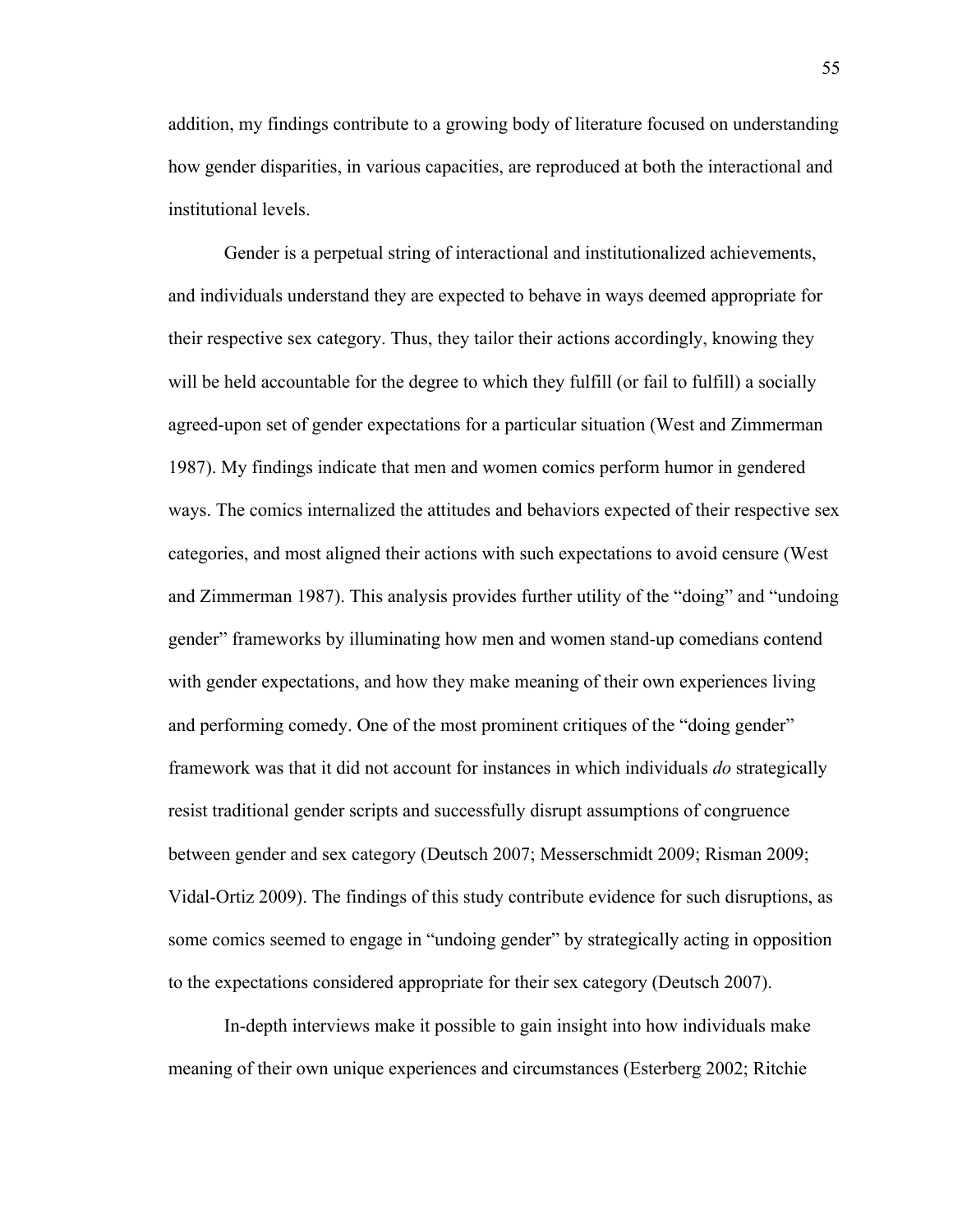2003; Snape and Spencer 2003). This was a major strength of this study. With qualitative methods, I was able to situate and examine the identities of comics in relation to the processes required to create them. Quantitative methods are limited in this regard. The flexibility unique to the qualitative in-depth interview process was an additional strength, as it allowed me tailor each interview to fit the unique experiences of each individual comic (Snape and Spencer 2003). My exclusive focus on individual stand-up comics provided me with the opportunity to study a small and unique segment of the population responsible for both writing and performing their own jokes. This helped me maintain a focus on each individual, rather than muddy my analysis with the various dynamics associated with cooperative performances. Finally, by including both men and women in my sample, I was able to compare how experiences performing stand-up comedy varied along gender lines.

One limitation of this study relates to its small sample size. Had I included a larger number of respondents, it is possible additional themes may have emerged regarding the processes comics engage in to make meaning of their own experiences. Related to this limitation, my sample consisted of mostly white comics. A more racially and ethnically diverse sample of comics would have been useful for taking an intersectional approach to examinations at the intersection of gender, race, humor, and inequality. A few of the comics alluded to differences in the experiences among comics along racial lines. A thorough examination of these experiences is necessary.

The gender of the interviewer may influence how respondents answer particular questions about gender-related topics (Arendell 1997; Kane and Macaulay 1993). As Arendell (1997:341) found in her study of divorced fathers, "the relationships which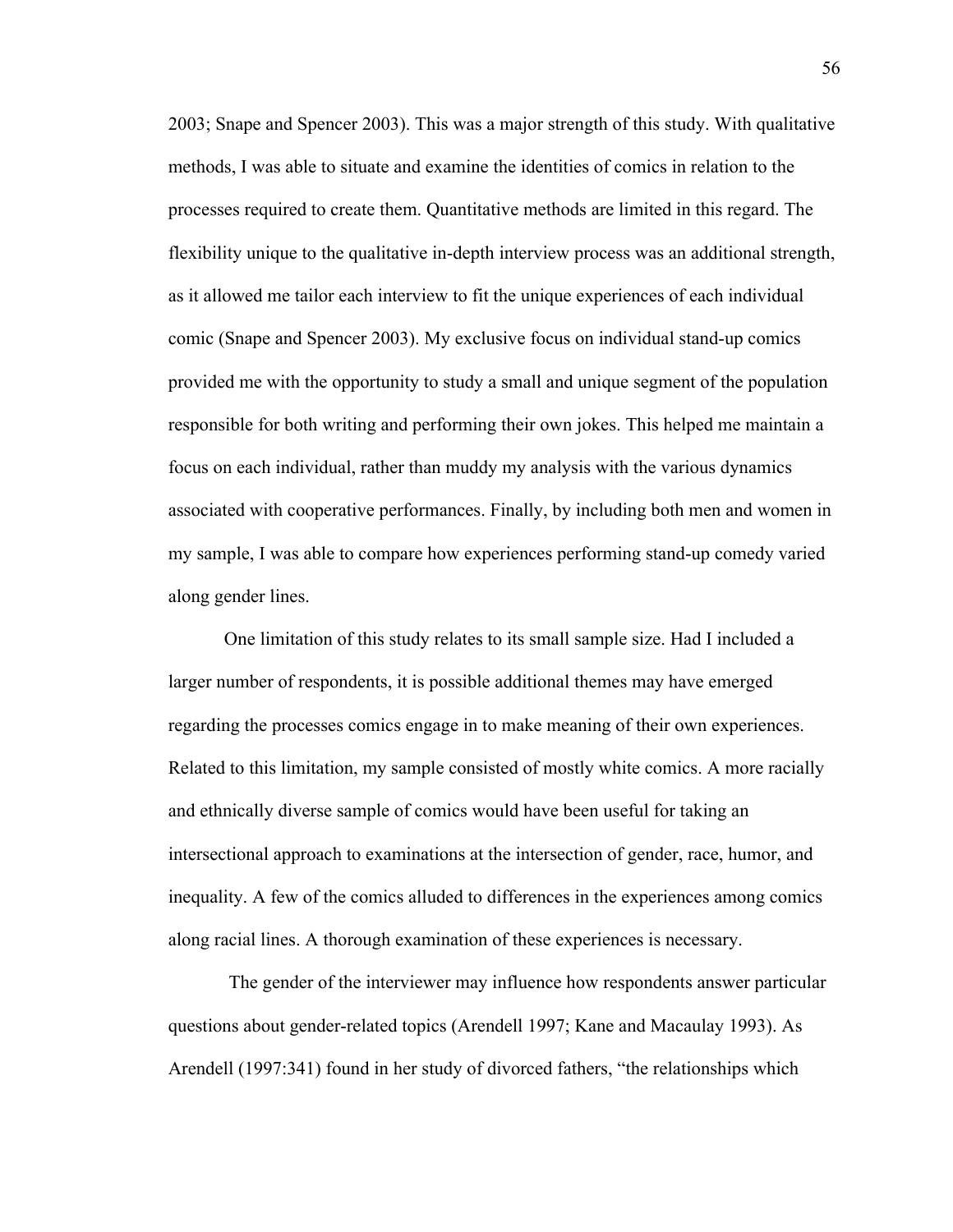evolve during the research process are influenced by the identities and histories of those involved, including those of gender." It is possible that my position as a woman interviewing stand-up comics influenced the information they disclosed to me about their perspectives and experiences. Also, assumptions of heterosexuality were also clearly embedded within comics' appraisals of me as the researcher. For example, when I initiated contact via email with one respondent and subsequently scheduled an interview, he responded, "Also are you hot? That will determine how well I dress." After an interview, another comic told me his first thought when I contacted him was that I was doing so for dating purposes. However, he admitted that thought quickly dissipated after reading my professional email in its entirety. Like Arendell (1997), I made every effort to deflect comments such as these so as not to alter the course of my data collection. My goal was to understand how comics made meaning of their own experiences and perspectives; I would have interrupted this process had I confronted the participants (Arendell 1997). It is possible some of the men provided me with answers they thought I, as a (presumed heterosexual) woman, would want to hear, but neither of these men (nor any of the other participants) gave me any indication that their answers were influenced by their assumptions of me to the extent that would soil the data garnered from these interactions.

My study only utilized in-depth interviews, but one avenue for future research could be the inclusion of the comics' stand-up performances as data. By analyzing data collected using non-participant observation of performances *and* respondents' perceptions of how they experience the various aspects of stand-up comedy, a more holistic representation of the relationship between gender and humor may be established.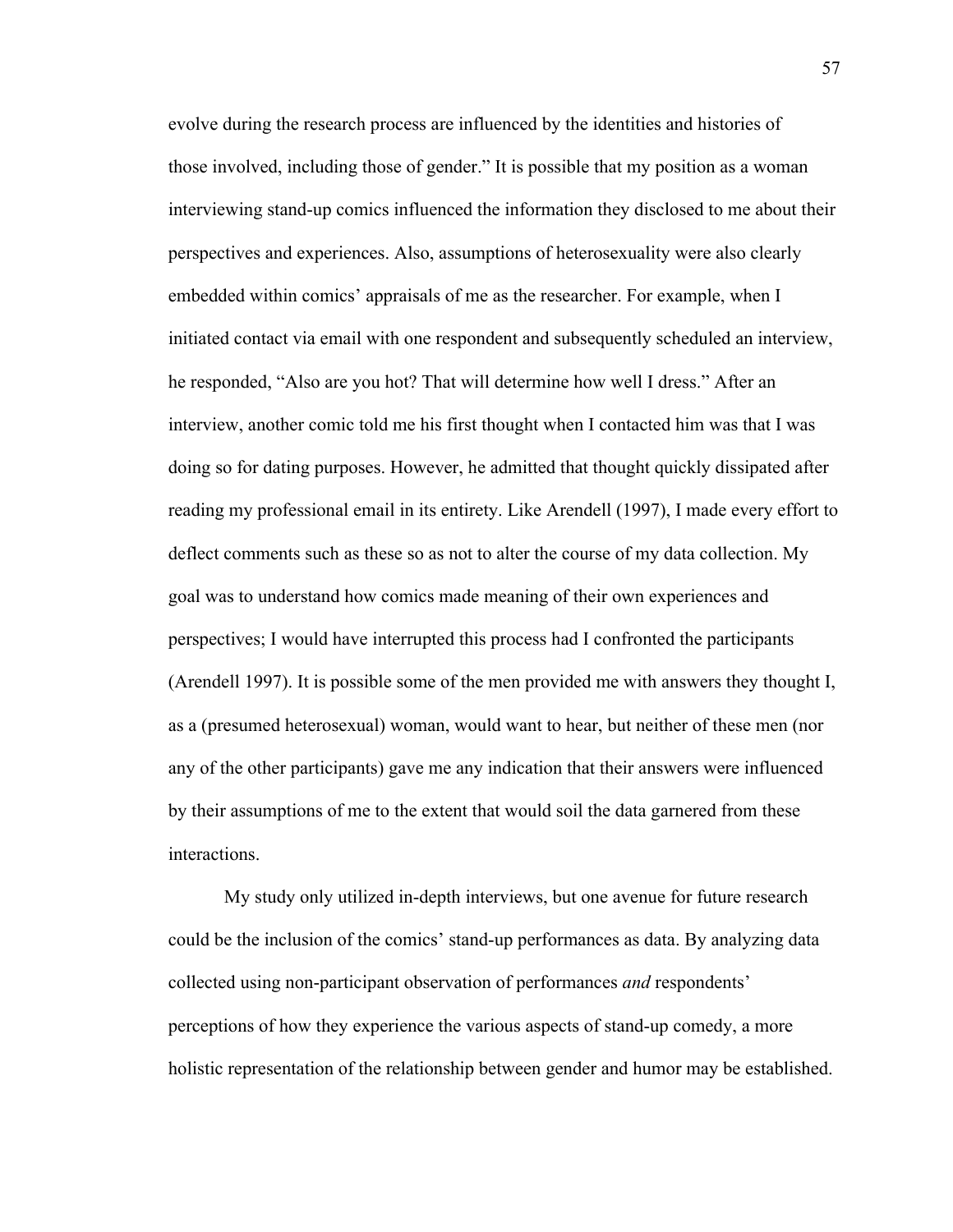Future research should also examine how race and sexual orientation intersect with gender, humor, and inequality. It is likely that both factors play a significant role in how comics make meaning of their own experiences. Finally, it would be useful to elicit data based on the experiences and perspectives of comedy  ${\rm fans}^3$ . Doing so may provide unique insight into how various attempts at humor are perceived by viewers or audience members. A comparison between their perspectives and those of stand-up comics may provide an additional layer of insight into how humor both maintains and mitigates various forms of inequality.

Most of the comedians in this study had goals to hone their comedic skills and dispense thought-provoking jokes, yet they experienced significant constraints from expectations to conform to conventional standards of gender. These comics act as witty purveyors of the norms, traditions, and attitudes of our culture, but they are also uniquely positioned to speak and behave in ways that oftentimes conflict with such norms and expectations (Mintz 1985). Though the comics clearly engaged in "doing gender" by acting in ways that perpetuate gender stereotypes, some seemed to engage in "undoing gender" by using comedy as a tool to challenge traditional gender expectations and chip away at normative power relations (Deutsch 2007). Humor, then, serves a much more powerful function than acting merely as entertainment. It provides a unique apparatus for addressing and reducing gender disparities through the strategic provocation of laughter.

<sup>&</sup>lt;sup>3</sup> Thank you, Dr. Joseph Rumbo, for this particular suggestion.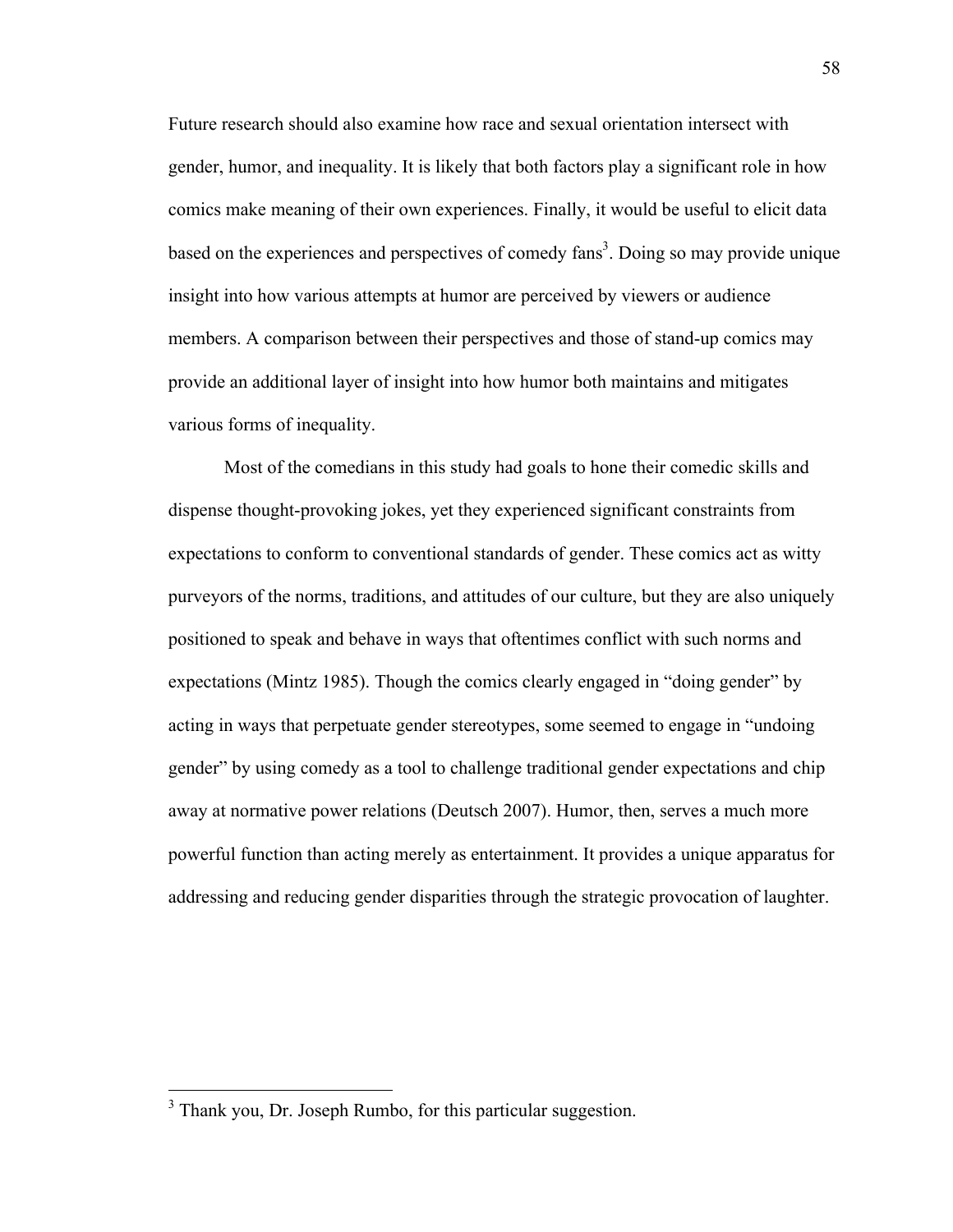# **APPENDIX**

# INTERVIEW GUIDE

## **Background/Demographic Questions**

- 1. How long have you been performing as a stand-up comedian?
- 2. How did you get started? Why?
- 3. Growing up, did people think you were funny? Did you think of yourself as funny?
- 4. Growing up, who was the funniest person you knew? What made that person so funny?
- 5. What about your life, your experiences, or your childhood do you think contributed to your sense of humor? Why?
- 6. What role does humor play in your everyday life (outside of performing), whether with family, friends, co-workers?
- 7. What is your favorite part about performing stand-up? Why?
- 8. Do you see humor as just a way to entertain people, or is it something more?
- 9. Does stand-up comedy serve purposes beyond just making people laugh?

## **Style of Humor and Performance**

- 1. How would you describe your style of comedy?
- 2. How does your style of comedy differ from some of the other comedians you've encountered doing stand-up?
- 3. Who are your comedic influences? Why?
- 4. What challenges have you encountered as a stand-up comedian? Do you think others have had similar experiences?
- 5. How much of your self do you offer to your audience when you perform?
- 6. Are there things about yourself (details) that you tend to conceal? Either on stage or off? Why?
- 7. How does your on-stage persona relate/differ to your off-stage persona? Why?
- 8. What sorts of topics do you tend to use in your comedy? For example, do you talk a lot about your family? Dating? Politics? Social issues?
- 9. How does the audience respond to these topics? Are there some that go over better with certain types of crowds? Are there certain topics or issues you try to avoid? Why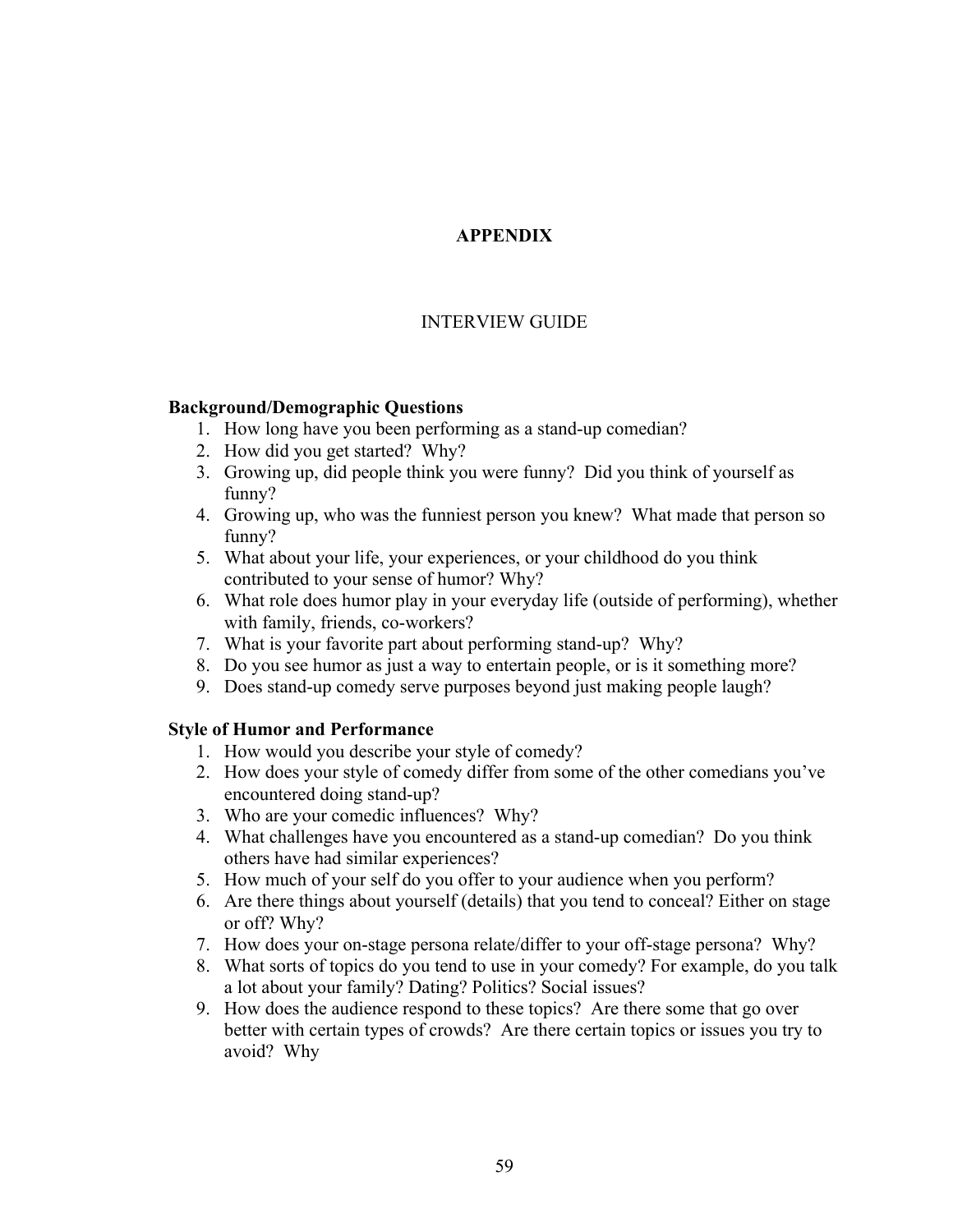## **Toeing the Line**

- 1. I'm sure you're familiar with all of the hype over Daniel Tosh's rape joke [explain/summarize]. What are your thoughts on that?
- 2. Why do you think some people find jokes like that funny while others don't?
- 3. What about jokes related to hot topics such as race, sexuality, religion, and violence? How do you toe the line when telling jokes that could rub some people the wrong way?
- 4. How do you react when someone gets offended at something you've joked about?
- 5. Do you think some people are less inclined to take a joke than others?

## **Men, Women, and Humor**

- 1. Why does there seem to be more men than women in stand-up?
- 2. Do you think the audience views men and women differently?
- 3. How do men/women stand-up comedians differ? Do they tend to have different comedic styles? Do they joke about different topics?
- 4. Why is it that some people say/think that women aren't funny?
	- o Or that they can't take a joke?
- 5. Do men/women react differently to your comedy? Or to you as a comedian? Why do you think that is?
- 6. How would your stand-up or career be different if you were the opposite sex (gender)?
- 7. If you weren't a comedian, what would you be/do?
- 8. What advice would you give to other comedians who are just getting their start in stand-up?
- 9. What advice would you give specifically to other [men/women] stand-up comedians?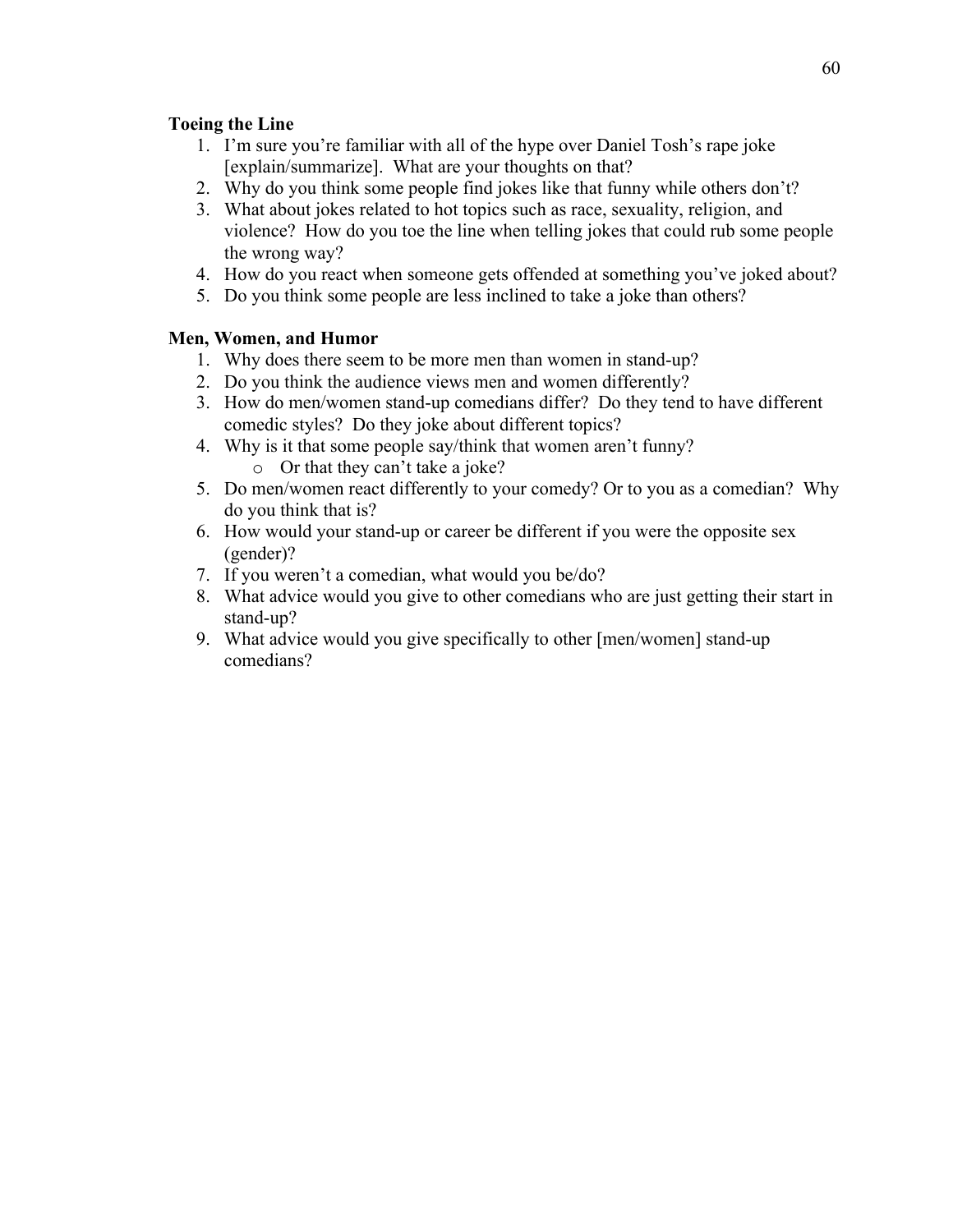### **REFERENCES**

- Altheide, David L. 1987. "Ethnographic Content Analysis." *Qualitative Sociology* 10:65- 77.
- Arendell, Terry. 1997. "Reflections on the Researcher-Researched Relationship: A Woman Interviewing Men." *Qualitative Sociology* 20(3):341-368.
- Arthur, Sue and James Nazroo. 2003. "Designing Fieldwork Strategies and Materials." Pp. 109-137 in *Qualitative Research Practice: A Guide for Social Science Students and Researchers,* edited by Jane Ritchie and Jane Lewis. London: Sage Publications.
- Bemiller, Michelle L. and Rachel Schneider. 2010. "It's Not Just a Joke." *Sociological Spectrum* 30:459-479.
- Biernacki, Patrick and Dan Waldorf. 1981. "Snowball Sampling: Problems and Techniques of Chain Referral Sampling." *Sociological Methods & Research* 10(2):141-162.
- Butler, Judith. 1990. *Gender Trouble: Feminism and the Subversion of Identity*. New York: Routlage.
- Case, Charles E. and Cameron Lippard. 2009. "Humurous Assaults on Patriarchal Ideology." *Sociological Inquiry* 79(2):240-255.
- Connell, Raewyn. 2009. "Accountable Conduct: 'Doing Gender' in Transsexual and Political Retrospect." *Gender & Society* 23(1):104-111.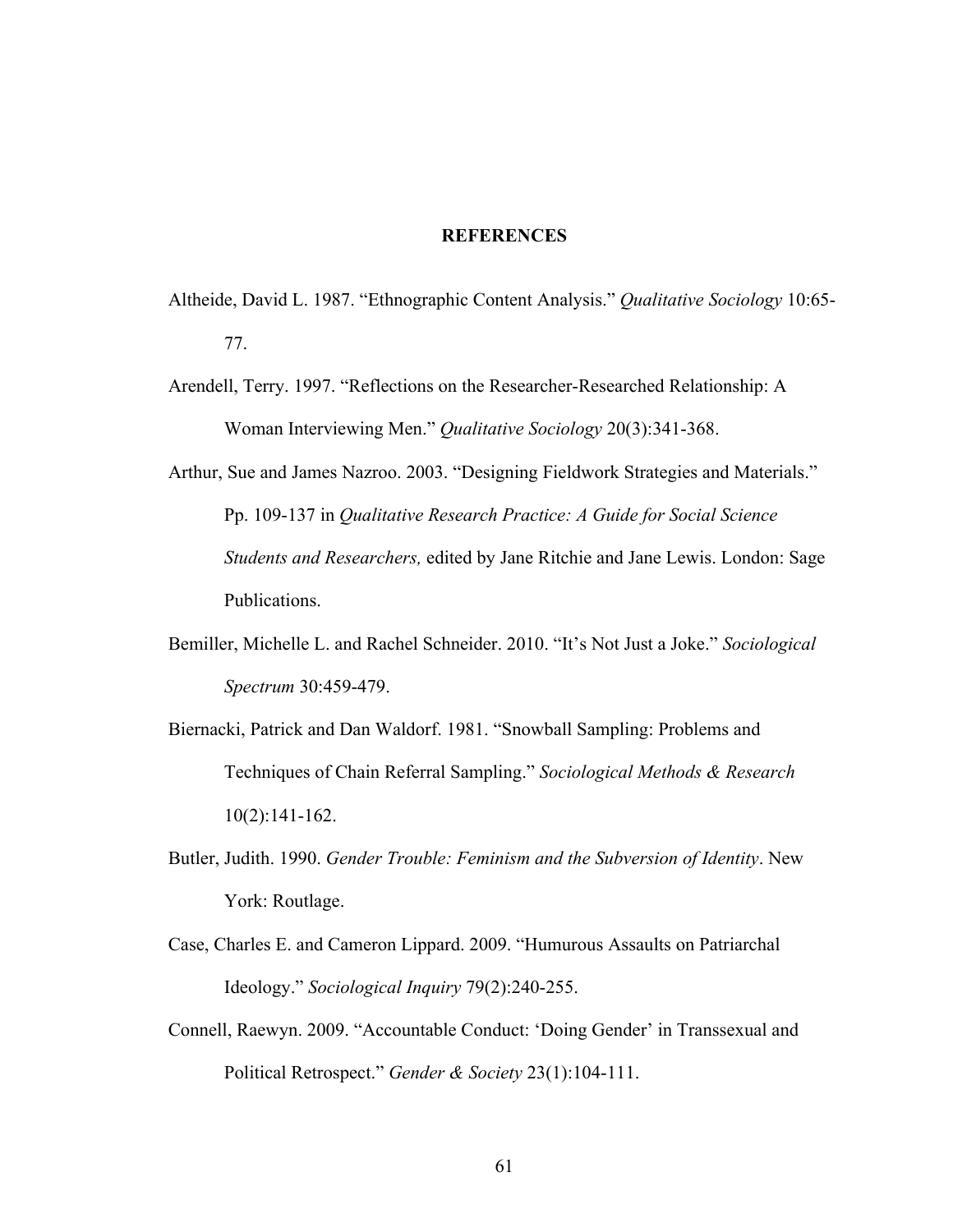- Crawford, Mary. 2003. "Gender and Humor in Social Context." *Journal of Pragmatics* 35:1413-1430.
- Davis, Murray S. 1995. "The Sociology of Humor: A Stillborn Field?" *Sociological Forum* 10(2):327-33.

De Beauvoir, Simone. 2011. *The Second Sex*. New York: Random House.

Decker, Wayne H. and Denise Rotondo. 2001. "Relationships Among Gender, Type of Humor, and Perceived Leader Effectiveness." *Journal of Managerial Issues* 13(4):450-465.

Deutsch, Francine M. 2007. "Undoing Gender." *Gender & Society* 21(1):106-127.

- Downe, Pamela J. 1999. "Laughing When it Hurts: Humor and Violence in the Lives of Costa Rican Prostitutes." *Women's Studies International Forum* 22(1):63-78.
- Esterberg, Kristin G. 2002. *Qualitative Methods in Social Research*. Boston: McGraw Hill.
- Farb, Peter. 1981. "Speaking Seriously About Humor." *The Massachusetts Review* 22(4):760-776.
- Ford, Thomas E. and Mark Ferguson. 2004. "Social Consequences of Disparagement Humor: A Prejudiced Norm Theory." *Personality and Social Psychological Review* 8(1):79-94.
- Gilbert, Joanne R. 1997. "Performing Marginality: Comedy, Identity, and Cultural Critique." *Text and Performance Quarterly* 17:317-330.
- Greenbaum, Andrea. 1999. "Stand-up Comedy as Rhetorical Argument: An Investigation of Comic Culture." *Humor* 12(1):33-46.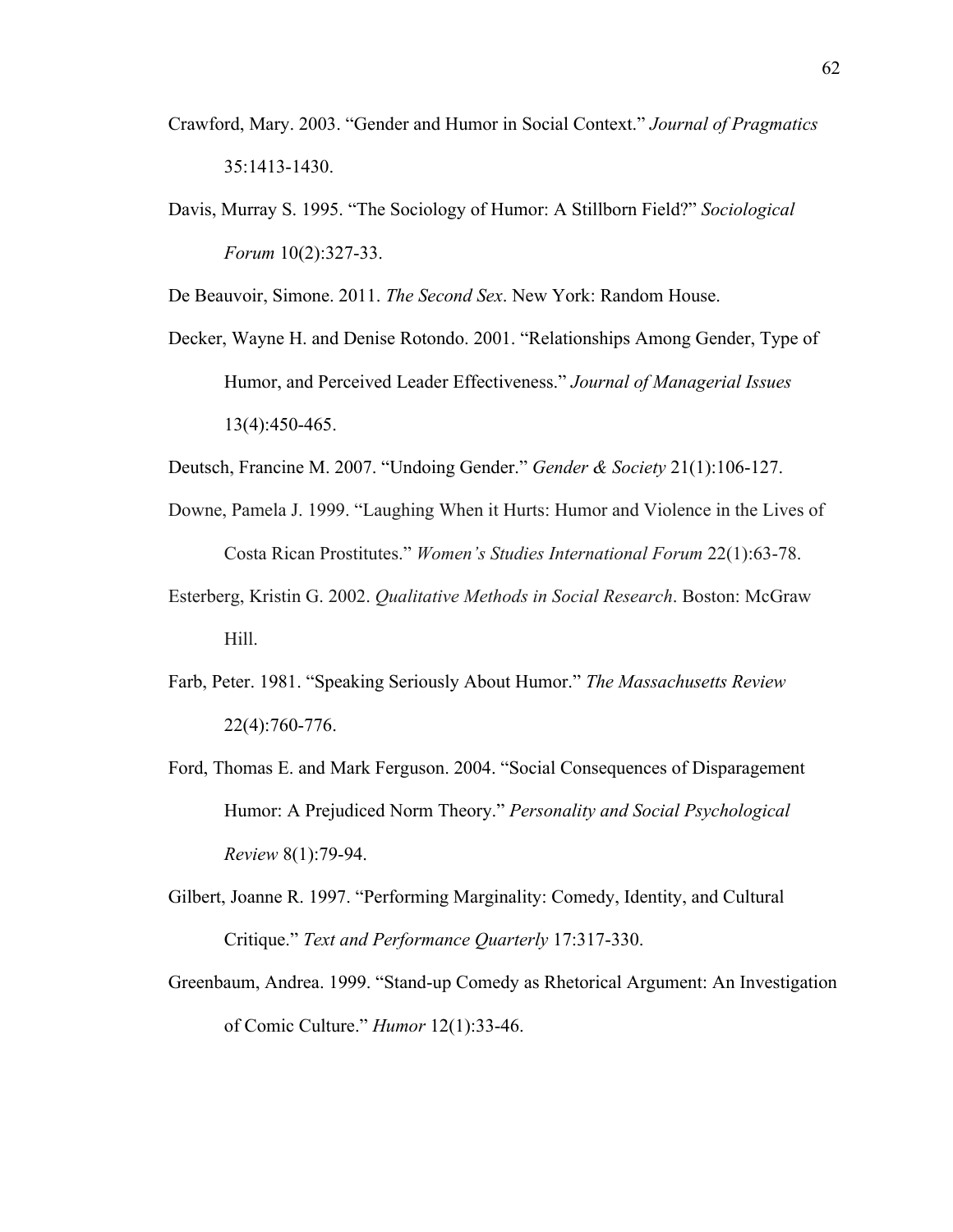- Hartz, Glenn A. and Ralph Hunt. 1991. "Humor: The Beauty and the Beast." *American Philosophical Quarterly* 28(4):299-309.
- Henman, Linda A. 2001. "Humor as a Coping Mechanism: Lessons from POWs." *Humor*  14(1):83-94.
- Holmes, Janet and Stephanie Schnurr. 2005. "Politeness, Humor and Gender in the Workplace: Negotiating Norms and Identifying Contestation." *Journal of Politeness Research* 1:121-149.
- Kane, Emily W. and Laura J. Macaulay. 1993. "Interviewer Gender and Gender Attitudes." *The Public Opinion Quarterly* 57(1):1-28.
- Kane, Thomas R., Jerry Suls, and James Tedeschi. 1977. "Humour as a Tool of Social Interaction." Pp. 13-16 in *It's a Funny Thing, Humour*, edited by A.J. Chapman and H.C. Foot. Oxford: Pergamon Press.
- Kitzinger, Celia. 2009. "Doing Gender: A Conversation Analytic Perspective." *Gender & Society* 23(1):94-98.
- Lewis, Jane. 2003. "Design Issues." Pp. 47-76 in *Qualitative Research Practice: A Guide for Social Science Students and Researchers,* edited by Jane Ritchie and Jane Lewis. London: Sage Publications.
- Lyman, Peter. 1987. "The Fraternal Bond as a Joking Relationship: A Case Study of the Role of Sexist Jokes in Male Group Bonding." Pp. 169-178 in *Changing Men*, edited by Michael Kimmel. Newbury Park, CA: Sage Publications.
- Merrill, Lisa. 1988. "Feminist Humor: Rebellious and Self-Affirming." *Women's Studies* 15:271-280.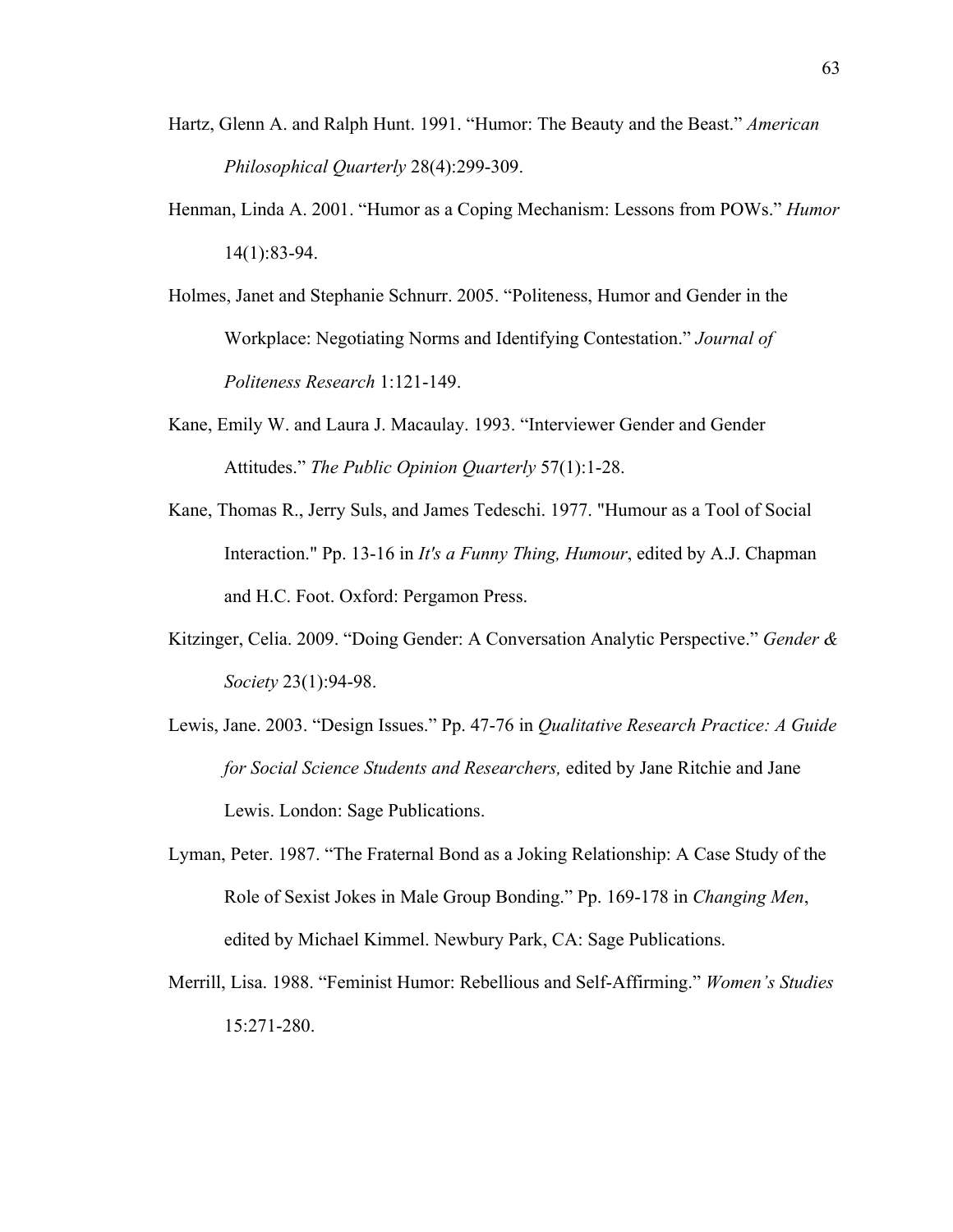- Messerschmidt, James W. 2009. "'Doing Gender': The Impact and Future of a Salient Sociological Concept." *Gender & Society* 23(1):85-88.
- Mintz, Lawrence E. 1985. "Standup Comedy as Social and Cultural Mediation." *American Quarterly* 37(1):71-80.
- Quinn, Beth A. 2000. "The Paradox of Complaining: Law, Humor, and Harassment in the Everyday Work World." *Law & Social Inquiry* 25(4):1151-1185.
- Risman, Barbara J. 2009. "From Doing to Undoing: Gender as We Know It." *Gender & Society* 23(1):81-84.
- Ritchie, Jane. 2003. "The Applications of Qualitative Methods to Social Research." Pp. 24-46 in *Qualitative Research Practice: A Guide for Social Science Students and Researchers,* edited by Jane Ritchie and Jane Lewis. London: Sage Publications.
- Ritchie, Jane, Jane Lewis, and Gillian Elam. 2003. "Designing and Selecting Samples." Pp. 77-108 in *Qualitative Research Practice: A Guide for Social Science Students and Researchers,* edited by Jane Ritchie and Jane Lewis. London: Sage Publications.
- Ritchie, Jane, Liz Spencer, and William O'Connor. 2003. "Carrying Out Qualitative Analysis" Pp. 219-262 in *Qualitative Research Practice: A Guide for Social Science Students and Researchers,* edited by Jane Ritchie and Jane Lewis. London: Sage Publications.
- Robinson, Dawn T. and Lynn Smith-Lovin. 2001. "Getting a Laugh: Gender, Status, and Humor in Task Discussions." *Social Forces* 80(1):123-158.
- Rubin, Gayle. 2004. "The Traffic in Women." Pp. 770-794 in *Literary Theory: An Anthology*. 2nd ed., edited by Julie Rivkin and Michael Ryan. Malden: Blackwell.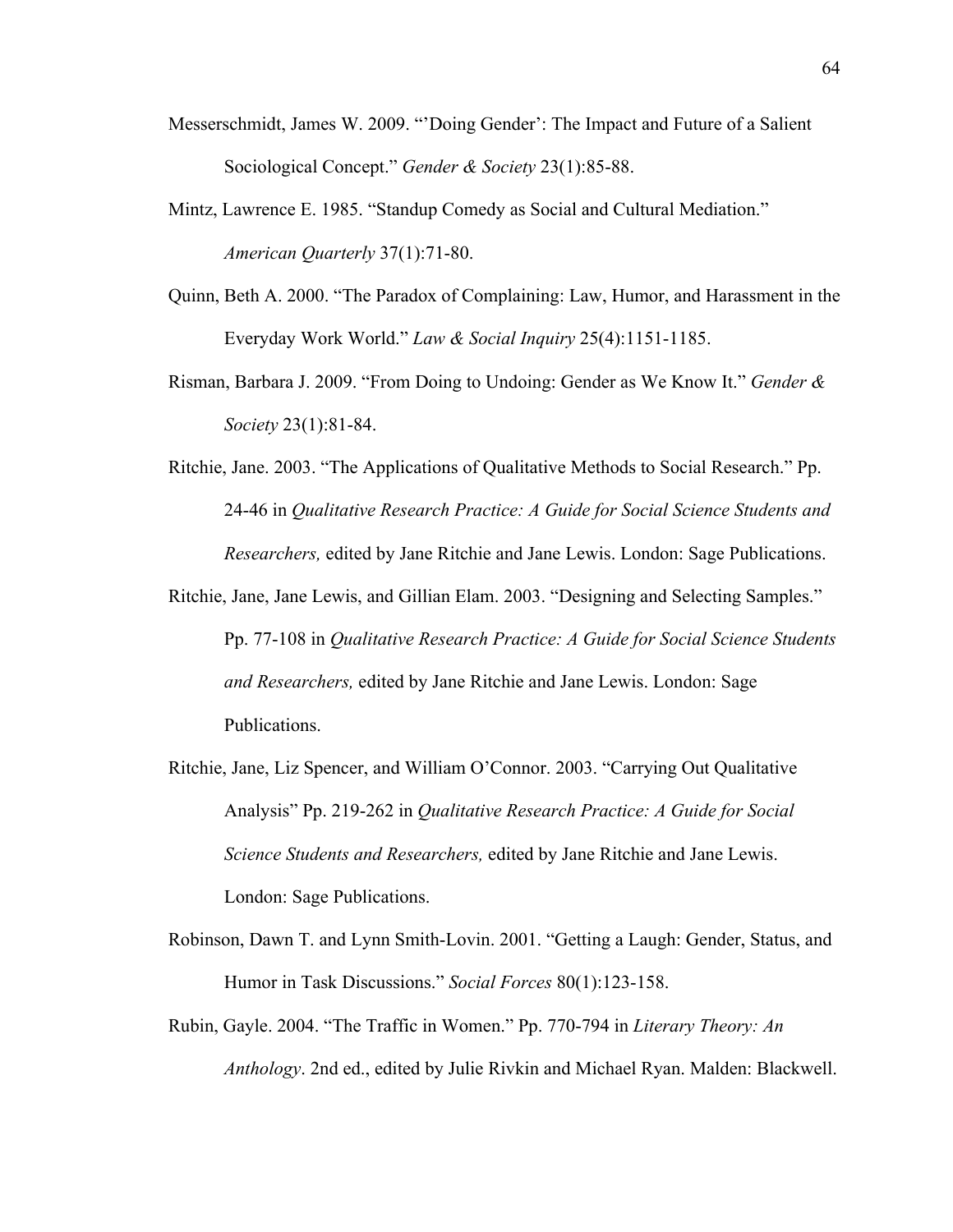- Ryan, Kathryn M. and Jeanne Kanjorski. 1998. "The Enjoyment of Humor, Rape Attitudes, and Relationship Aggression in College Students." *Sex Roles* 38:743- 754.
- Sanders, Teela. 2004. "Controllable Laughter: Maintaining Sex Work Through Humor." *Sociology* 38:273-291.
- Silverman, David. 2011. *Interpreting Qualitative Data.* 4th ed. London: Sage Publications.
- Snape, Dawn and Liz Spencer. 2003. "The Foundations of Qualitative Research." Pp. 1- 23 in *Qualitative Research Practice: A Guide for Social Science Students and Researchers,* edited by Jane Ritchie and Jane Lewis. London: Sage Publications.
- Vidal-Ortiz, Salvador. 2009. "The Figure of the Transwoman of Color Through the Lens of 'Doing Gender.'" *Gender & Society* 23(1):99-103.
- Watts, Jacqueline. 2007. "Can't Take a Joke? Humour as Resistance, Refuge and Exclusion in a Highly Gendered Workplace." *Feminism & Psychology* 17:259- 266.
- West, Candace and Don Zimmerman. 1987. "Doing Gender." *Gender and Society* 1(2):195-151.